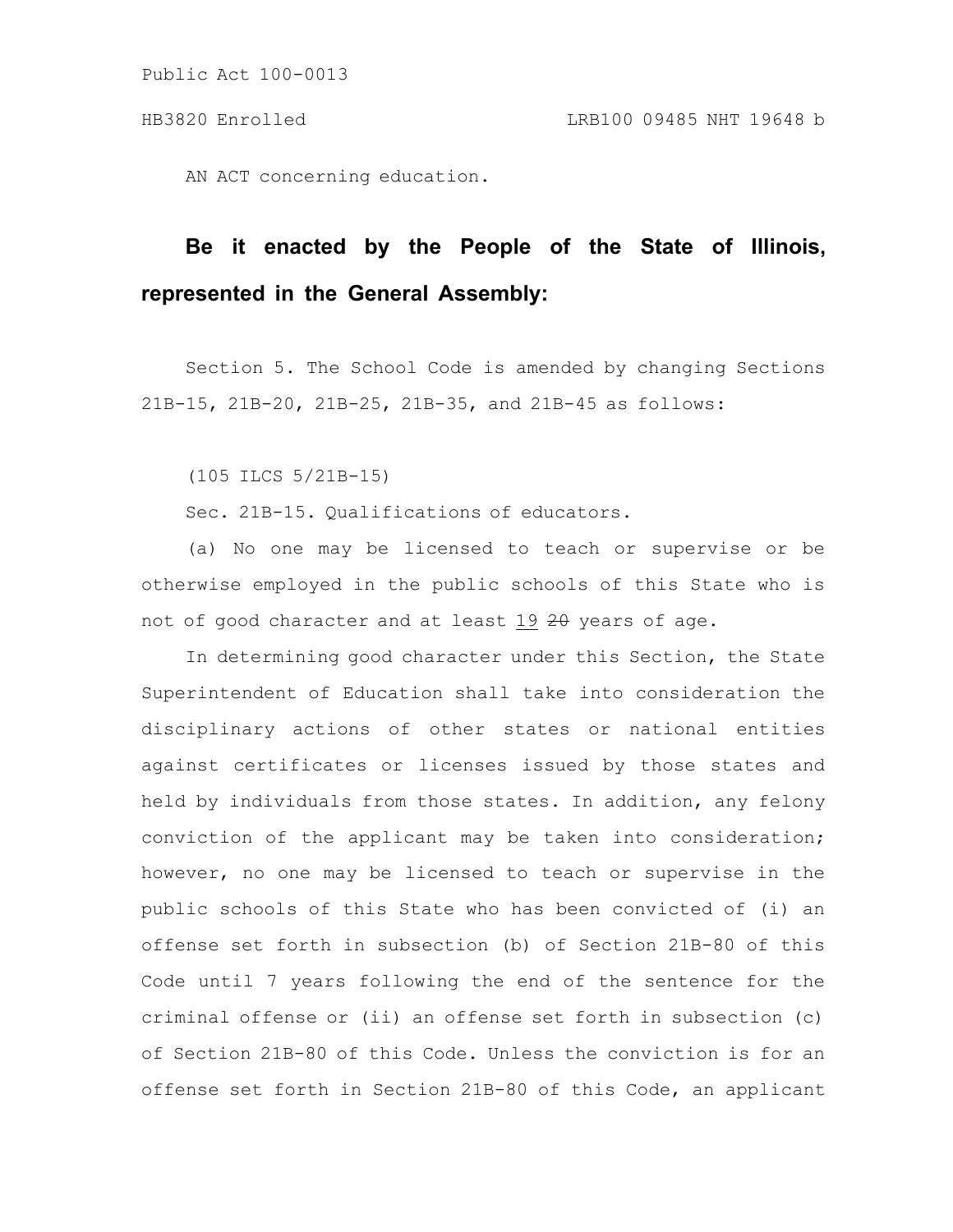must be permitted to submit character references or other written material before such a conviction or other information regarding the applicant's character may be used by the State Superintendent of Education as a basis for denying the application.

(b) No person otherwise qualified shall be denied the right to be licensed or to receive training for the purpose of becoming an educator because of a physical disability, including, but not limited to, visual and hearing disabilities; nor shall any school district refuse to employ a teacher on such grounds, provided that the person is able to carry out the duties of the position for which he or she applies.

(c) No person may be granted or continue to hold an educator license who has knowingly altered or misrepresented his or her qualifications, in this State or any other state, in order to acquire or renew the license. Any other license issued under this Article held by the person may be suspended or revoked by the State Educator Preparation and Licensure Board, depending upon the severity of the alteration or misrepresentation.

(d) No one may teach or supervise in the public schools nor receive for teaching or supervising any part of any public school fund who does not hold an educator license granted by the State Superintendent of Education as provided in this Article. However, the provisions of this Article do not apply to a member of the armed forces who is employed as a teacher of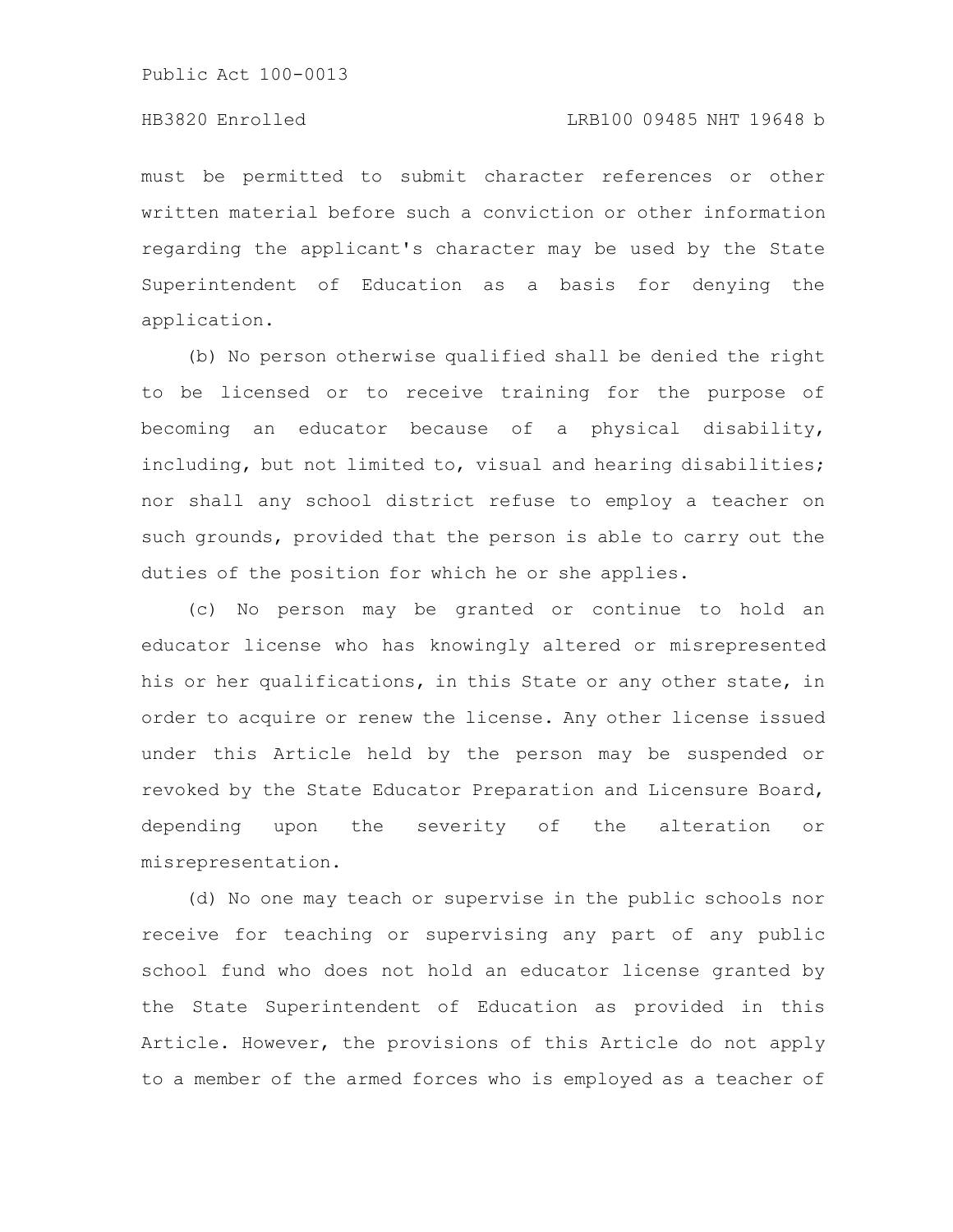subjects in the Reserve Officers' Training Corps of any school, nor to an individual teaching a dual credit course as provided for in the Dual Credit Quality Act.

(e) Notwithstanding any other provision of this Code, the school board of a school district may grant to a teacher of the district a leave of absence with full pay for a period of not more than one year to permit the teacher to teach in a foreign state under the provisions of the Exchange Teacher Program established under Public Law 584, 79th Congress, and Public Law 402, 80th Congress, as amended. The school board granting the leave of absence may employ, with or without pay, a national of the foreign state wherein the teacher on the leave of absence is to teach if the national is qualified to teach in that foreign state and if that national is to teach in a grade level similar to the one that was taught in the foreign state. The State Board of Education, in consultation with the State Educator Preparation and Licensure Board, may adopt rules as may be necessary to implement this subsection (e).

(Source: P.A. 99-667, eff. 7-29-16.)

(105 ILCS 5/21B-20)

Sec. 21B-20. Types of licenses. Before July 1, 2013, the State Board of Education shall implement a system of educator licensure, whereby individuals employed in school districts who are required to be licensed must have one of the following licenses: (i) a professional educator license; (ii) a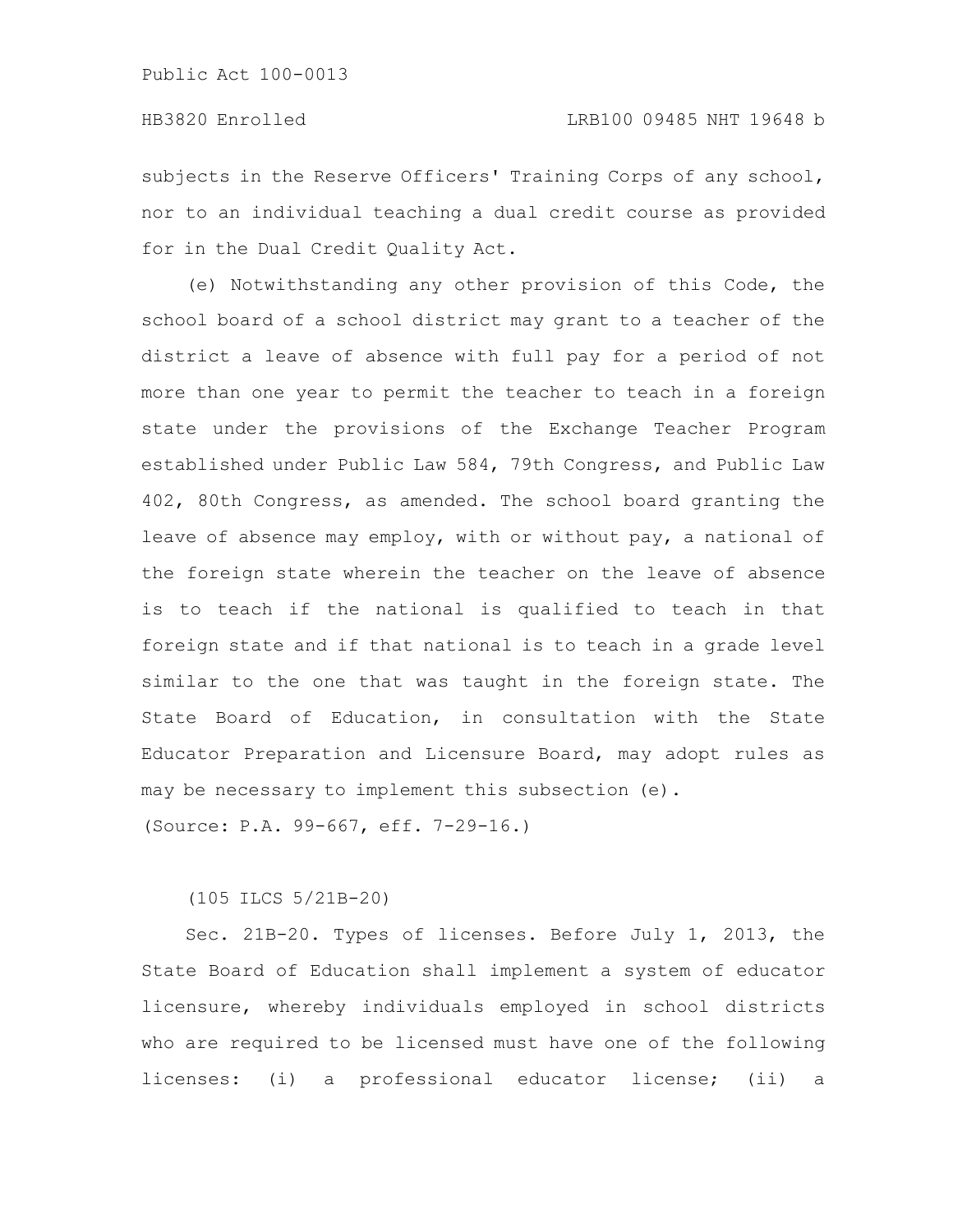#### HB3820 Enrolled LRB100 09485 NHT 19648 b

professional educator license with stipulations; or (iii) a substitute teaching license. References in law regarding individuals certified or certificated or required to be certified or certificated under Article 21 of this Code shall also include individuals licensed or required to be licensed under this Article. The first year of all licenses ends on June 30 following one full year of the license being issued.

The State Board of Education, in consultation with the State Educator Preparation and Licensure Board, may adopt such rules as may be necessary to govern the requirements for licenses and endorsements under this Section.

(1) Professional Educator License. Persons who (i) have successfully completed an approved educator preparation program and are recommended for licensure by the Illinois institution offering the educator preparation program, (ii) have successfully completed the required testing under Section 21B-30 of this Code, (iii) have successfully completed coursework on the psychology of, the identification of, and the methods of instruction for the exceptional child, including without limitation children with learning disabilities, (iv) have successfully completed coursework in methods of reading and reading in the content area, and (v) have met all other criteria established by rule of the State Board of Education shall be issued a Professional Educator License. All Professional Educator Licenses are valid until June 30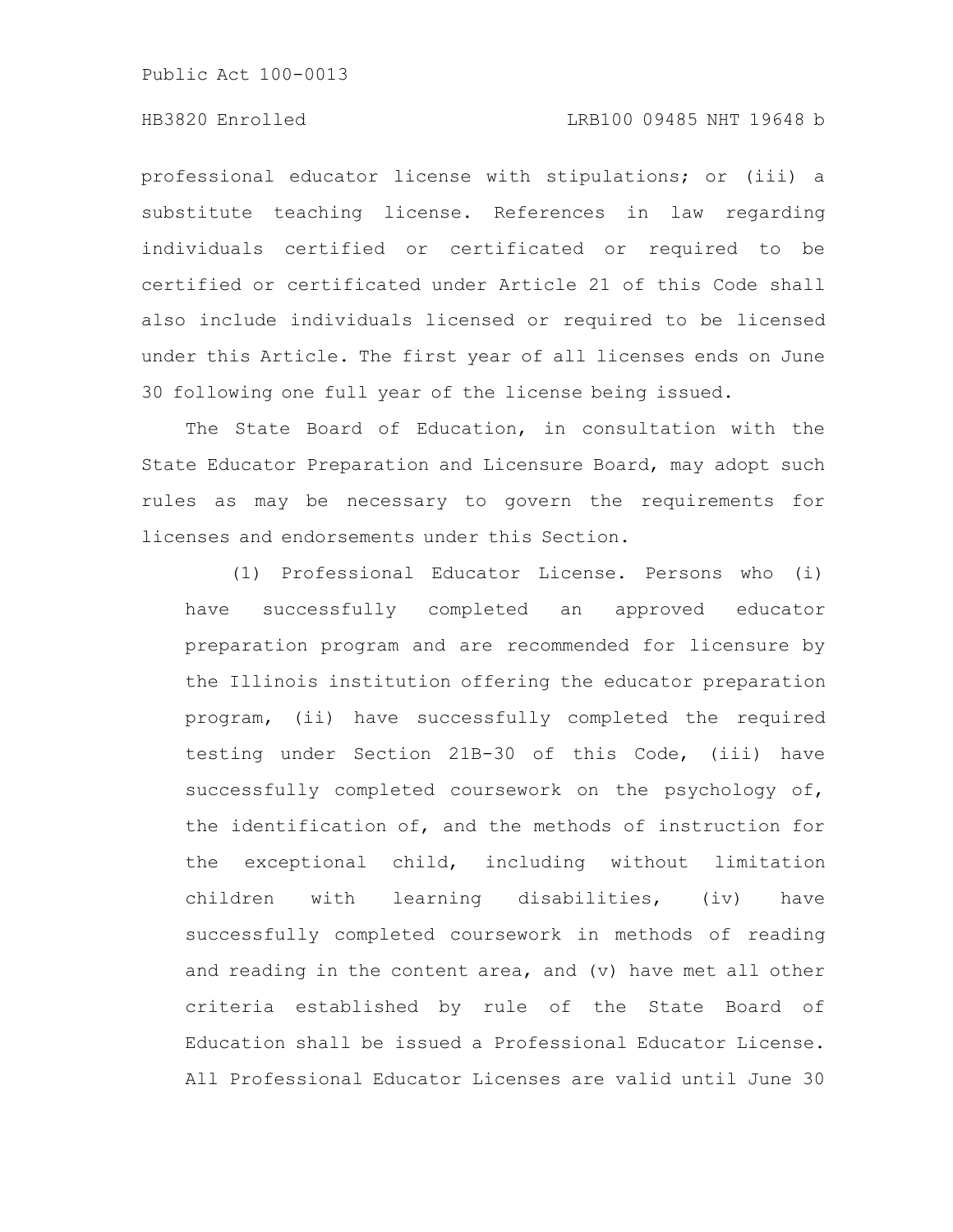immediately following 5 years of the license being issued. The Professional Educator License shall be endorsed with specific areas and grade levels in which the individual is eligible to practice.

Individuals can receive subsequent endorsements on the Professional Educator License. Subsequent endorsements shall require a minimum of 24 semester hours of coursework in the endorsement area, unless otherwise specified by rule, and passage of the applicable content area test.

(2) Educator License with Stipulations. An Educator License with Stipulations shall be issued an endorsement that limits the license holder to one particular position or does not require completion of an approved educator program or both.

An individual with an Educator License with Stipulations must not be employed by a school district or any other entity to replace any presently employed teacher who otherwise would not be replaced for any reason.

An Educator License with Stipulations may be issued with the following endorsements:

(A) Provisional educator. A provisional educator endorsement in a specific content area or areas on an Educator License with Stipulations may be issued to an applicant who holds an educator license from another state, U.S. territory, or foreign country and who, at the time of applying for an Illinois license, does not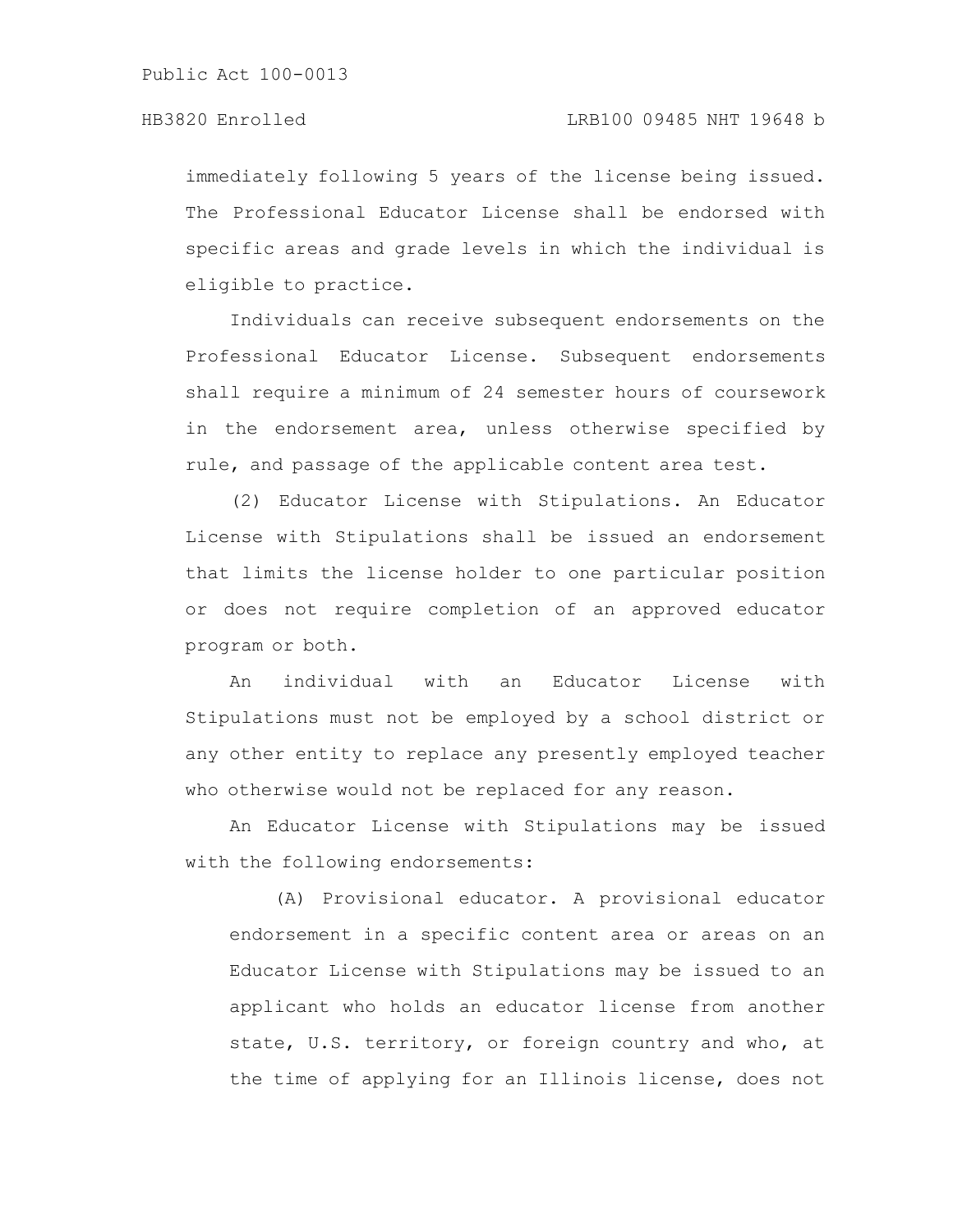meet the minimum requirements under Section 21B-35 of this Code, but does, at a minimum, meet the following requirements:

(i) Holds the equivalent of a minimum of a bachelor's degree, unless a master's degree is required for the endorsement, from a regionally accredited college or university or, for individuals educated in a country other than the United States, the equivalent of a minimum of a bachelor's degree issued in the United States, unless a master's degree is required for the endorsement.

(ii) Has passed or passes a test of basic skills and content area test prior to or within one year after issuance of the provisional educator endorsement on the Educator License with Stipulations. If an individual who holds an Educator License with Stipulations endorsed for provisional educator has not passed a test of basic skills and applicable content area test or tests within one year after issuance of the endorsement, the endorsement shall expire on June 30 following one full year of the endorsement being issued. If such an individual has passed the test of basic skills and applicable content area test or tests either prior to issuance of the endorsement or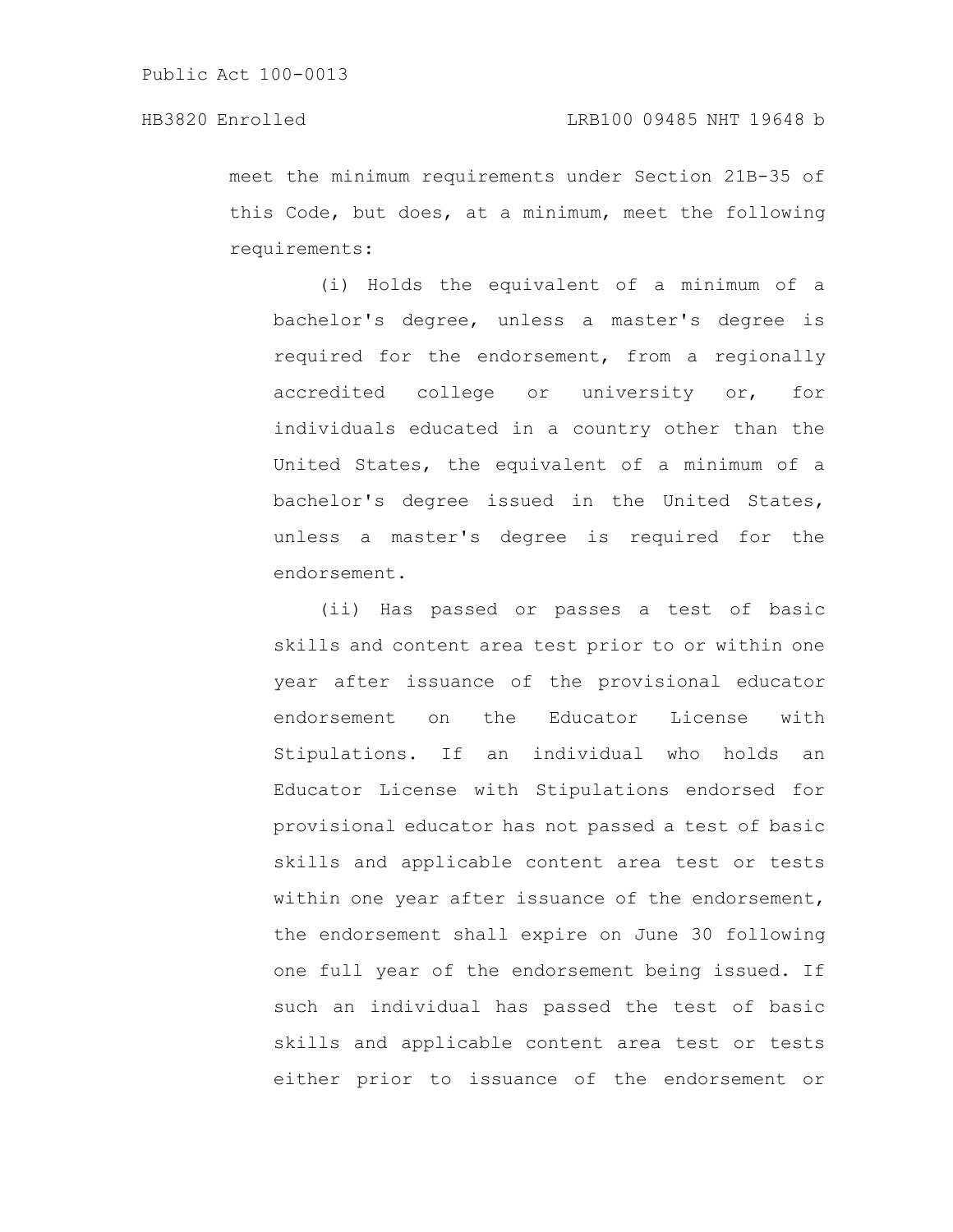within one year after issuance of the endorsement, the endorsement is valid until June 30 immediately following 2 years of the license being issued, during which time any and all coursework deficiencies must be met and any and all additional testing deficiencies must be met.

In addition, a provisional educator endorsement for principals or superintendents may be issued if the individual meets the requirements set forth in subdivisions (1) and (3) of subsection (b-5) of Section 21B-35 of this Code. Applicants who have not been entitled by an Illinois-approved educator preparation program at an Illinois institution of higher education shall not receive a provisional educator endorsement if the person completed an alternative licensure program in another state, unless the program has been determined to be equivalent to Illinois program requirements.

Notwithstanding any other requirements of this Section, a service member or spouse of a service member may obtain a Professional Educator License with Stipulations, and a provisional educator endorsement in a specific content area or areas, if he or she holds a valid teaching certificate or license in good standing from another state, meets the qualifications of educators outlined in Section 21B-15 of this Code,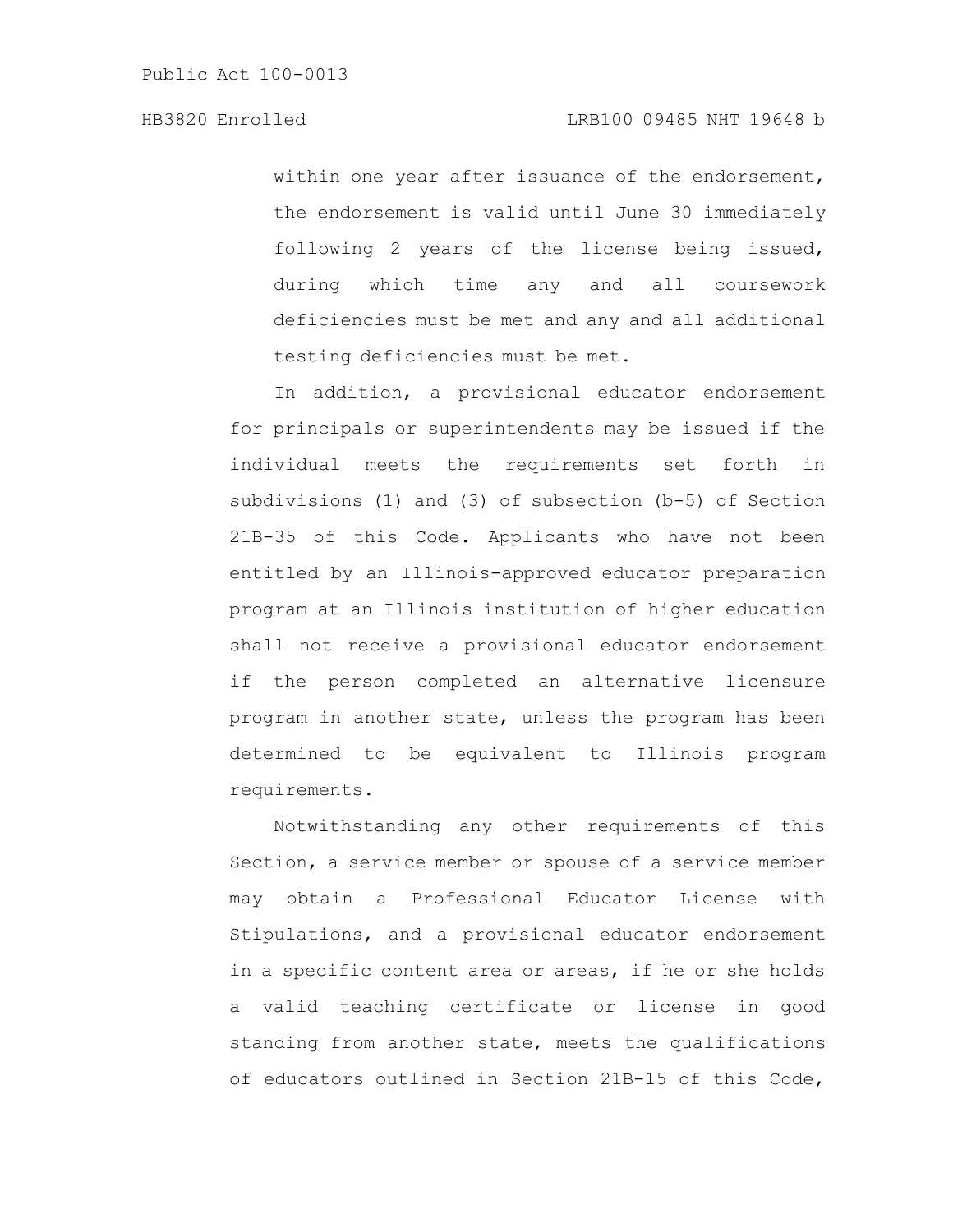and has not engaged in any misconduct that would prohibit an individual from obtaining a license pursuant to Illinois law, including without limitation any administrative rules of the State Board of Education.

In this Section, "service member" means any person who, at the time of application under this Section, is an active duty member of the United States Armed Forces or any reserve component of the United States Armed Forces or the National Guard of any state, commonwealth, or territory of the United States or the District of Columbia.

A provisional educator endorsement is valid until June 30 immediately following 2 years of the license being issued, provided that any remaining testing and coursework deficiencies are met as set forth in this Section. Failure to satisfy all stated deficiencies shall mean the individual, including any service member or spouse who has obtained a Professional Educator License with Stipulations and a provisional educator endorsement in a specific content area or areas, is ineligible to receive a Professional Educator License at that time. An Educator License with Stipulations endorsed for provisional educator shall not be renewed for individuals who hold an Educator License with Stipulations and who have held a position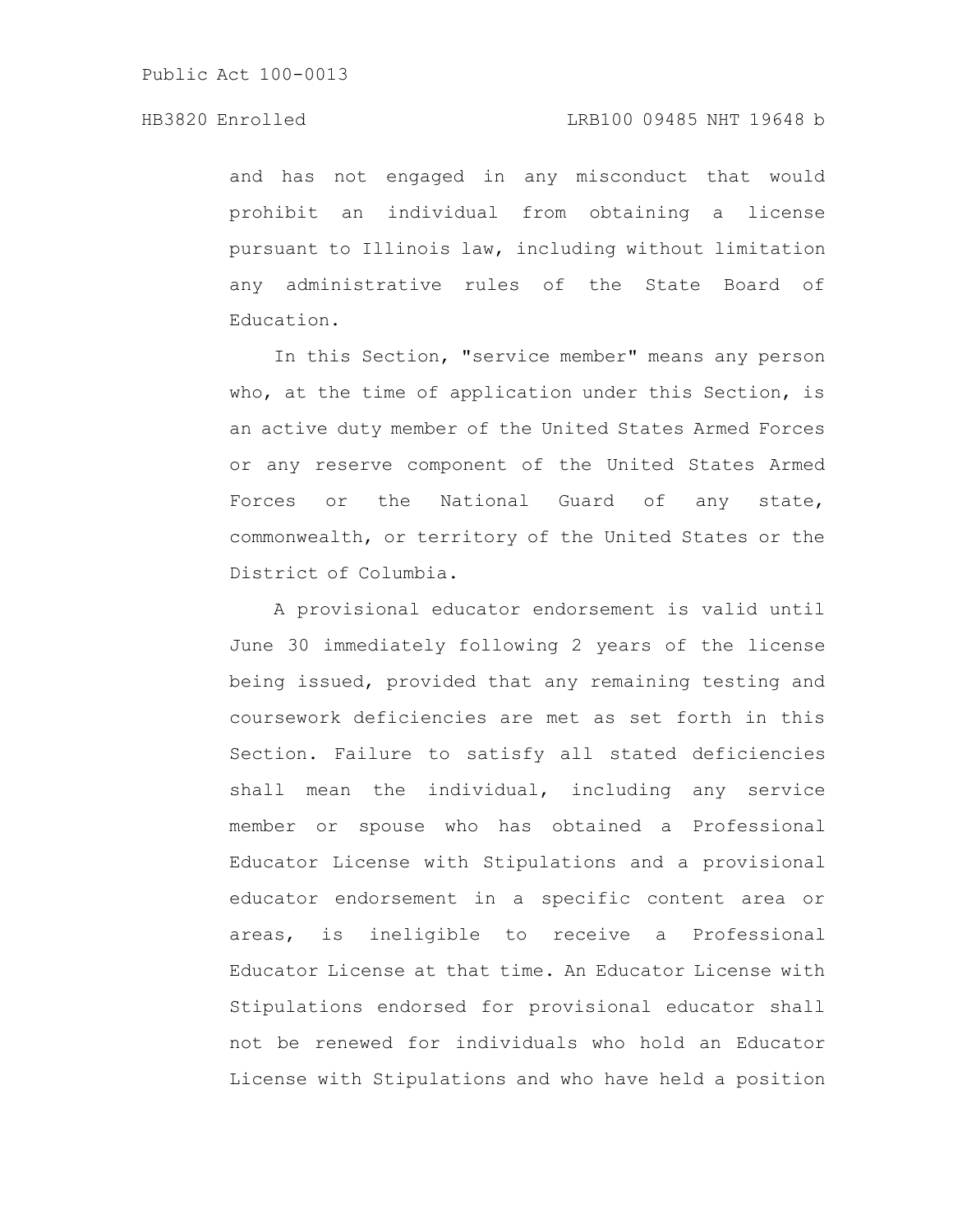in a public school or non-public school recognized by the State Board of Education.

(B) Alternative provisional educator. An alternative provisional educator endorsement on an Educator License with Stipulations may be issued to an applicant who, at the time of applying for the endorsement, has done all of the following:

(i) Graduated from a regionally accredited college or university with a minimum of a bachelor's degree.

(ii) Successfully completed the first phase of the Alternative Educator Licensure Program for Teachers, as described in Section 21B-50 of this Code.

(iii) Passed a test of basic skills and content area test, as required under Section 21B-30 of this Code.

The alternative provisional educator endorsement is valid for 2 years of teaching and may be renewed for a third year by an individual meeting the requirements set forth in Section 21B-50 of this Code.

(C) Alternative provisional superintendent. An alternative provisional superintendent endorsement on an Educator License with Stipulations entitles the holder to serve only as a superintendent or assistant superintendent in a school district's central office.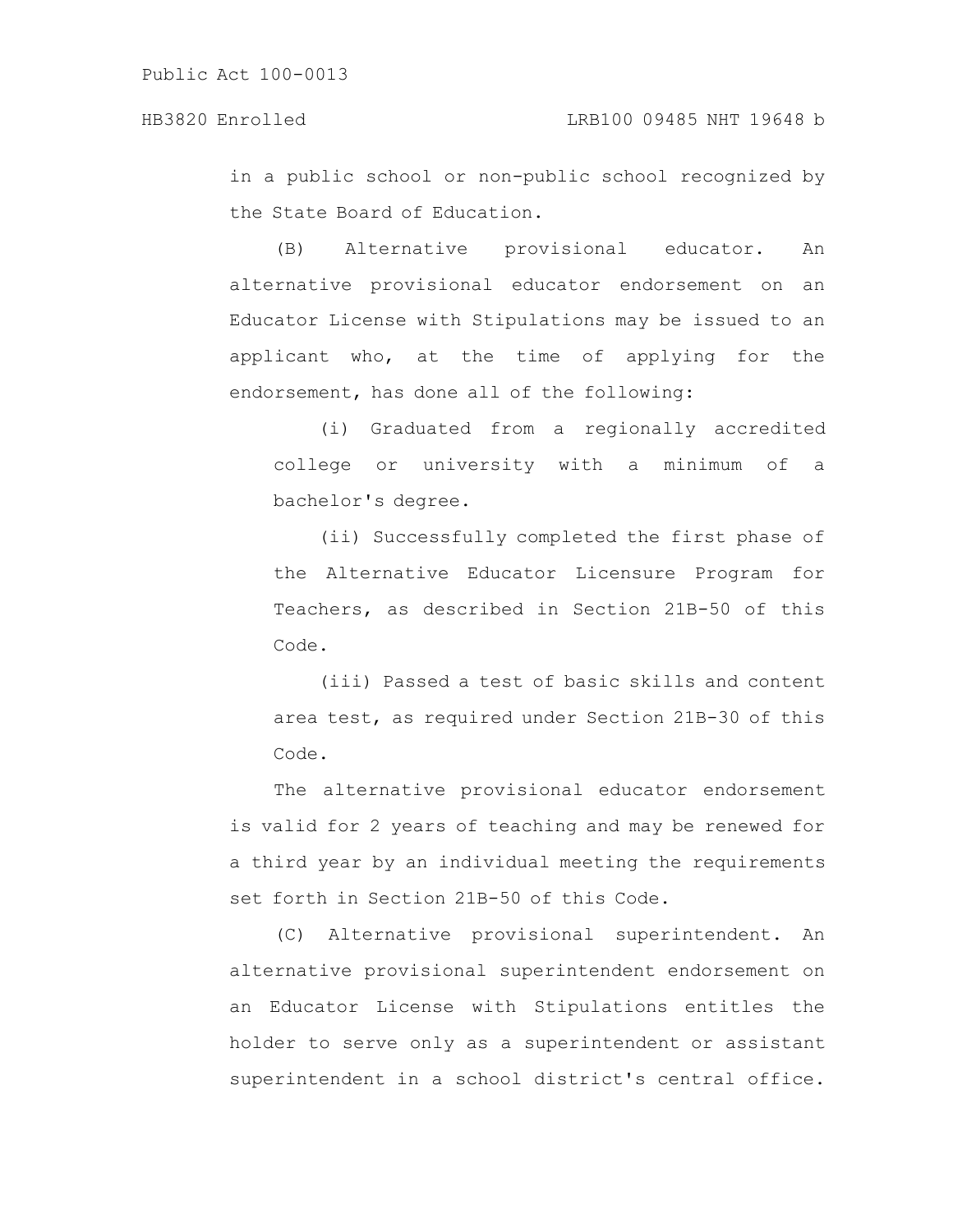This endorsement may only be issued to an applicant who, at the time of applying for the endorsement, has done all of the following:

(i) Graduated from a regionally accredited college or university with a minimum of a master's degree in a management field other than education.

(ii) Been employed for a period of at least 5 years in a management level position in a field other than education.

(iii) Successfully completed the first phase of an alternative route to superintendent endorsement program, as provided in Section 21B-55 of this Code.

(iv) Passed a test of basic skills and content area tests required under Section 21B-30 of this Code.

The endorsement may be registered for 2 fiscal years in order to complete one full year of serving as a superintendent or assistant superintendent.

(D) Resident teacher endorsement. A resident teacher endorsement on an Educator License with Stipulations may be issued to an applicant who, at the time of applying for the endorsement, has done all of the following:

(i) Graduated from a regionally accredited institution of higher education with a minimum of a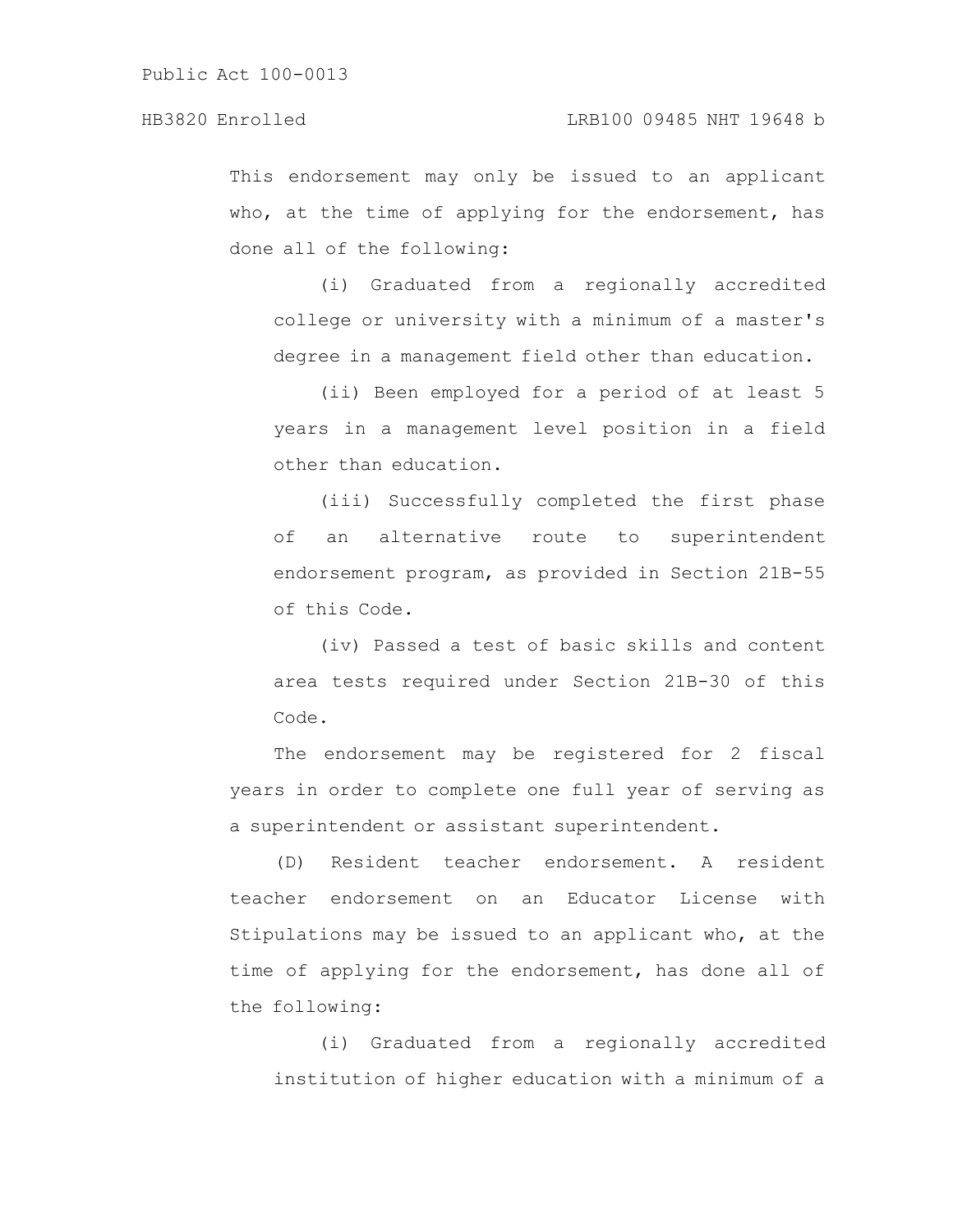bachelor's degree.

(ii) Enrolled in an approved Illinois educator preparation program.

(iii) Passed a test of basic skills and content area test, as required under Section 21B-30 of this Code.

The resident teacher endorsement on an Educator License with Stipulations is valid for 4 years of teaching and shall not be renewed.

A resident teacher may teach only under the direction of a licensed teacher, who shall act as the resident mentor teacher, and may not teach in place of a licensed teacher. A resident teacher endorsement on an Educator License with Stipulations shall no longer be valid after June 30, 2017.

(E) Career and technical educator. A career and technical educator endorsement on an Educator License with Stipulations may be issued to an applicant who has a minimum of 60 semester hours of coursework from a regionally accredited institution of higher education and has a minimum of 2,000 hours of experience outside of education in each area to be taught.

The career and technical educator endorsement on an Educator License with Stipulations is valid until June 30 immediately following 5 years of the endorsement being issued and may be renewed. For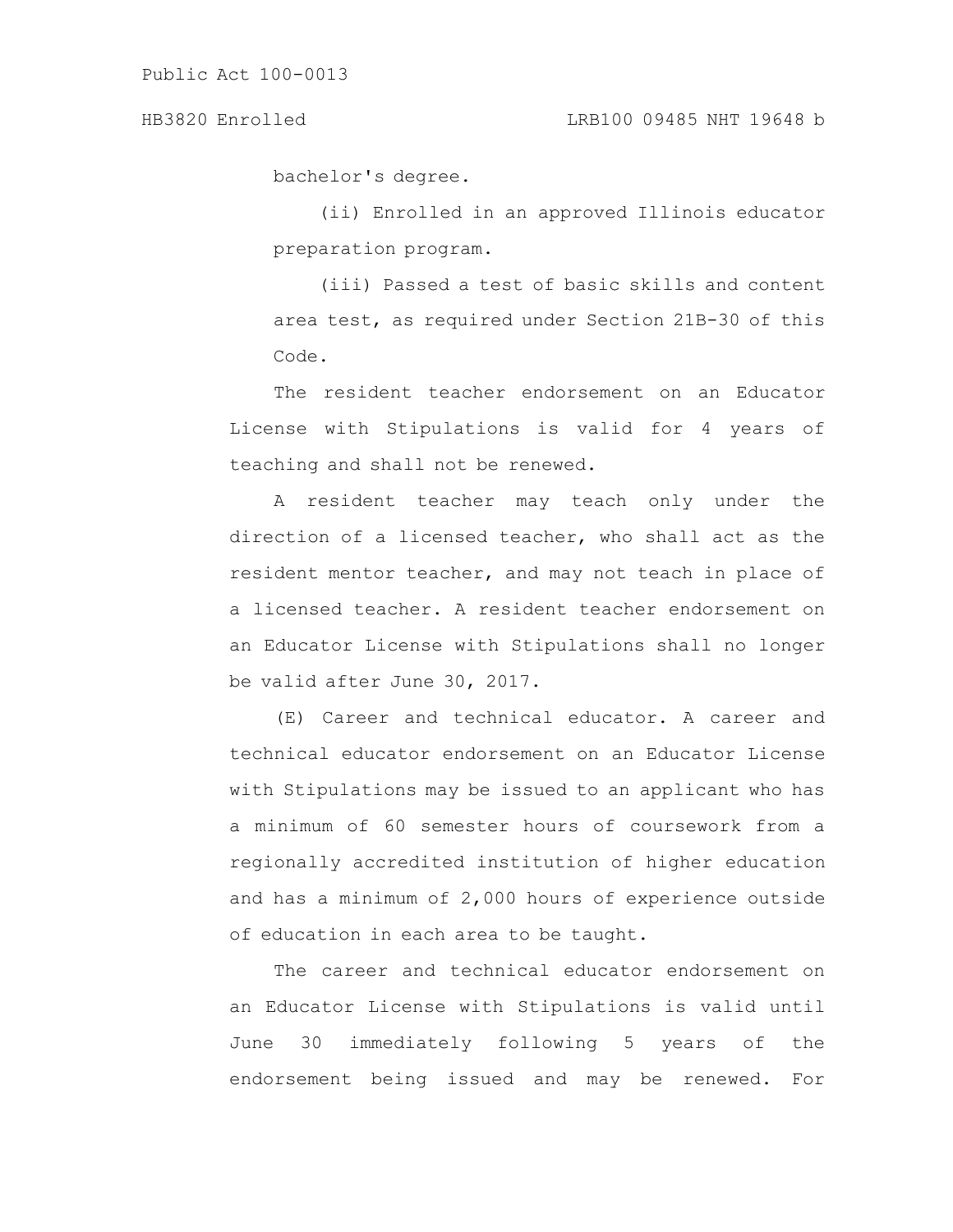individuals who were issued the career and technical educator endorsement on an Educator License with Stipulations on or after January 1, 2015, the license may be renewed if the individual passes a test of basic skills or test of work proficiency, as required under Section 21B-30 of this Code.

An individual who holds a valid career and technical educator endorsement on an Educator License with Stipulations but does not hold a bachelor's degree may substitute teach in career and technical education classrooms.

(F) Part-time provisional career and technical educator or provisional career and technical educator. A part-time provisional career and technical educator endorsement or a provisional career and technical educator endorsement on an Educator License with Stipulations may be issued to an applicant who has a minimum of 8,000 hours of work experience in the skill for which the applicant is seeking the endorsement. It is the responsibility of each employing school board and regional office of education to provide verification, in writing, to the State Superintendent of Education at the time the application is submitted that no qualified teacher holding a Professional Educator License or an Educator License with Stipulations with a career and technical educator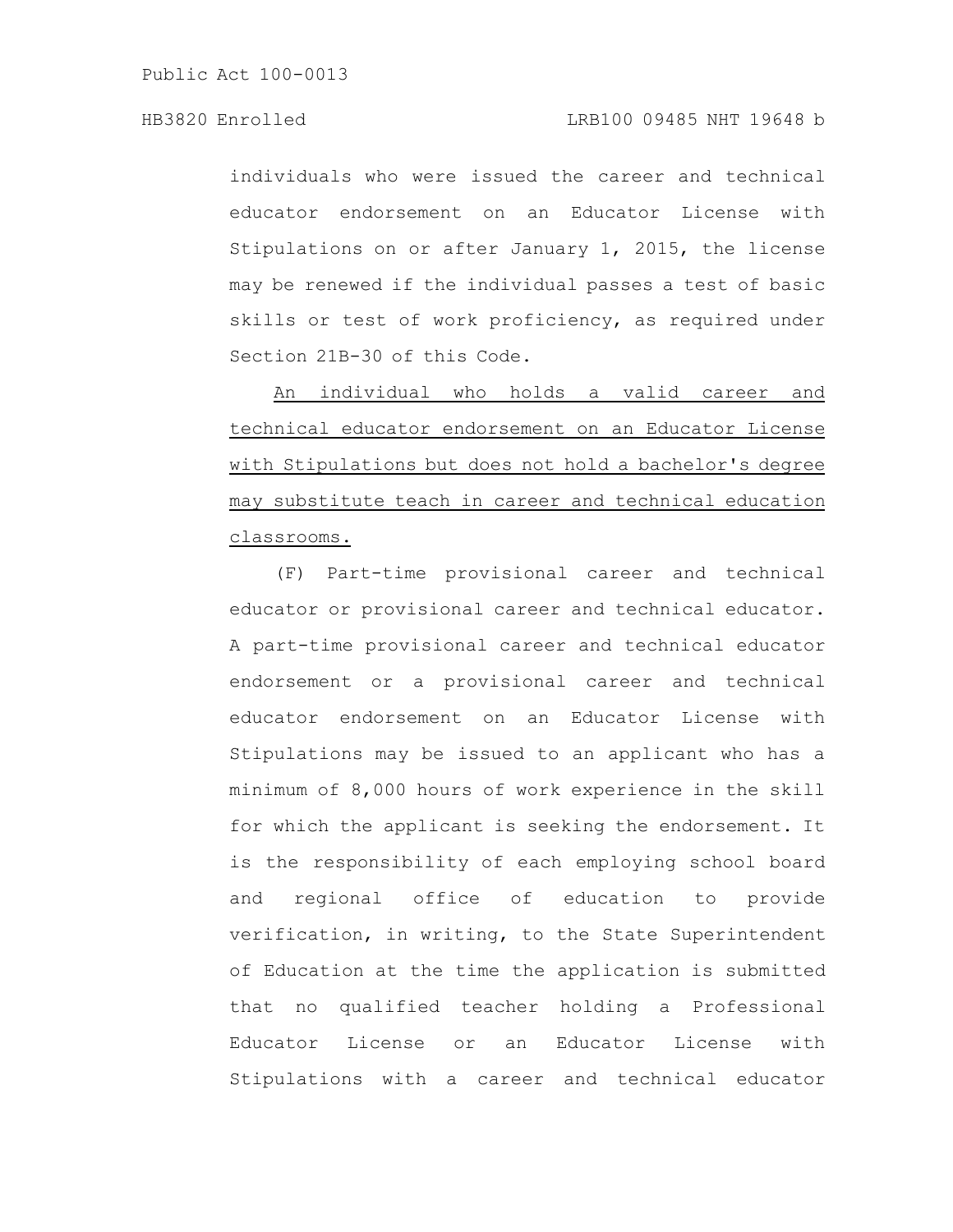endorsement is available and that actual circumstances require such issuance.

The provisional career and technical educator endorsement on an Educator License with Stipulations is valid until June 30 immediately following 5 years of the endorsement being issued and may be renewed only one time for 5 years. For individuals who were issued the provisional career and technical educator endorsement on an Educator License with Stipulations on or after January 1, 2015, the license may be renewed one time if the individual passes a test of basic skills or test of work proficiency, as required under Section 21B-30 of this  $Code<sub>r</sub>$  and has completed minimum of 20 semester hours from a regionally accredited institution.

A part-time provisional career and technical educator endorsement on an Educator License with Stipulations may be issued for teaching no more than 2 courses of study for grades 6 through 12. The part-time provisional career and technical educator endorsement on an Educator License with Stipulations is valid until June 30 immediately following 5 years of the endorsement being issued and may be renewed for 5 years if the individual makes application for renewal.

An individual who holds a provisional or part-time provisional career and technical educator endorsement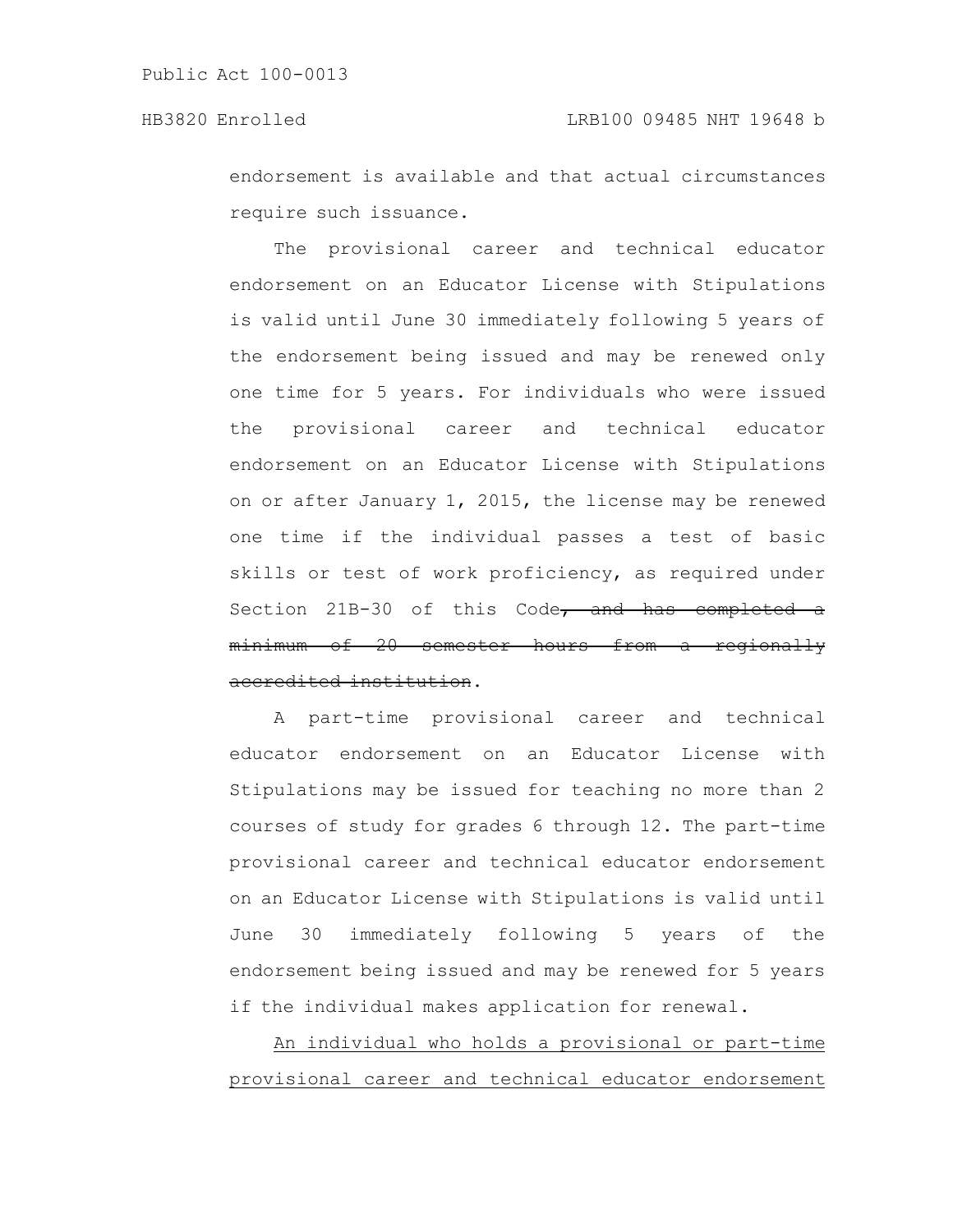## on an Educator License with Stipulations but does not hold a bachelor's degree may substitute teach in career and technical education classrooms.

(G) Transitional bilingual educator. A transitional bilingual educator endorsement on an Educator License with Stipulations may be issued for the purpose of providing instruction in accordance with Article 14C of this Code to an applicant who provides satisfactory evidence that he or she meets all of the following requirements:

(i) Possesses adequate speaking, reading, and writing ability in the language other than English in which transitional bilingual education is offered.

(ii) Has the ability to successfully communicate in English.

(iii) Either possessed, within 5 years previous to his or her applying for a transitional bilingual educator endorsement, a valid and comparable teaching certificate or comparable authorization issued by a foreign country or holds a degree from an institution of higher learning in a foreign country that the State Educator Preparation and Licensure Board determines to be the equivalent of a bachelor's degree from a regionally accredited institution of higher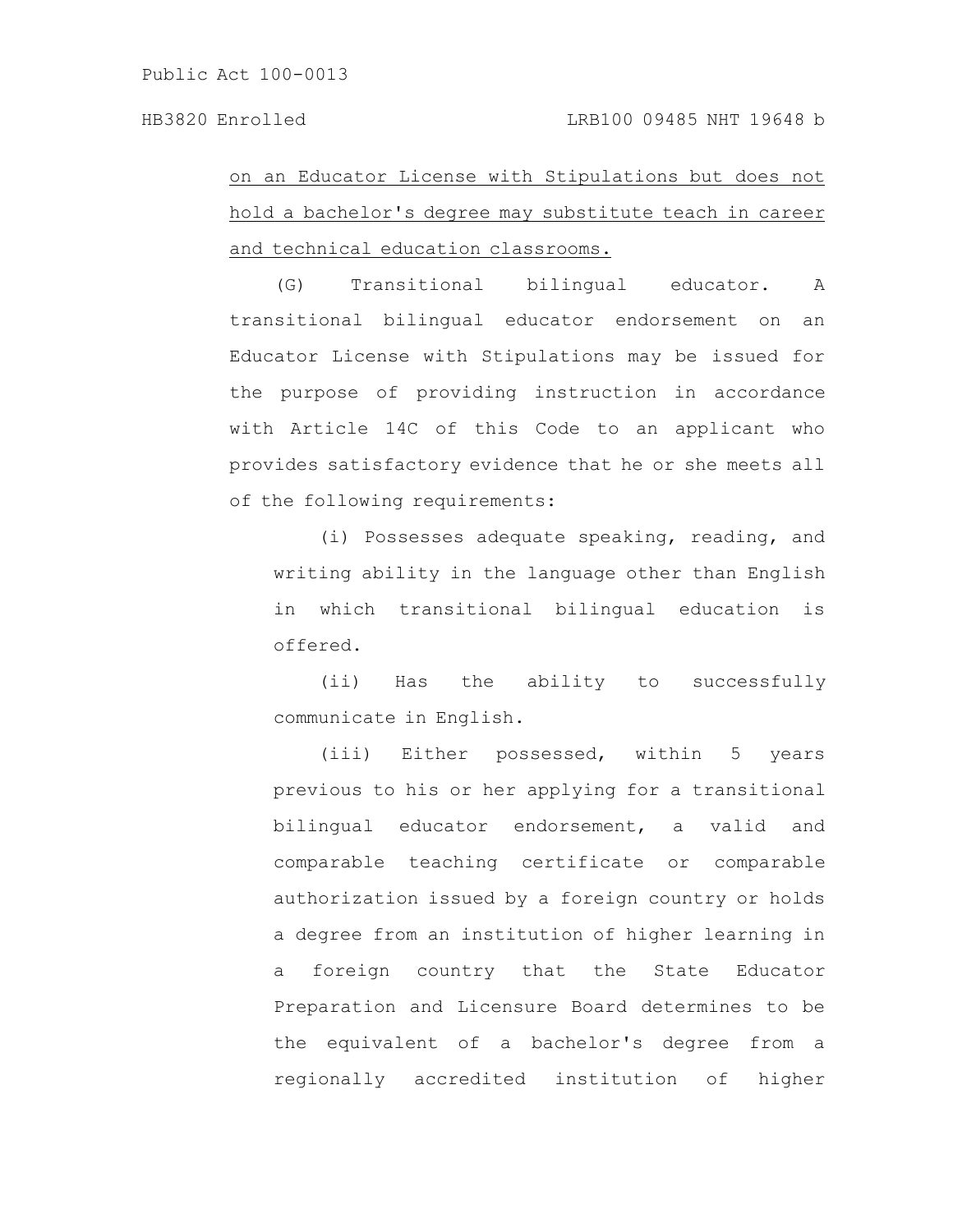learning in the United States.

A transitional bilingual educator endorsement shall be valid for prekindergarten through grade 12, is valid until June 30 immediately following 5 years of the endorsement being issued, and shall not be renewed.

Persons holding a transitional bilingual educator endorsement shall not be employed to replace any presently employed teacher who otherwise would not be replaced for any reason.

(H) Language endorsement. In an effort to alleviate the shortage of teachers speaking a language other than English in the public schools, an individual who holds an Educator License with Stipulations may also apply for a language endorsement, provided that the applicant provides satisfactory evidence that he or she meets all of the following requirements:

(i) Holds a transitional bilingual endorsement.

(ii) Has demonstrated proficiency in the language for which the endorsement is to be issued by passing the applicable language content test required by the State Board of Education.

(iii) Holds a bachelor's degree or higher from a regionally accredited institution of higher education or, for individuals educated in a country other than the United States, holds a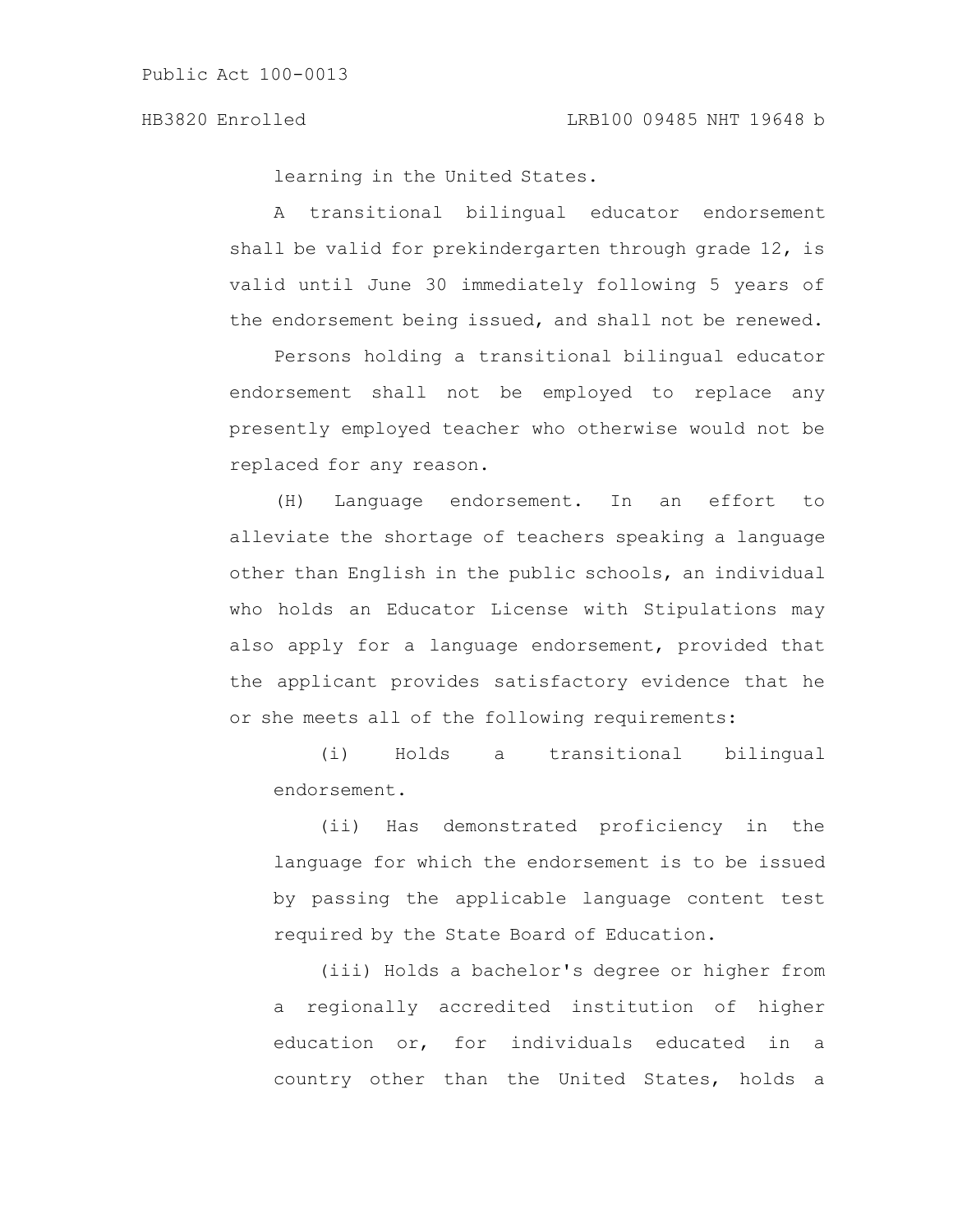degree from an institution of higher learning in a foreign country that the State Educator Preparation and Licensure Board determines to be the equivalent of a bachelor's degree from a regionally accredited institution of higher learning in the United States.

(iv) Has passed a test of basic skills, as required under Section 21B-30 of this Code.

A language endorsement on an Educator License with Stipulations is valid for prekindergarten through grade 12 for the same validity period as the individual's transitional bilingual educator endorsement on the Educator License with Stipulations and shall not be renewed.

(I) Visiting international educator. A visiting international educator endorsement on an Educator License with Stipulations may be issued to an individual who is being recruited by a particular school district that conducts formal recruitment programs outside of the United States to secure the services of qualified teachers and who meets all of the following requirements:

(i) Holds the equivalent of a minimum of a bachelor's degree issued in the United States.

(ii) Has been prepared as a teacher at the grade level for which he or she will be employed.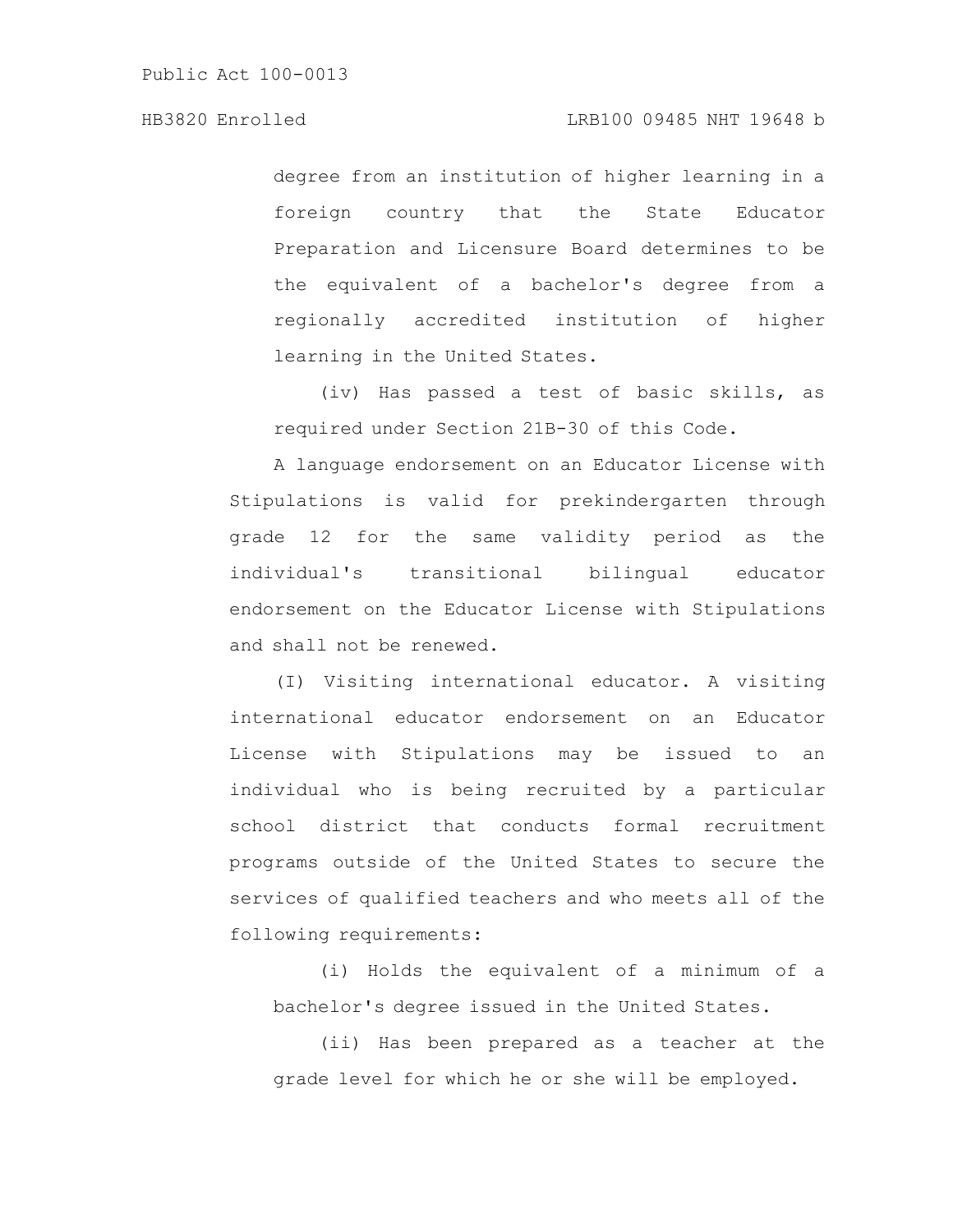(iii) Has adequate content knowledge in the subject to be taught.

(iv) Has an adequate command of the English language.

A holder of a visiting international educator endorsement on an Educator License with Stipulations shall be permitted to teach in bilingual education programs in the language that was the medium of instruction in his or her teacher preparation program, provided that he or she passes the English Language Proficiency Examination or another test of writing skills in English identified by the State Board of Education, in consultation with the State Educator Preparation and Licensure Board.

A visiting international educator endorsement on an Educator License with Stipulations is valid for 3 years and shall not be renewed.

(J) Paraprofessional educator. A paraprofessional educator endorsement on an Educator License with Stipulations may be issued to an applicant who holds a high school diploma or its recognized equivalent and either holds an associate's degree or a minimum of 60 semester hours of credit from a regionally accredited institution of higher education or has passed a test of basic skills required under Section 21B-30 of this Code. The paraprofessional educator endorsement is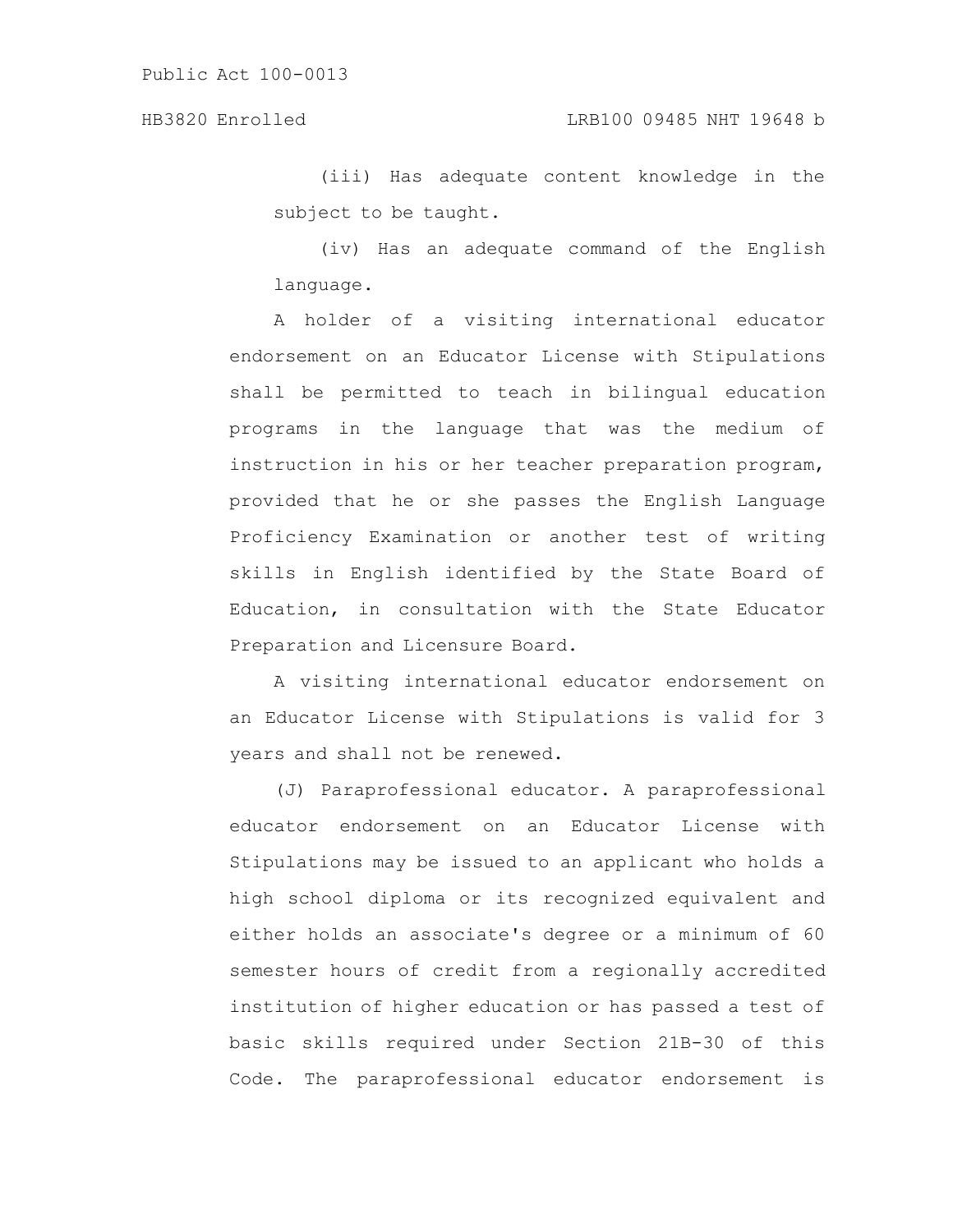valid until June 30 immediately following 5 years of the endorsement being issued and may be renewed through application and payment of the appropriate fee, as required under Section 21B-40 of this Code. An individual who holds only a paraprofessional educator endorsement is not subject to additional requirements in order to renew the endorsement.

(K) Chief school business official. A chief school business official endorsement on an Educator License with Stipulations may be issued to an applicant who qualifies by having a master's degree or higher, 2 years of full-time administrative experience in school business management or 2 years of university-approved practical experience, and a minimum of 24 semester hours of graduate credit in a program approved by the State Board of Education for the preparation of school business administrators and by passage of the applicable State tests, including a test of basic skills and applicable content area test.

The chief school business official endorsement may also be affixed to the Educator License with Stipulations of any holder who qualifies by having a master's degree in business administration, finance, or accounting and who completes an additional 6 semester hours of internship in school business management from a regionally accredited institution of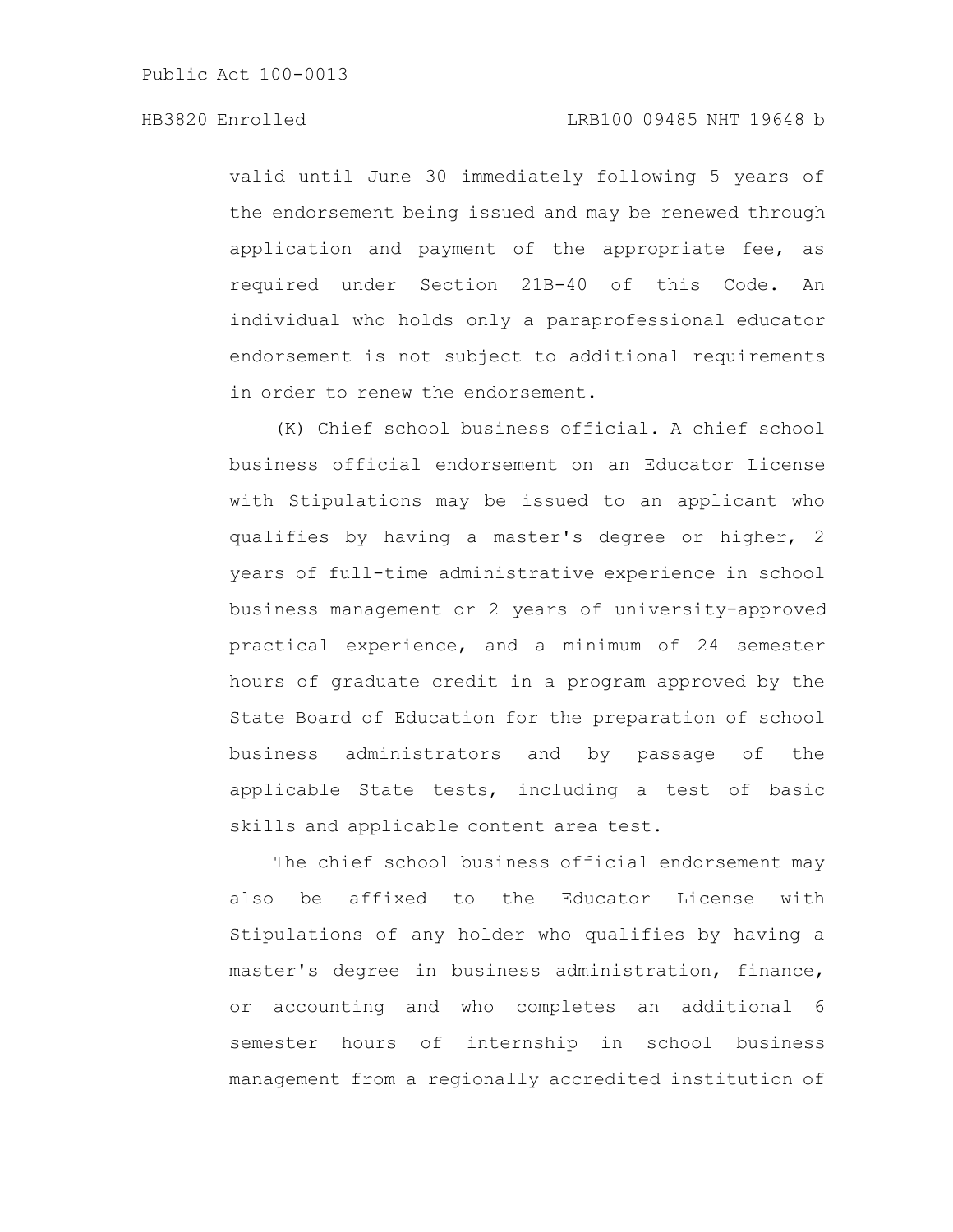higher education and passes the applicable State tests, including a test of basic skills and applicable content area test. This endorsement shall be required for any individual employed as a chief school business official.

The chief school business official endorsement on an Educator License with Stipulations is valid until June 30 immediately following 5 years of the endorsement being issued and may be renewed if the license holder completes renewal requirements as required for individuals who hold a Professional Educator License endorsed for chief school business official under Section 21B-45 of this Code and such rules as may be adopted by the State Board of Education.

(L) Provisional in-state educator. A provisional in-state educator endorsement on an Educator License with Stipulations may be issued to a candidate who has completed an Illinois-approved educator preparation program at an Illinois institution of higher education and who has not successfully completed an evidence-based assessment of teacher effectiveness but who meets all of the following requirements:

(i) Holds at least a bachelor's degree.

(ii) Has completed an approved educator preparation program at an Illinois institution.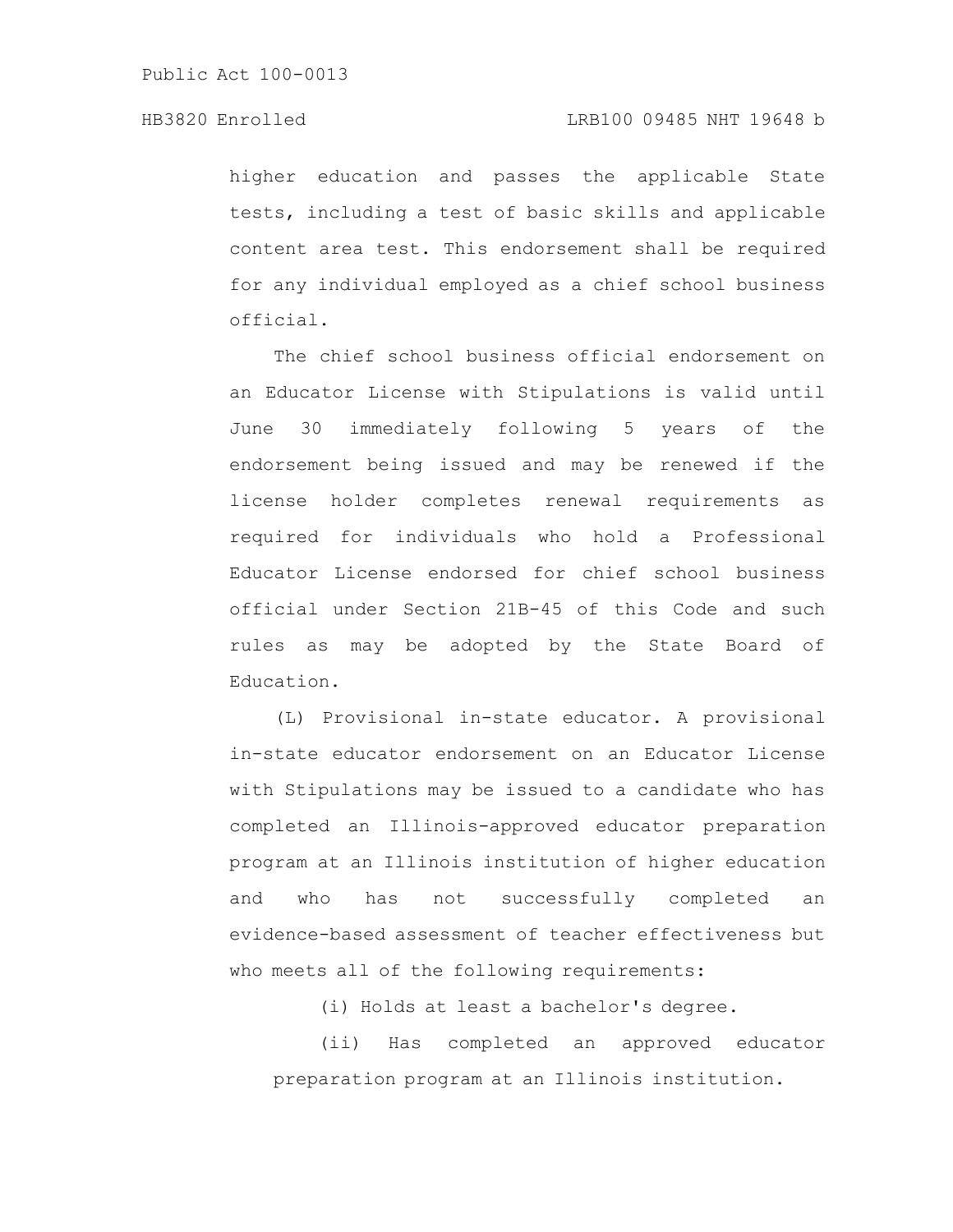(iii) Has passed a test of basic skills and applicable content area test, as required by Section 21B-30 of this Code.

(iv) Has attempted an evidence-based assessment of teacher effectiveness and received a minimum score on that assessment, as established by the State Board of Education in consultation with the State Educator Preparation and Licensure Board.

A provisional in-state educator endorsement on an Educator License with Stipulations is valid for one full fiscal year after the date of issuance and may not be renewed.

(3) Substitute Teaching License. A Substitute Teaching License may be issued to qualified applicants for substitute teaching in all grades of the public schools, prekindergarten through grade 12. Substitute Teaching Licenses are not eligible for endorsements. Applicants for a Substitute Teaching License must hold a bachelor's degree or higher from a regionally accredited institution of higher education.

Substitute Teaching Licenses are valid for 5 years.

Substitute Teaching Licenses are valid for substitute teaching in every county of this State. If an individual has had his or her Professional Educator License or Educator License with Stipulations suspended or revoked or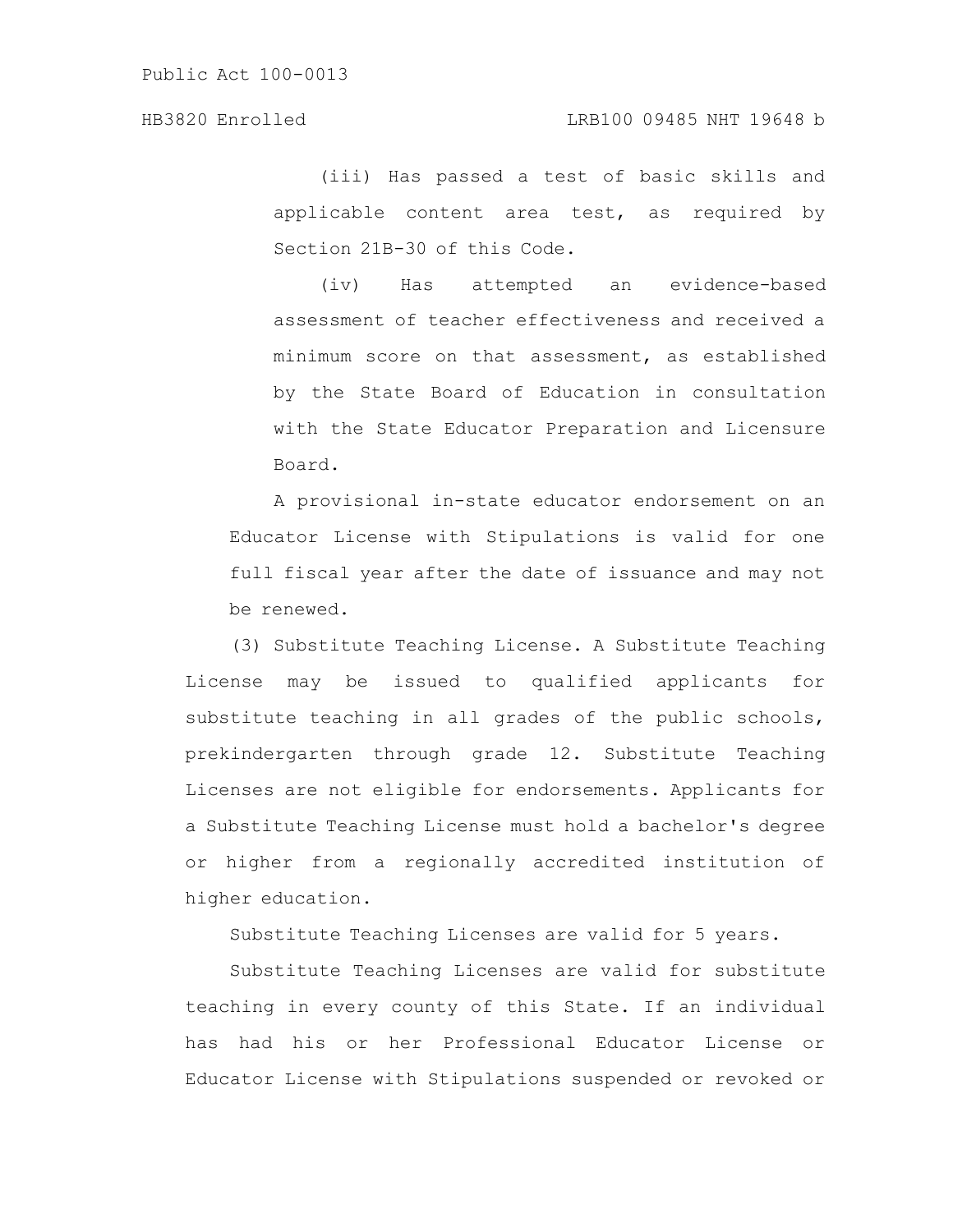has not met the renewal requirements for licensure, then that individual is not eligible to obtain a Substitute Teaching License.

A substitute teacher may only teach in the place of a licensed teacher who is under contract with the employing board. If, however, there is no licensed teacher under contract because of an emergency situation, then a district may employ a substitute teacher for no longer than 30 calendar days per each vacant position in the district if the district notifies the appropriate regional office of education within 5 business days after the employment of the substitute teacher in the emergency situation. An emergency situation is one in which an unforeseen vacancy has occurred and (i) a teacher is unable to fulfill his or her contractual duties or (ii) teacher capacity needs of the district exceed previous indications, and the district is actively engaged in advertising to hire a fully licensed teacher for the vacant position.

There is no limit on the number of days that a substitute teacher may teach in a single school district, provided that no substitute teacher may teach for longer than 90 school days for any one licensed teacher under contract in the same school year. A substitute teacher who holds a Professional Educator License or Educator License with Stipulations shall not teach for more than 120 school days for any one licensed teacher under contract in the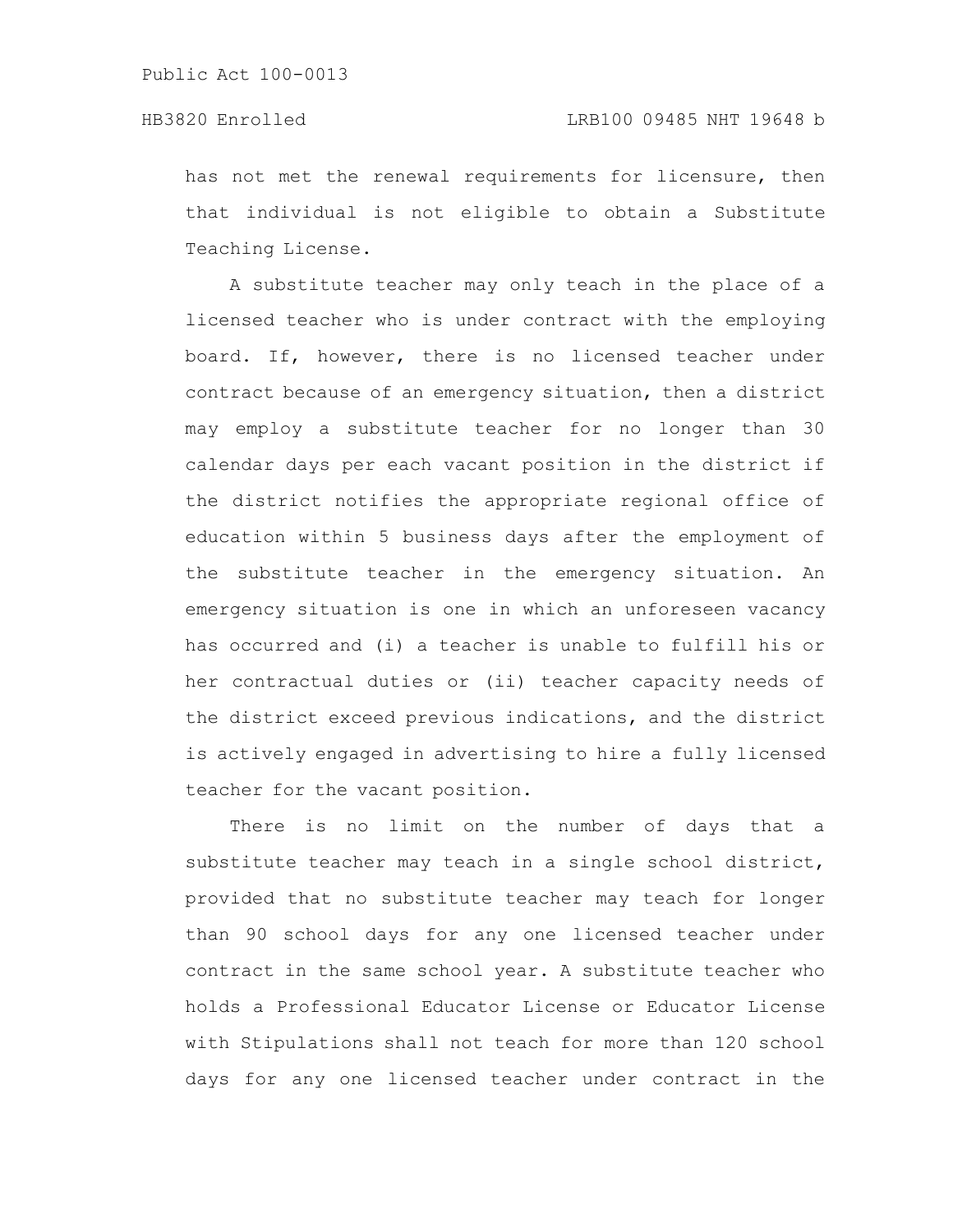same school year. The limitations in this paragraph (3) on the number of days a substitute teacher may be employed do not apply to any school district operating under Article 34 of this Code.

(Source: P.A. 98-28, eff. 7-1-13; 98-751, eff. 1-1-15; 99-35, eff. 1-1-16; 99-58, eff. 7-16-15; 99-143, eff. 7-27-15; 99-642, eff. 7-28-16; 99-920, eff. 1-6-17.)

(105 ILCS 5/21B-25)

Sec. 21B-25. Endorsement on licenses. All licenses issued under paragraph (1) of Section 21B-20 of this Code shall be specifically endorsed by the State Board of Education for each content area, school support area, and administrative area for which the holder of the license is qualified. Recognized institutions approved to offer educator preparation programs shall be trained to add endorsements to licenses issued to applicants who meet all of the requirements for the endorsement or endorsements, including passing any required tests. The State Superintendent of Education shall randomly audit institutions to ensure that all rules and standards are being followed for entitlement or when endorsements are being recommended.

(1) The State Board of Education, in consultation with the State Educator Preparation and Licensure Board, shall establish, by rule, the grade level and subject area endorsements to be added to the Professional Educator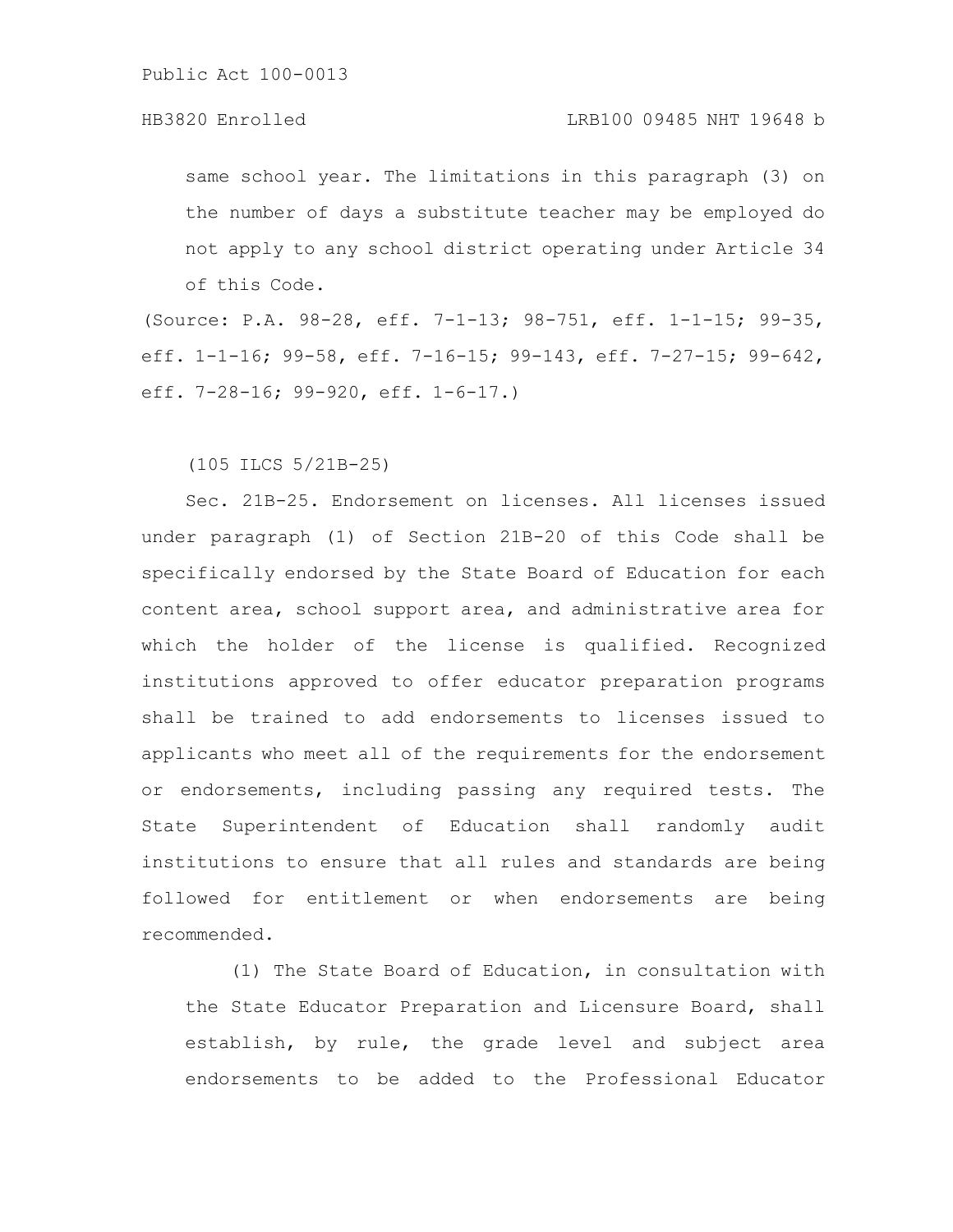License. These rules shall outline the requirements for obtaining each endorsement.

(2) In addition to any and all grade level and content area endorsements developed by rule, the State Board of Education, in consultation with the State Educator Preparation and Licensure Board, shall develop the requirements for the following endorsements:

(A) General administrative endorsement. A general administrative endorsement shall be added to a Professional Educator License, provided that an approved program has been completed. An individual holding a general administrative endorsement may work only as a principal or assistant principal or in a related or similar position, as determined by the State Superintendent of Education, in consultation with the State Educator Preparation and Licensure Board.

Beginning on September 1, 2014, the general administrative endorsement shall no longer be issued except to individuals who completed all coursework requirements for the receipt of the general administrative endorsement by September 1, 2014, who have completed all testing requirements by June 30, 2016, and who apply for the endorsement on or before June 30, 2016. Individuals who hold a valid and registered administrative certificate with a general administrative endorsement issued under Section 21-7.1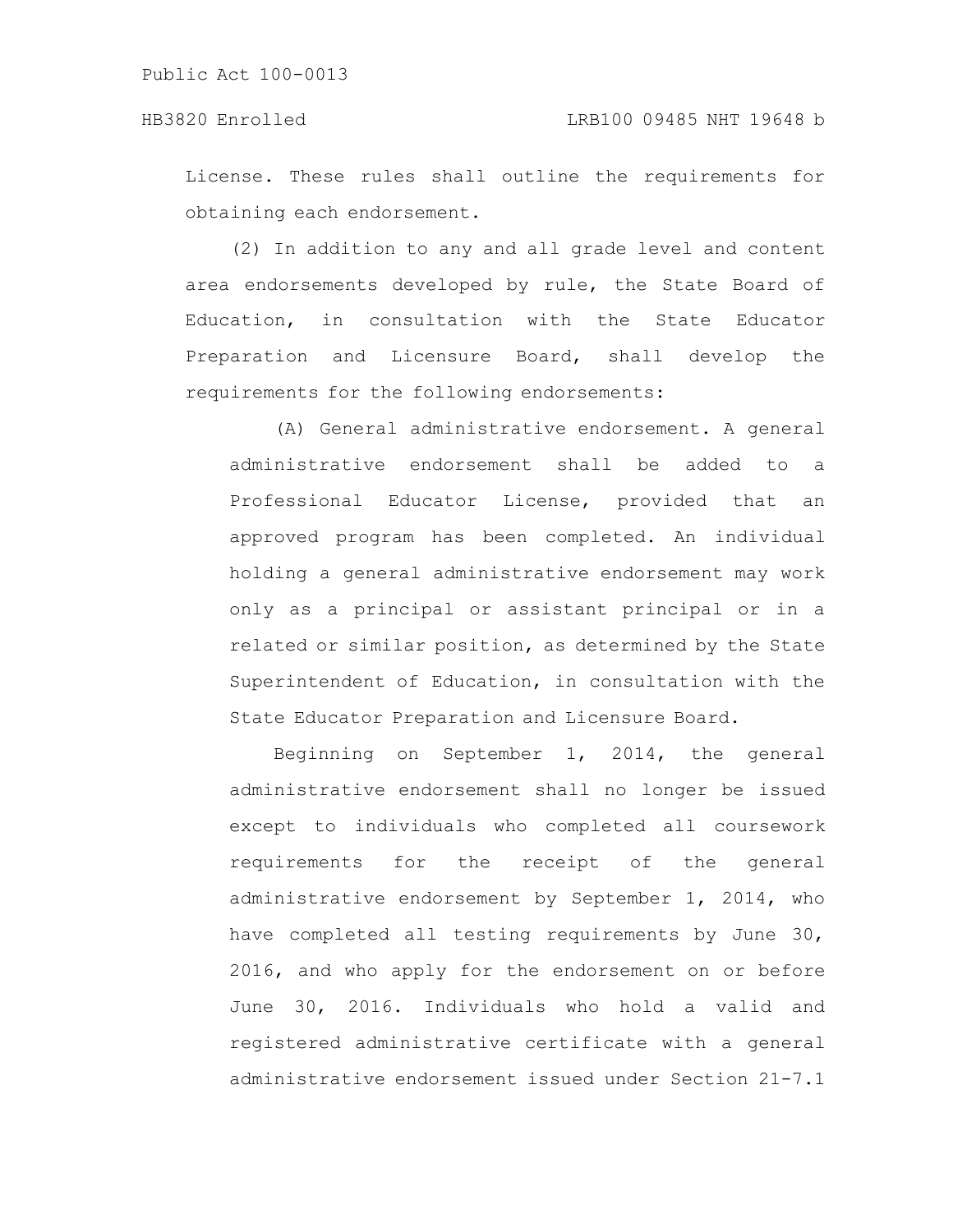of this Code or a Professional Educator License with a general administrative endorsement issued prior to September 1, 2014 and who have served for at least one full year during the 5 years prior in a position requiring a general administrative endorsement shall, upon request to the State Board of Education and through July 1, 2015, have their respective general administrative endorsement converted to a principal endorsement on the Professional Educator License. Candidates shall not be admitted to an approved general administrative preparation program after September 1, 2012.

All other individuals holding a valid and registered administrative certificate with a general administrative endorsement issued pursuant to Section 21-7.1 of this Code or a general administrative endorsement on a Professional Educator License issued prior to September 1, 2014 shall have the general administrative endorsement converted to a principal endorsement on a Professional Educator License upon request to the State Board of Education and by completing one of the following pathways:

(i) Passage of the State principal assessment developed by the State Board of Education.

(ii) Through July 1, 2019, completion of an Illinois Educators' Academy course designated by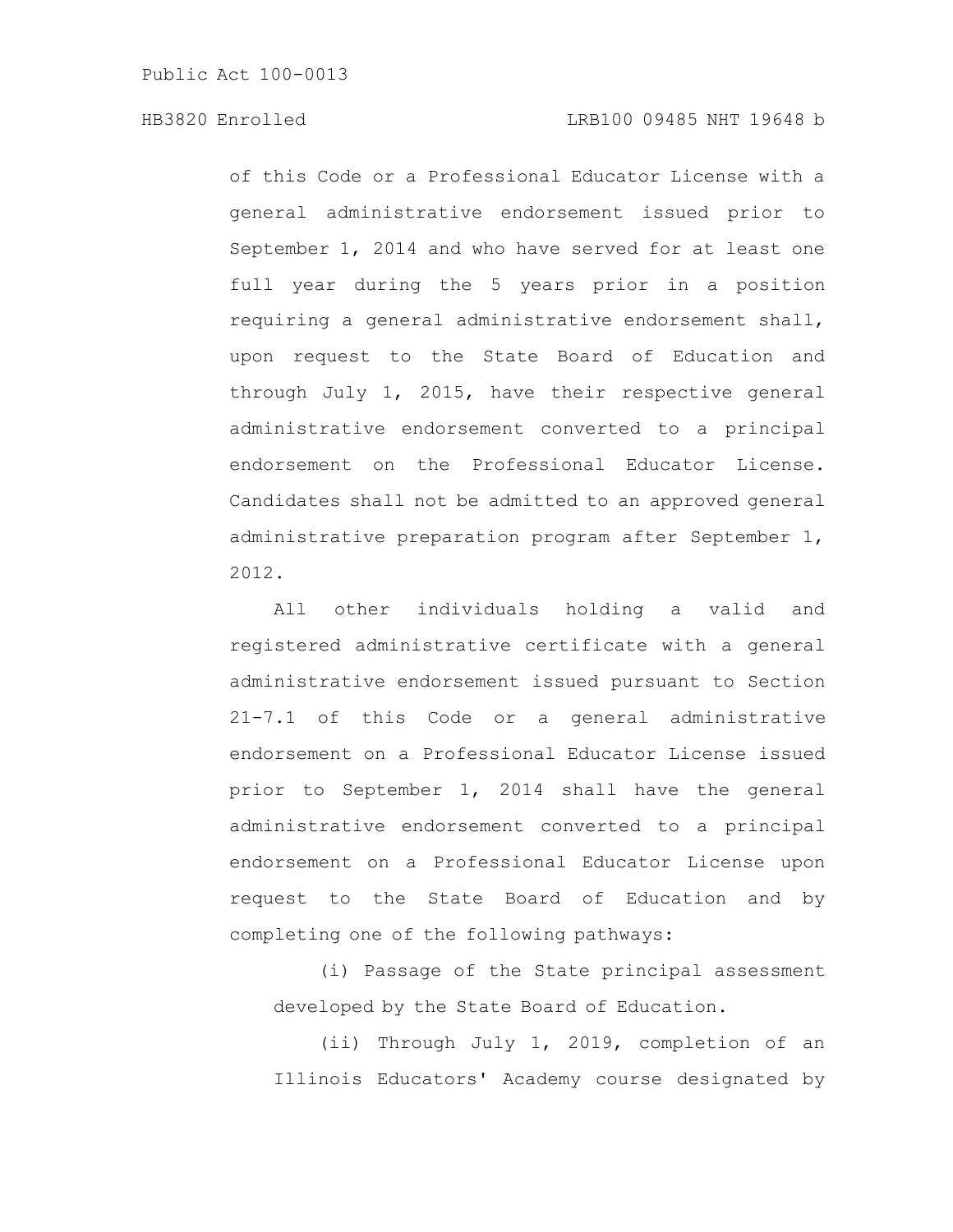the State Superintendent of Education.

(iii) Completion of a principal preparation program established and approved pursuant to Section 21B-60 of this Code and applicable rules.

Individuals who do not choose to convert the general administrative endorsement on the administrative certificate issued pursuant to Section 21-7.1 of this Code or on the Professional Educator License shall continue to be able to serve in any position previously allowed under paragraph (2) of subsection (e) of Section 21-7.1 of this Code.

The general administrative endorsement on the Professional Educator License is available only to individuals who, prior to September 1, 2014, had such an endorsement on the administrative certificate issued pursuant to Section 21-7.1 of this Code or who already have a Professional Educator License and have completed a general administrative program and who do not choose to convert the general administrative endorsement to a principal endorsement pursuant to the options in this Section.

(B) Principal endorsement. A principal endorsement shall be affixed to a Professional Educator License of any holder who qualifies by having all of the following:

(i) Successful completion of a principal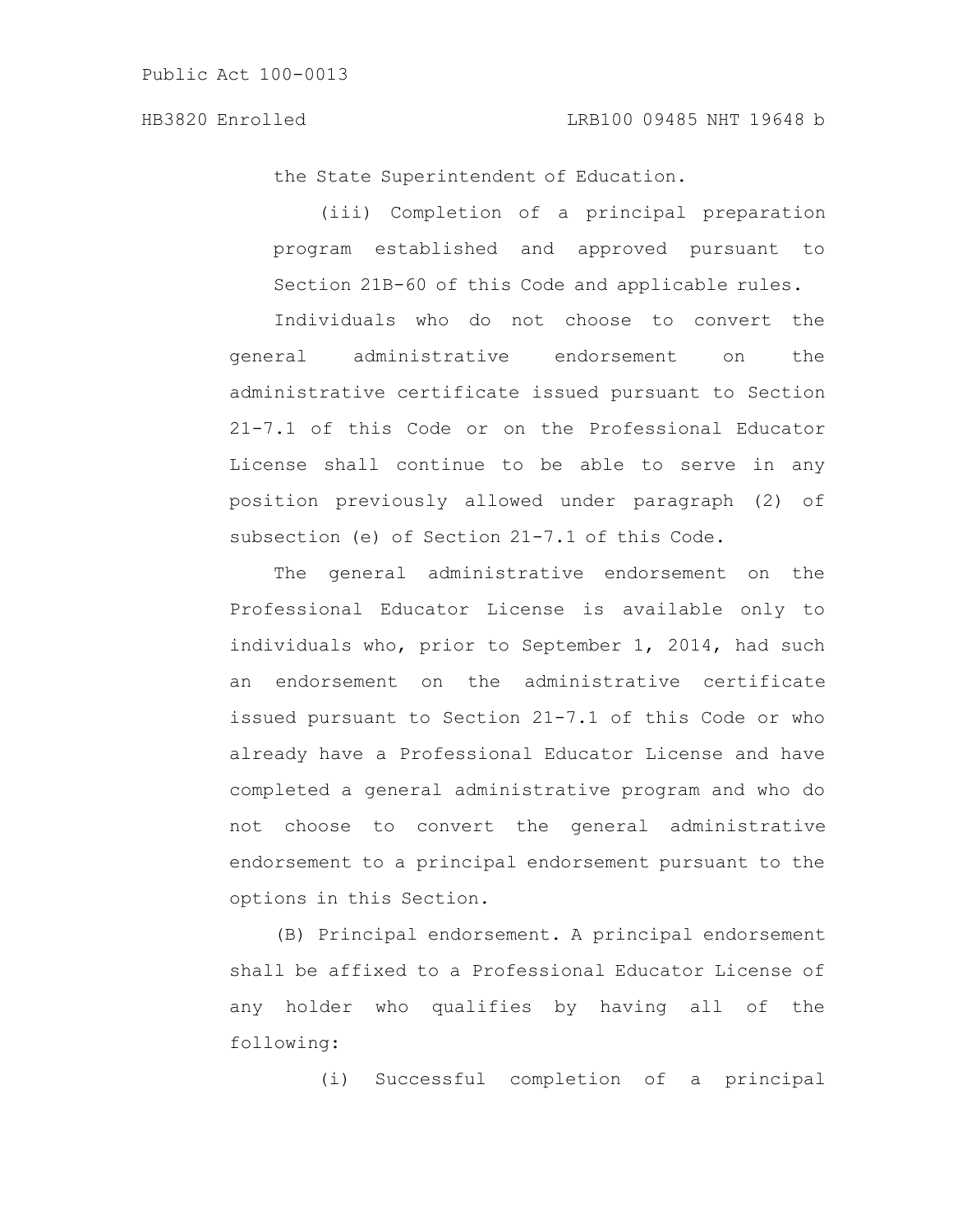preparation program approved in accordance with Section 21B-60 of this Code and any applicable rules.

(ii) At least 4 total years of teaching or, until June 30, 2021, 4 total years of working in the capacity of school support personnel in an Illinois public school or nonpublic school recognized by the State Board of Education or in an out-of-state public school or out-of-state nonpublic school meeting out-of-state recognition standards comparable to those approved by the State Superintendent of Education; however, the State Board of Education, in consultation with the State Educator Preparation and Licensure Board, shall allow, by rules, for fewer than 4 years of experience based on meeting standards set forth in such rules, including without limitation a review of performance evaluations or other evidence of demonstrated qualifications.

(iii) A master's degree or higher from a regionally accredited college or university.

(C) Chief school business official endorsement. A chief school business official endorsement shall be affixed to the Professional Educator License of any holder who qualifies by having a master's degree or higher, 2 years of full-time administrative experience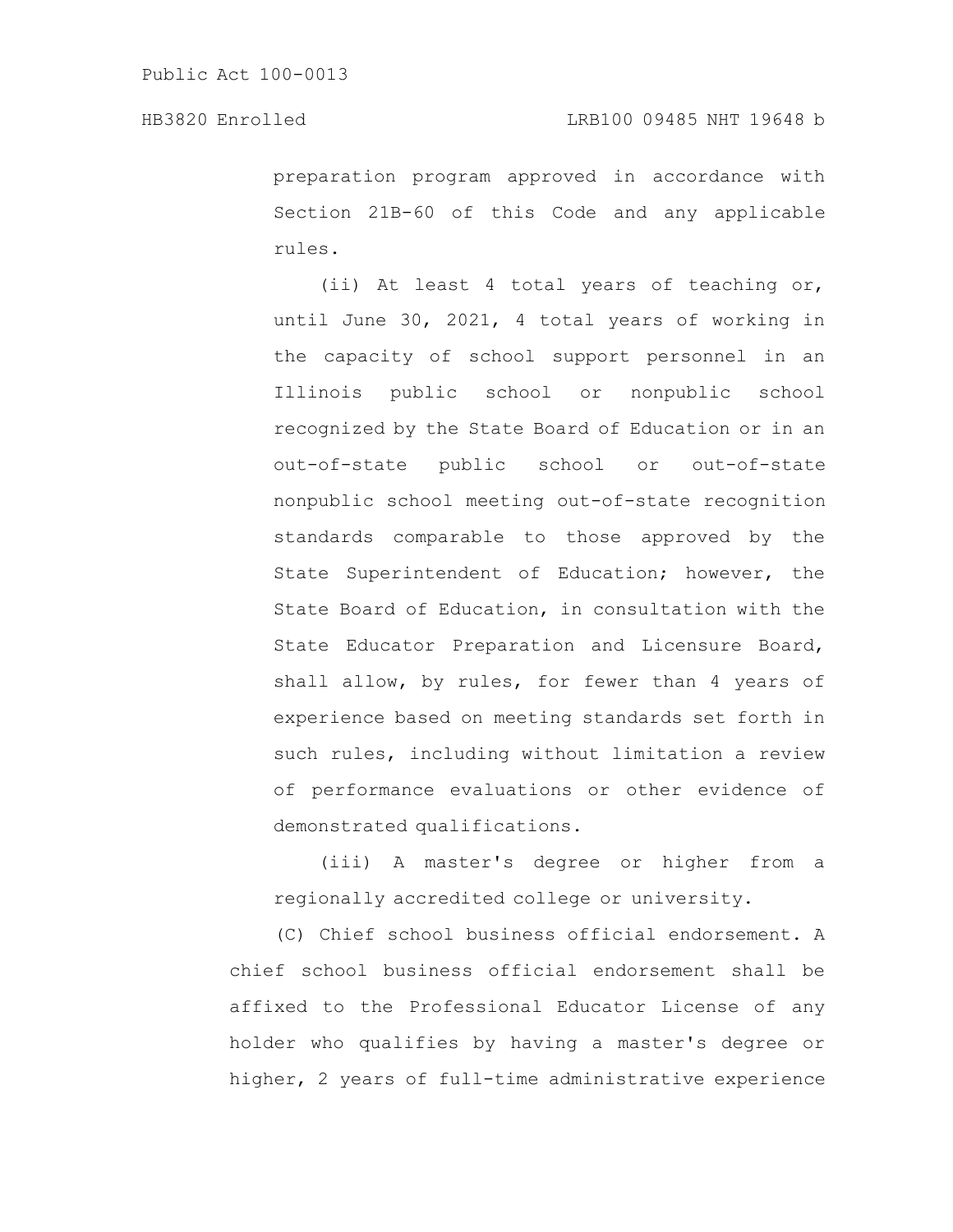in school business management or 2 years of university-approved practical experience, and a minimum of 24 semester hours of graduate credit in a program approved by the State Board of Education for the preparation of school business administrators and by passage of the applicable State tests. The chief school business official endorsement may also be affixed to the Professional Educator License of any holder who qualifies by having a master's degree in business administration, finance, or accounting and who completes an additional 6 semester hours of internship in school business management from a regionally accredited institution of higher education and passes the applicable State tests. This endorsement shall be required for any individual employed as a chief school business official.

(D) Superintendent endorsement. A superintendent endorsement shall be affixed to the Professional Educator License of any holder who has completed a program approved by the State Board of Education for the preparation of superintendents of schools, has had at least 2 years of experience employed full-time in a general administrative position or as a full-time principal, director of special education, or chief school business official in the public schools or in a State-recognized nonpublic school in which the chief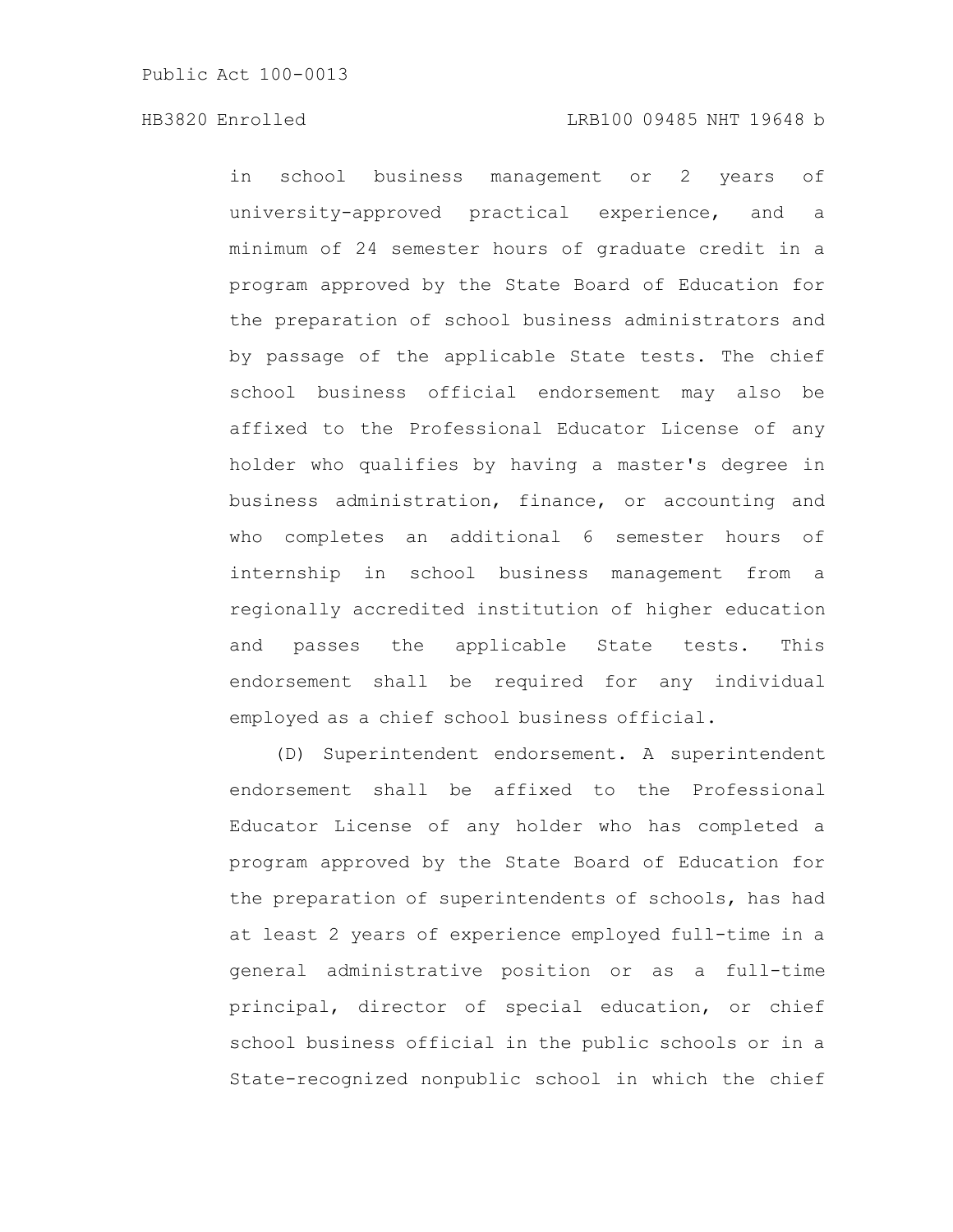administrator is required to have the licensure necessary to be a principal in a public school in this State and where a majority of the teachers are required to have the licensure necessary to be instructors in a public school in this State, and has passed the required State tests; or of any holder who has completed a program that is not an Illinois-approved educator preparation program at an Illinois institution of higher education and that has recognition standards comparable to those approved by the State Superintendent of Education and holds the general administrative, principal, or chief school business official endorsement and who has had 2 years of experience as a principal, director of special education, or chief school business official while holding a valid educator license or certificate comparable in validity and educational and experience requirements and has passed the appropriate State tests, as provided in Section 21B-30 of this Code. The superintendent endorsement shall allow individuals to serve only as a superintendent or assistant superintendent.

(E) Teacher leader endorsement. It shall be the policy of this State to improve the quality of instructional leaders by providing a career pathway for teachers interested in serving in leadership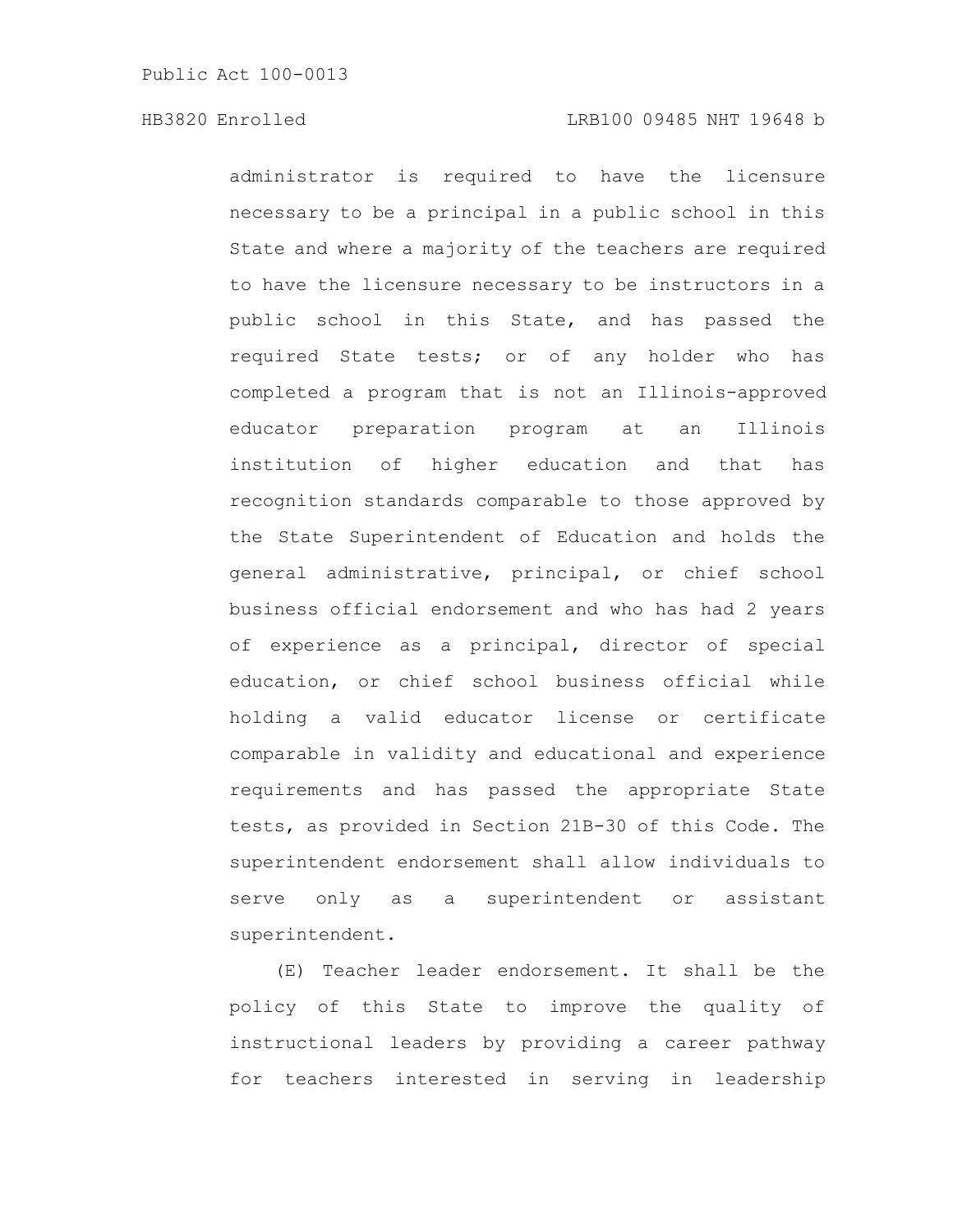roles, but not as principals. The State Board of Education, in consultation with the State Educator Preparation and Licensure Board, may issue a teacher leader endorsement under this subdivision (E). Persons who meet and successfully complete the requirements of the endorsement shall be issued a teacher leader endorsement on the Professional Educator License for serving in schools in this State. Teacher leaders may qualify to serve in such positions as department chairs, coaches, mentors, curriculum and instruction leaders, or other leadership positions as defined by the district. The endorsement shall be available to those teachers who (i) hold a Professional Educator License, (ii) hold a master's degree or higher from a regionally accredited institution, (iii) have completed a program of study that has been approved by the State Board of Education, in consultation with the State Educator Preparation and Licensure Board, and (iv) have successfully demonstrated competencies as defined by rule.

A teacher who meets the requirements set forth in this Section and holds a teacher leader endorsement may evaluate teachers pursuant to Section 24A-5 of this Code, provided that the individual has completed the evaluation component required by Section 24A-3 of this Code and a teacher leader is allowed to evaluate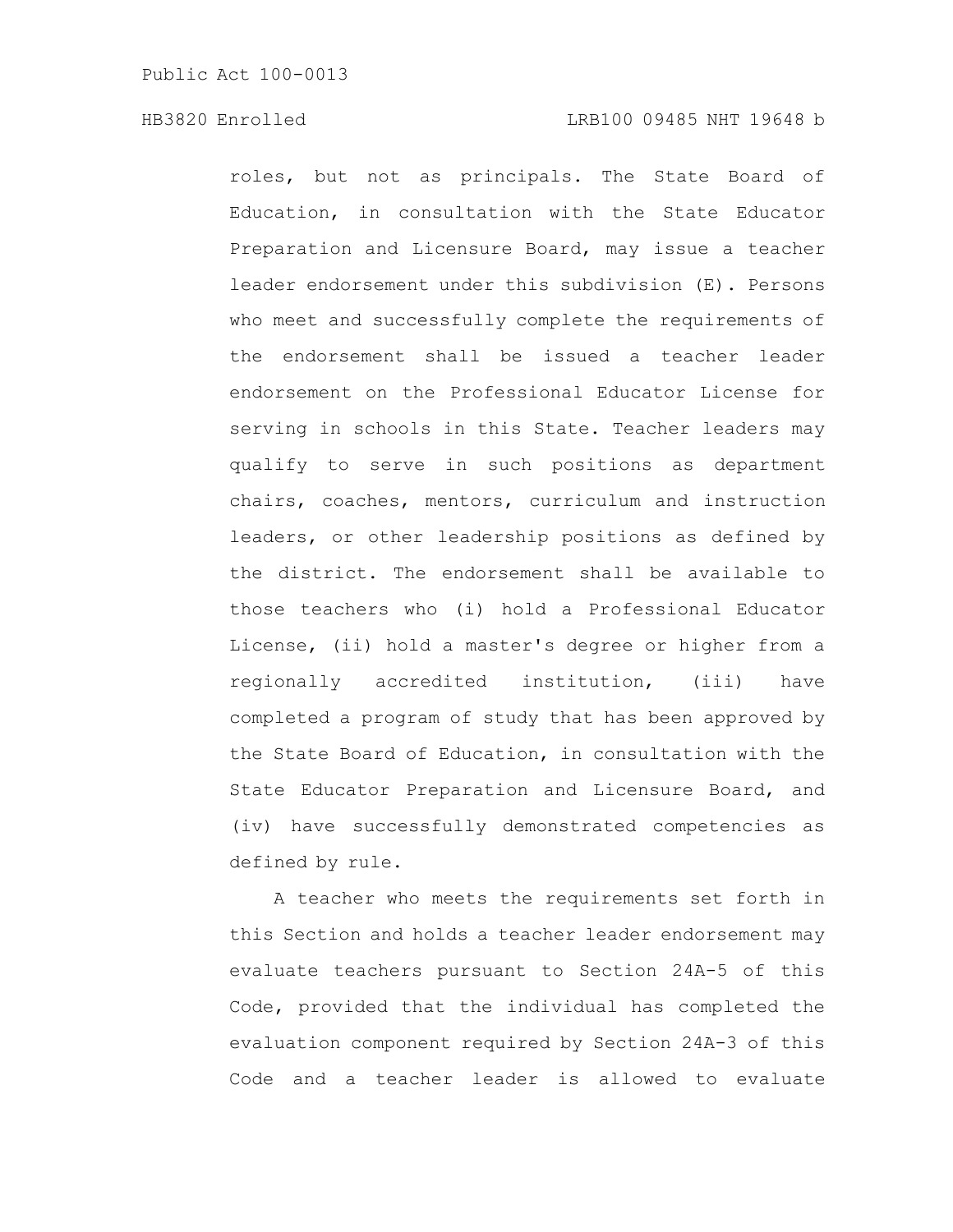personnel under the respective school district's collective bargaining agreement.

The State Board of Education, in consultation with the State Educator Preparation and Licensure Board, may adopt such rules as may be necessary to establish and implement the teacher leader endorsement program and to specify the positions for which this endorsement shall be required.

(F) Special education endorsement. A special education endorsement in one or more areas shall be affixed to a Professional Educator License for any individual that meets those requirements established by the State Board of Education in rules. Special education endorsement areas shall include without limitation the following:

- (i) Learning Behavior Specialist I;
- (ii) Learning Behavior Specialist II;
- (iii) Speech Language Pathologist;
- (iv) Blind or Visually Impaired;
- (v) Deaf-Hard of Hearing; and
- (vi) Early Childhood Special Education; and-

### (vii) Director of Special Education.

Notwithstanding anything in this Code to the contrary, the State Board of Education, in consultation with the State Educator Preparation and Licensure Board, may add additional areas of special education by rule.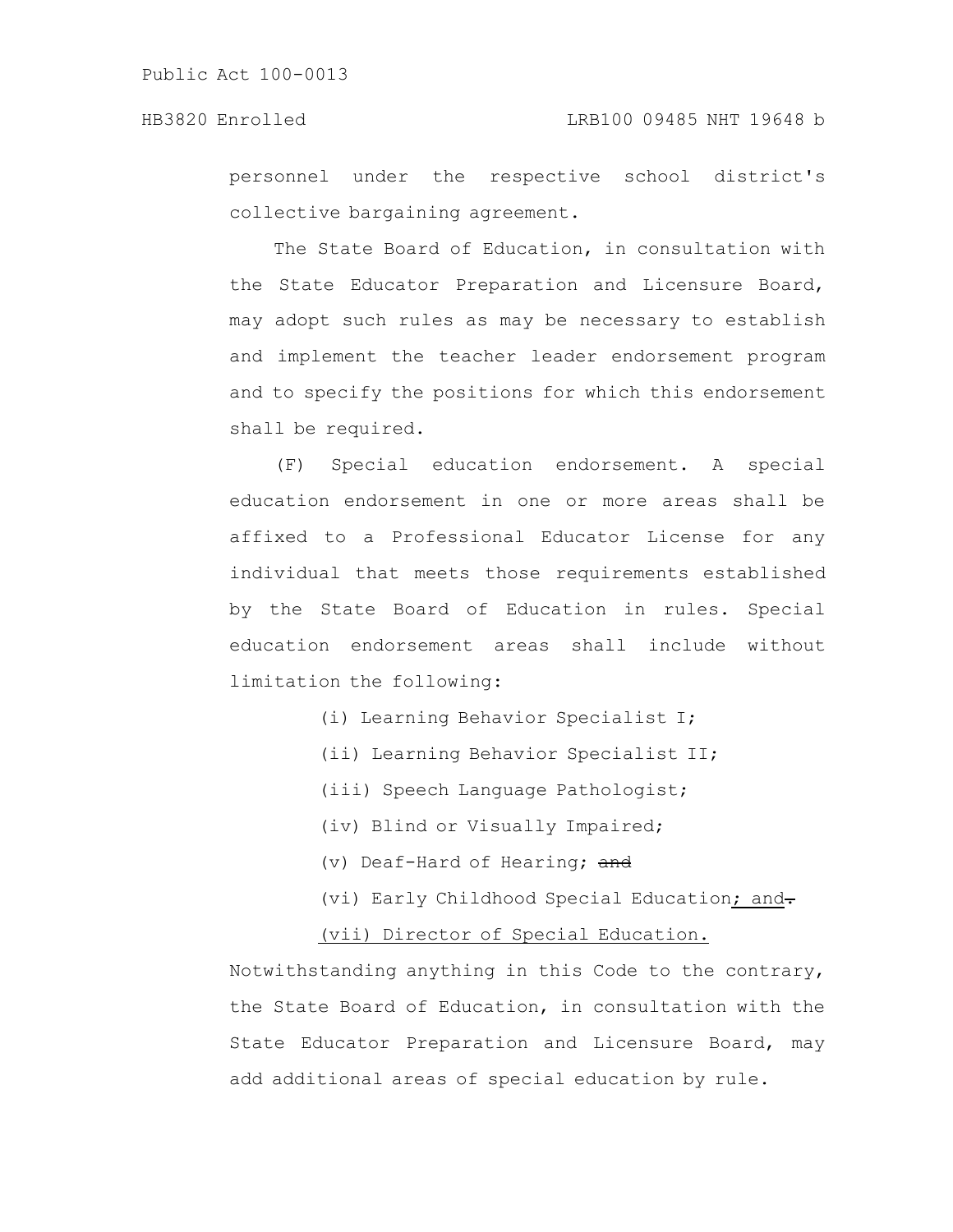(G) School support personnel endorsement. School support personnel endorsement areas shall include, but are not limited to, school counselor, marriage and family therapist, school psychologist, school speech and language pathologist, school nurse, and school social worker. This endorsement is for individuals who are not teachers or administrators, but still require licensure to work in an instructional support position in a public or State-operated elementary school, secondary school, or cooperative or joint agreement with a governing body or board of control or a charter school operating in compliance with the Charter Schools Law. The school support personnel endorsement shall be affixed to the Professional Educator License and shall meet all of the requirements established in any rules adopted to implement this subdivision (G). The holder of such an endorsement is entitled to all of the rights and privileges granted holders of any other Professional Educator License, including teacher benefits, compensation, and working conditions.

Beginning on January 1, 2014 and ending on April 30, 2014, a person holding a Professional Educator License with a school speech and language pathologist (teaching) endorsement may exchange his or her school speech and language pathologist (teaching) endorsement for a school speech and language pathologist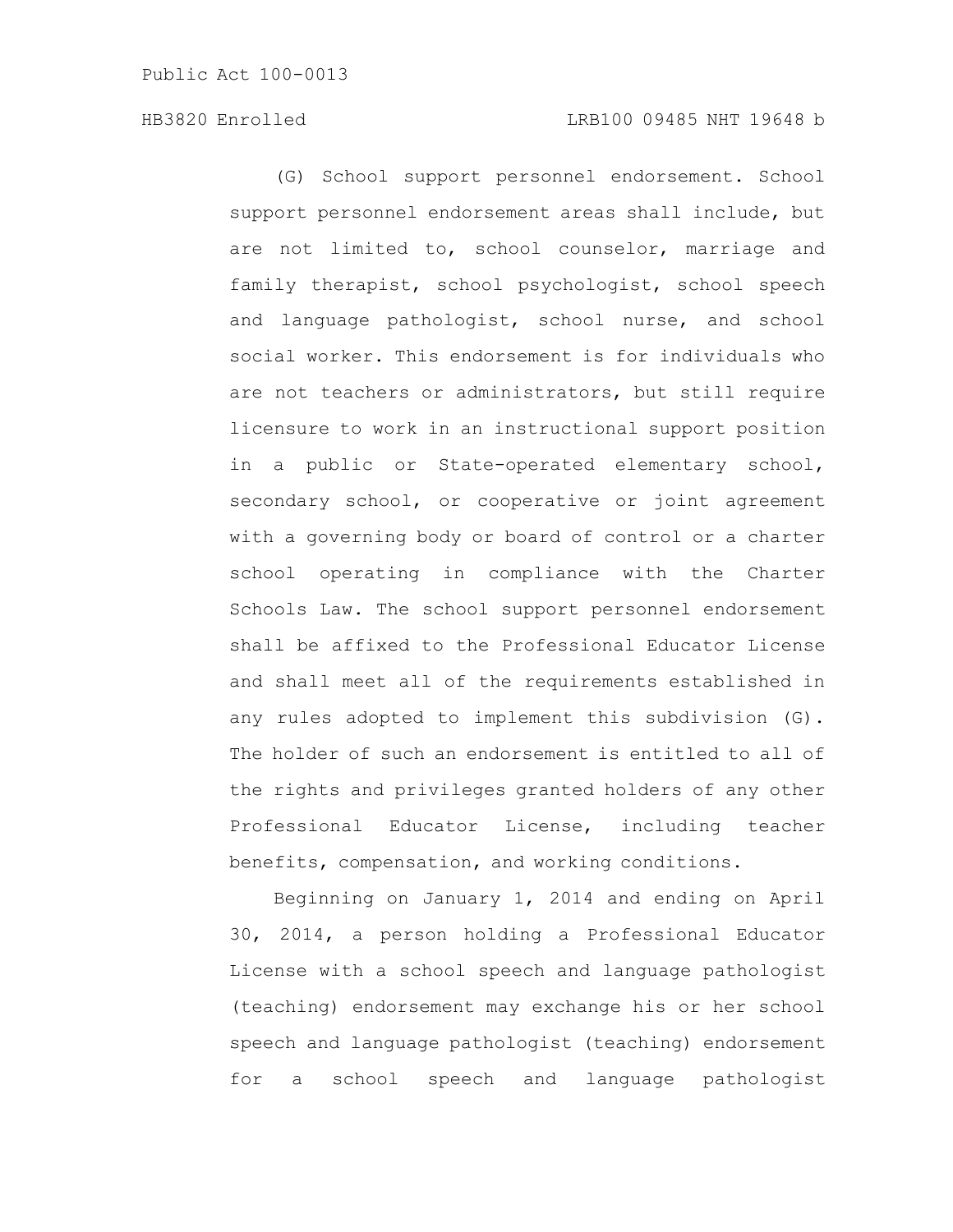(non-teaching) endorsement through application to the State Board of Education. There shall be no cost for this exchange.

(Source: P.A. 98-413, eff. 8-16-13; 98-610, eff. 12-27-13; 98-872, eff. 8-11-14; 98-917, eff. 8-15-14; 98-1147, eff. 12-31-14; 99-58, eff. 7-16-15; 99-623, eff. 7-22-16; 99-920, eff. 1-6-17; revised 1-23-17.)

(105 ILCS 5/21B-35)

Sec. 21B-35. Minimum requirements for educators trained in other states or countries.

(a) All applicants who have not been entitled by an Illinois-approved educator preparation program at an Illinois institution of higher education applying for a Professional Educator License endorsed in a teaching field or school support personnel area must meet all of the following requirements:

(1) Hold a comparable and valid educator license or certificate with similar grade level and subject matter credentials from another state. The State Board of Education shall have the authority to determine what constitutes similar grade level and subject matter credentials from another state. A comparable educator license or certificate is one that demonstrates that the license or certificate holder meets similar requirements as candidates entitled by an Illinois-approved educator preparation program in teaching or school support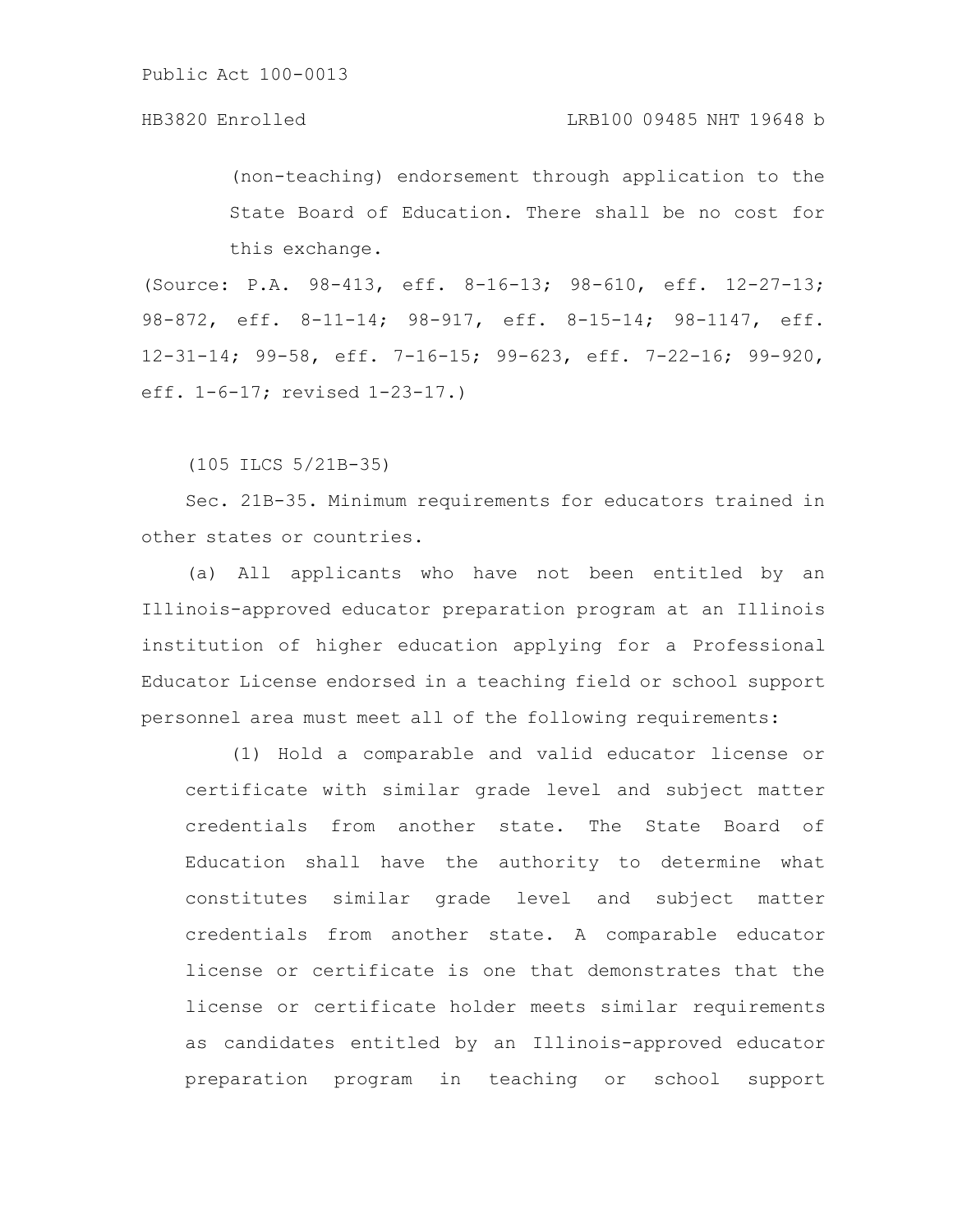### HB3820 Enrolled LRB100 09485 NHT 19648 b

personnel areas concerning coursework aligned to standards concerning methods of instruction of the exceptional child, methods of reading and reading in the content area, and instructional strategies for English learners. An applicant who holds a comparable and valid educator license or certificate from another state must submit verification to the State Board of Education that the applicant has completed coursework concerning methods of instruction of the exceptional child, methods of reading and reading in the content area, and instructional strategies for English learners.

(2) Have a degree from a regionally accredited institution of higher education and the degreed major constructed major must directly correspond to the license or endorsement sought.

- (3) (Blank).
- (4) (Blank).
- (5) (Blank).

(6) Have successfully met all Illinois examination requirements. Applicants who have successfully completed a test of basic skills, as defined by rules, at the time of initial licensure in another state shall not be required to complete a test of basic skills. Applicants who have successfully completed a test of content, as defined by rules, at the time of initial licensure in another state shall not be required to complete a test of content.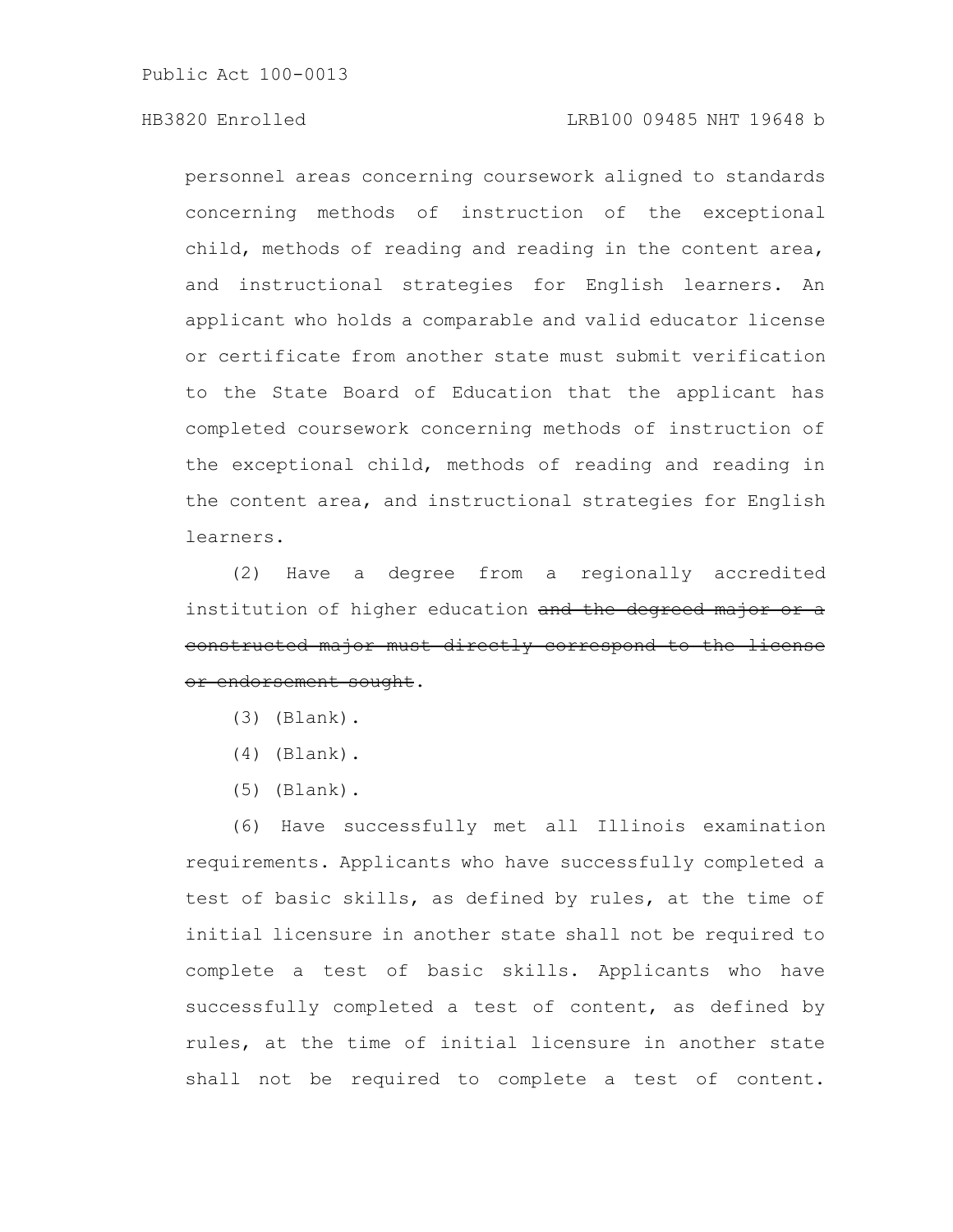#### HB3820 Enrolled LRB100 09485 NHT 19648 b

Applicants for a teaching endorsement who have successfully completed an evidence-based assessment of teacher effectiveness, as defined by rules, at the time of initial licensure in another state shall not be required to complete an evidence-based assessment of teacher effectiveness.

(7) For applicants for a teaching endorsement, have completed student teaching or an equivalent experience or, for applicants for a school service personnel endorsement, have completed an internship or an equivalent experience.

If one or more of the criteria in this subsection (a) are not met, then applicants who have not been entitled by an Illinois-approved educator preparation program at an Illinois institution of higher education who hold a valid, comparable certificate from another state may qualify for a provisional educator endorsement on an Educator License with Stipulations, in accordance with Section 21B-20 of this Code.

(b) In order to receive a Professional Educator License endorsed in a teaching field, applicants trained in another country must meet all of the following requirements:

(1) Have completed a comparable education program in another country.

(2) Have had transcripts evaluated by an evaluation service approved by the State Superintendent of Education.

(3) Have a degree comparable to a degree from a regionally accredited institution of higher education.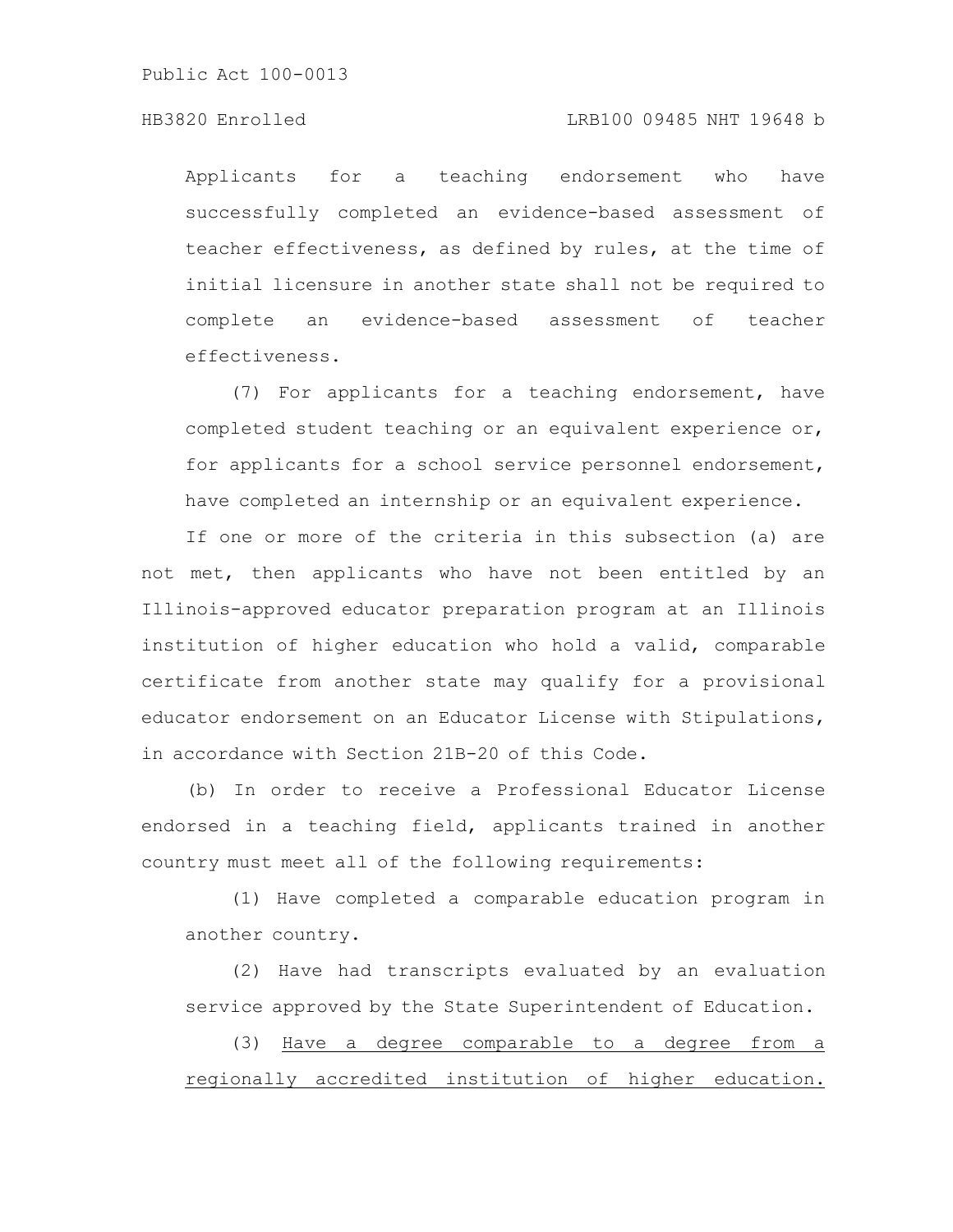Hold a degreed major that must directly correspond license or endorsement sought.

(4) Have completed coursework aligned to standards concerning methods of instruction of the exceptional child, methods of reading and reading in the content area, and instructional strategies for English learners.  $+B$ lank $)$ .

- (5) (Blank).
- (6) (Blank).

(7) Have successfully met all State licensure examination requirements. Applicants who have successfully completed a test of basic skills, as defined by rules, at the time of initial licensure in another country shall not be required to complete a test of basic skills. Applicants who have successfully completed a test of content, as defined by rules, at the time of initial licensure in another country shall not be required to complete a test of content. Applicants for a teaching endorsement who have successfully completed an evidence-based assessment of teacher effectiveness, as defined by rules, at the time of initial licensure in another country shall not be required to complete an evidence-based assessment of teacher effectiveness.

(8) Have completed student teaching or an equivalent experience.

(b-5) All applicants who have not been entitled by an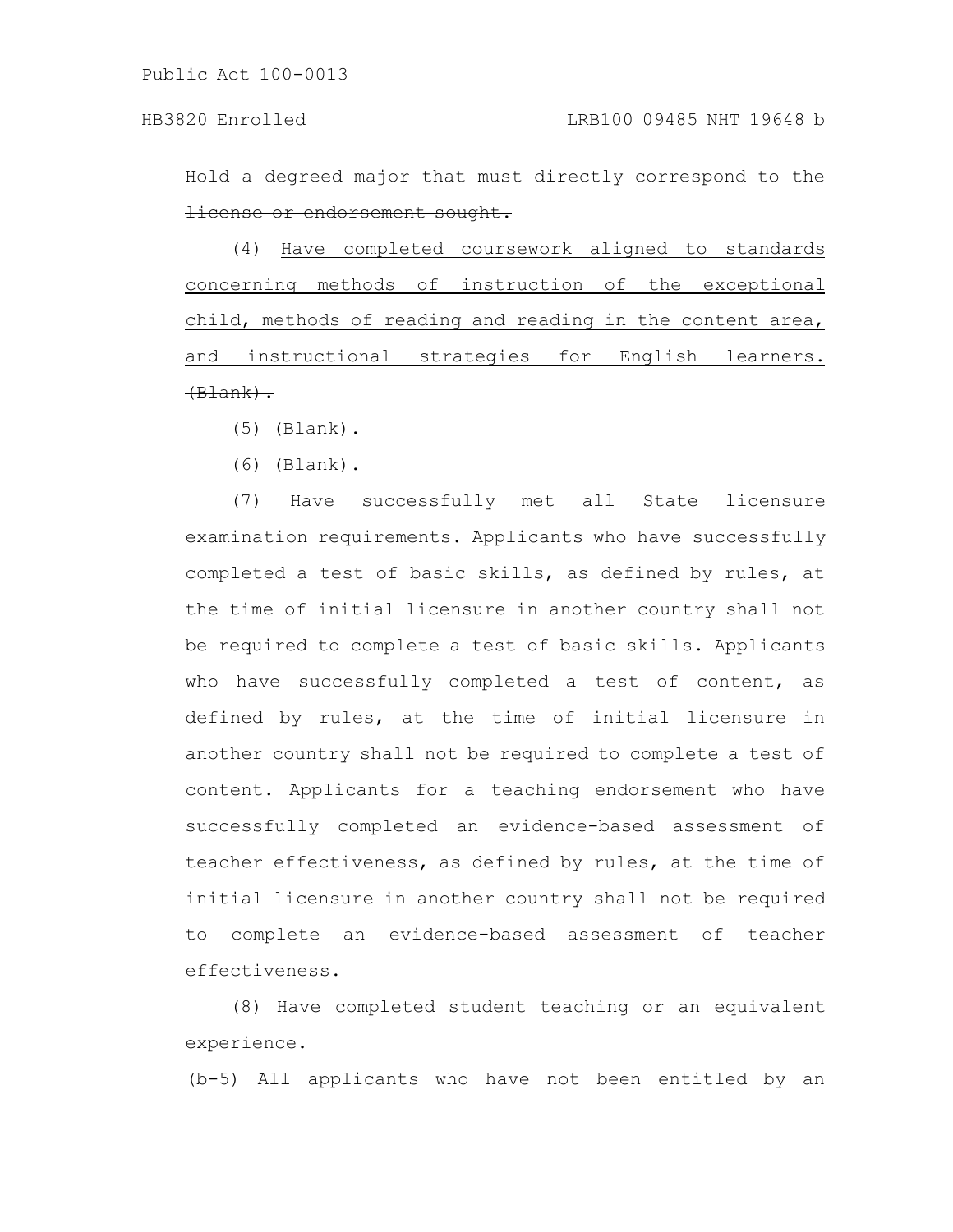Illinois-approved educator preparation program at an Illinois institution of higher education and applicants trained in another country applying for a Professional Educator License endorsed for principal or superintendent must meet all of the following requirements:

(1) Have completed an educator preparation program approved by another state or comparable educator program in another country leading to the receipt of a license or certificate for the Illinois endorsement sought.

(2) Have successfully met all State licensure examination requirements, as required by Section 21B-30 of this Code. Applicants who have successfully completed a test of basic skills, as defined by rules, at the time of initial licensure in another state or country shall not be required to complete a test of basic skills. Applicants who have successfully completed a test of content, as defined by rules, at the time of initial licensure in another state or country shall not be required to complete a test of content.

(3) (Blank).

(4) Have completed coursework aligned to standards concerning methods of instruction of the exceptional child, methods of reading and reading in the content area, and instructional strategies for English learners.

(5) Have completed a master's degree.

(6) Have successfully completed teaching, school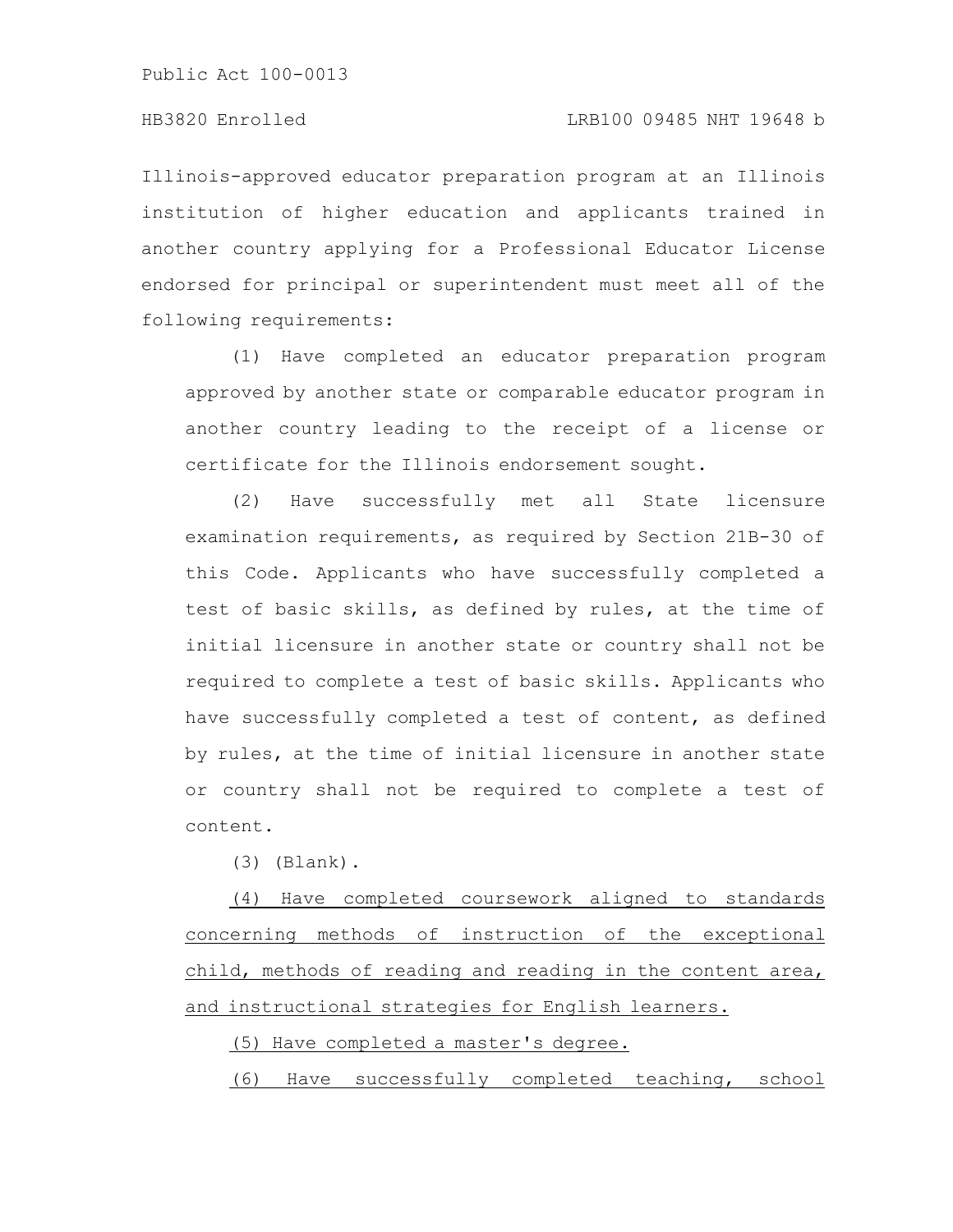support, or administrative experience as defined by rule.

A provisional educator endorsement to serve as a superintendent or principal may be affixed to an Educator License with Stipulations in accordance with Section 21B-20 of this Code.

(b-7) All applicants who have not been entitled by an Illinois-approved educator preparation program at an Illinois institution of higher education applying for a Professional Educator License endorsed for Director of Special Education must meet all of the following requirements:

(1) Have completed a master's degree.

(2) Have 2 years of full-time experience providing special education services.

(3) Have successfully completed all examination requirements, as required by Section 21B-30 of this Code. Applicants who have successfully completed a test of content, as identified by rules, at the time of initial licensure in another state or country shall not be required to complete a test of content.

(4) Have completed coursework aligned to standards concerning methods of instruction of the exceptional child, methods of reading and reading in the content area, and instructional strategies for English learners.

A provisional educator endorsement to serve as Director of Special Education may be affixed to an Educator License with Stipulations in accordance with Section 21B-20 of this Code.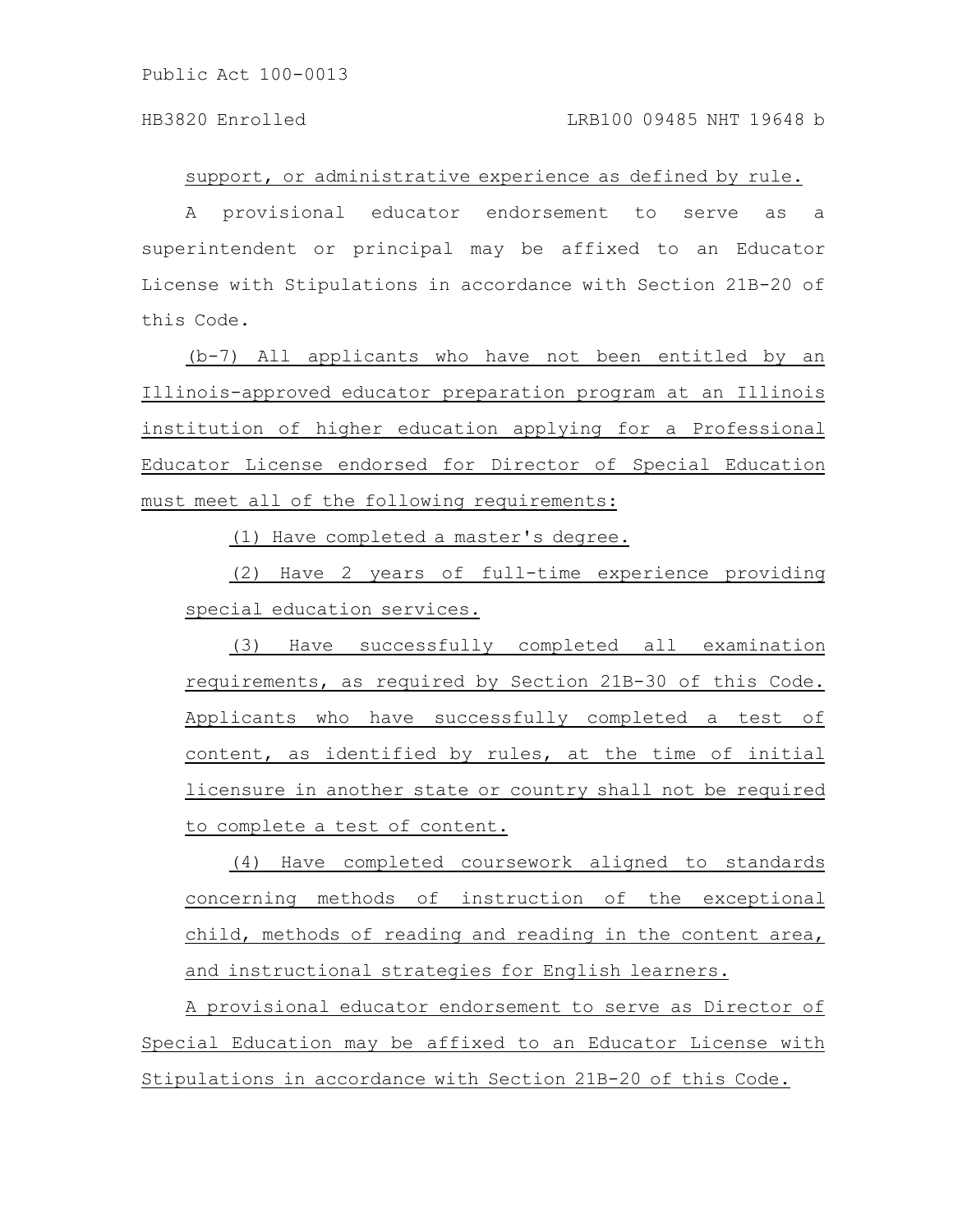### HB3820 Enrolled LRB100 09485 NHT 19648 b

(b-10) All applicants who have not been entitled by an Illinois-approved educator preparation program at an Illinois institution of higher education applying for a Professional Educator License endorsed for chief school business official must meet all of the following requirements:

(1) Have completed a master's degree in school business management, finance, or accounting.

(2) Have successfully completed an internship in school business management or have 2 years of experience as a school business administrator.

(3) Have successfully met all State examination requirements, as required by Section 21B-30 of this Code. Applicants who have successfully completed a test of content, as identified by rules, at the time of initial licensure in another state or country shall not be required to complete a test of content.

(4) Have successfully completed modules aligned to standards concerning methods of instruction of the exceptional child, methods of reading and reading in the content area, and instructional strategies for English learners in reading methods, special education, and English Learners.

A provisional educator endorsement to serve as a chief school business official may be affixed to an Educator License with Stipulations.

(c) The State Board of Education, in consultation with the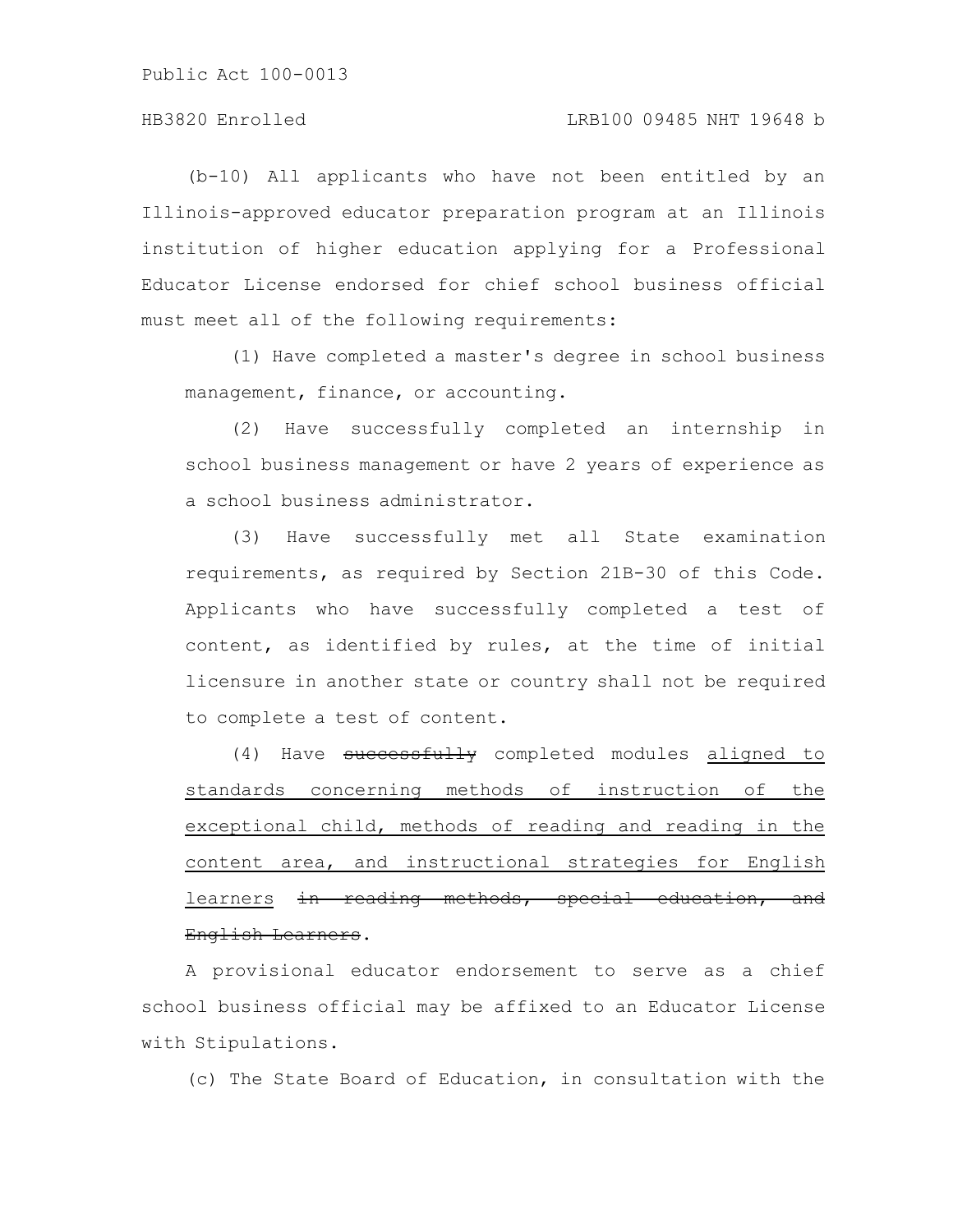State Educator Preparation and Licensure Board, may adopt such rules as may be necessary to implement this Section. (Source: P.A. 98-581, eff. 8-27-13; 99-58, eff. 7-16-15; 99-920, eff. 1-6-17.)

(105 ILCS 5/21B-45)

Sec. 21B-45. Professional Educator License renewal.

(a) Individuals holding a Professional Educator License are required to complete the licensure renewal requirements as specified in this Section, unless otherwise provided in this Code.

Individuals holding a Professional Educator License shall meet the renewal requirements set forth in this Section, unless otherwise provided in this Code. If an individual holds a license endorsed in more than one area that has different renewal requirements, that individual shall follow the renewal requirements for the position for which he or she spends the majority of his or her time working.

(b) All Professional Educator Licenses not renewed as provided in this Section shall lapse on September 1 of that year. Lapsed licenses may be immediately reinstated upon (i) payment by the applicant of a \$500 penalty to the State Board of Education or (ii) the demonstration of proficiency by completing 9 semester hours of coursework from a regionally accredited institution of higher education in the content area that most aligns with one or more of the educator's endorsement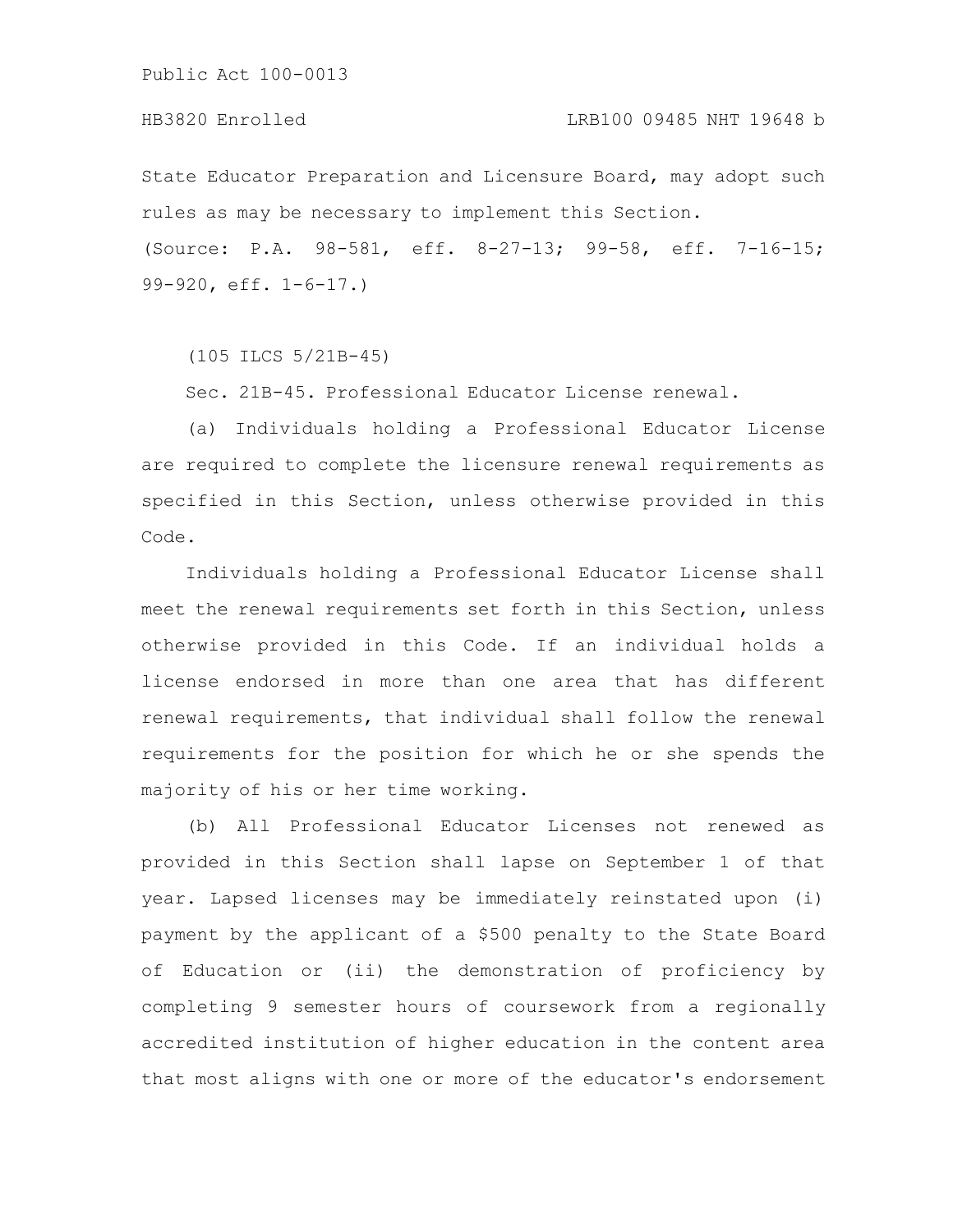areas. Any and all back fees, including without limitation registration fees owed from the time of expiration of the license until the date of reinstatement, shall be paid and kept in accordance with the provisions in Article 3 of this Code concerning an institute fund and the provisions in Article 21B of this Code concerning fees and requirements for registration. Licenses not registered in accordance with Section 21B-40 of this Code shall lapse after a period of 6 months from the expiration of the last year of registration or on January 1 of the fiscal year following initial issuance of the license. An unregistered license is invalid after September 1 for employment and performance of services in an Illinois public or State-operated school or cooperative and in a charter school. Any license or endorsement may be voluntarily surrendered by the license holder. A voluntarily surrendered license, except a substitute teaching license issued under Section 21B-20 of this Code, shall be treated as a revoked license. An Educator License with Stipulations with only a paraprofessional endorsement does not lapse.

(c) From July 1, 2013 through June 30, 2014, in order to satisfy the requirements for licensure renewal provided for in this Section, each professional educator licensee with an administrative endorsement who is working in a position requiring such endorsement shall complete one Illinois Administrators' Academy course, as described in Article 2 of this Code, per fiscal year.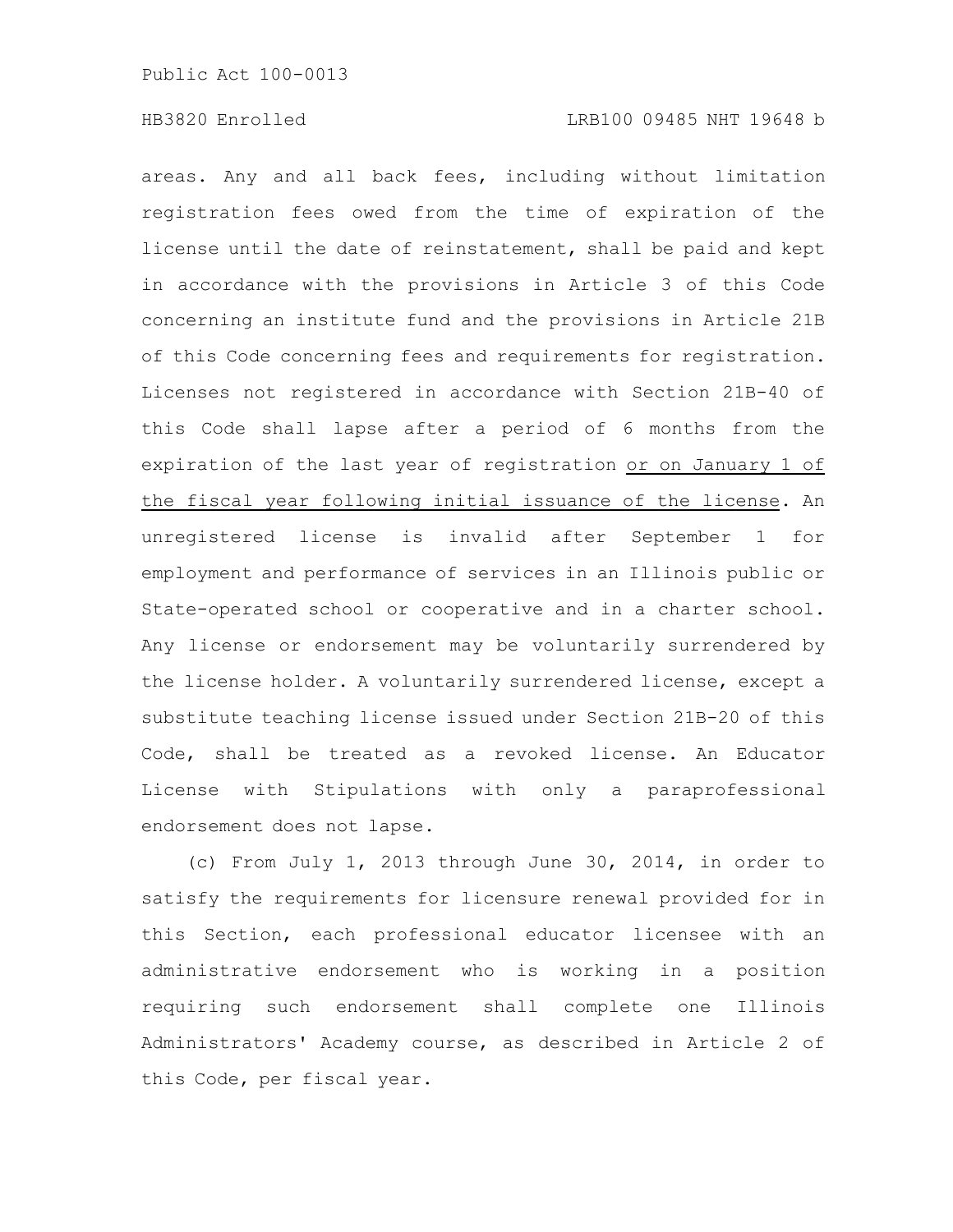(d) Beginning July 1, 2014, in order to satisfy the requirements for licensure renewal provided for in this Section, each professional educator licensee may create a professional development plan each year. The plan shall address one or more of the endorsements that are required of his or her educator position if the licensee is employed and performing services in an Illinois public or State-operated school or cooperative. If the licensee is employed in a charter school, the plan shall address that endorsement or those endorsements most closely related to his or her educator position. Licensees employed and performing services in any other Illinois schools may participate in the renewal requirements by adhering to the same process.

Except as otherwise provided in this Section, the licensee's professional development activities shall align with one or more of the following criteria:

(1) activities are of a type that engage participants over a sustained period of time allowing for analysis, discovery, and application as they relate to student learning, social or emotional achievement, or well-being;

(2) professional development aligns to the licensee's performance;

(3) outcomes for the activities must relate to student growth or district improvement;

(4) activities align to State-approved standards; and (5) higher education coursework.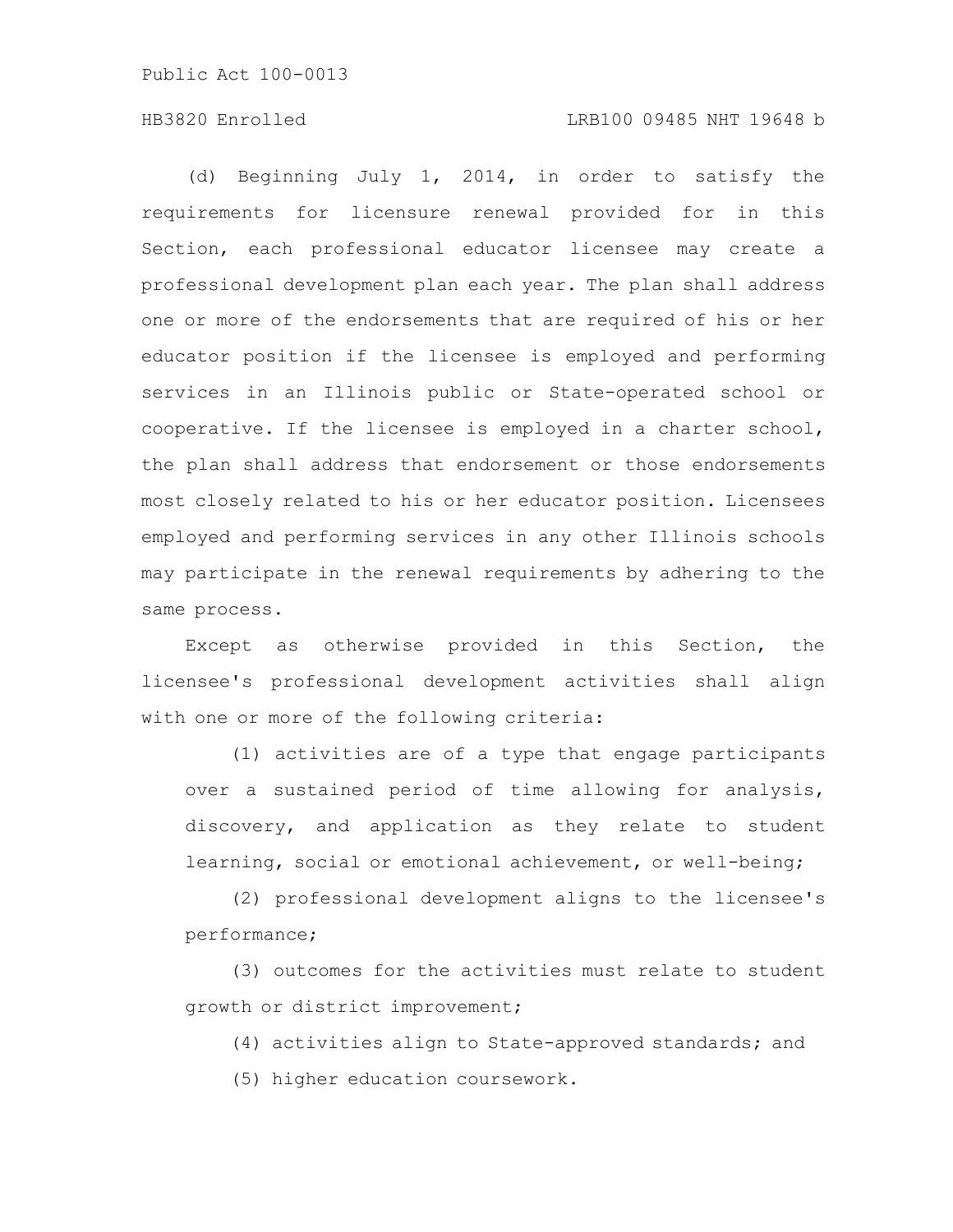### HB3820 Enrolled LRB100 09485 NHT 19648 b

(e) For each renewal cycle, each professional educator licensee shall engage in professional development activities. Prior to renewal, the licensee shall enter electronically into the Educator Licensure Information System (ELIS) the name, date, and location of the activity, the number of professional development hours, and the provider's name. The following provisions shall apply concerning professional development activities:

(1) Each licensee shall complete a total of 120 hours of professional development per 5-year renewal cycle in order to renew the license, except as otherwise provided in this Section.

(2) Beginning with his or her first full 5-year cycle, any licensee with an administrative endorsement who is not working in a position requiring such endorsement is not required to shall complete one Illinois Administrators' Academy courses course, as described in Article 2 of this Code, in each 5-year renewal cycle in which the administrative endorsement was held for at least one year. The Illinois Administrators' Academy course may count toward the total of 120 hours per 5-year cycle. Such licensees must complete one Illinois Administrators' Academy course within one year after returning to a position that requires the administrative endorsement.

(3) Any licensee with an administrative endorsement who is working in a position requiring such endorsement or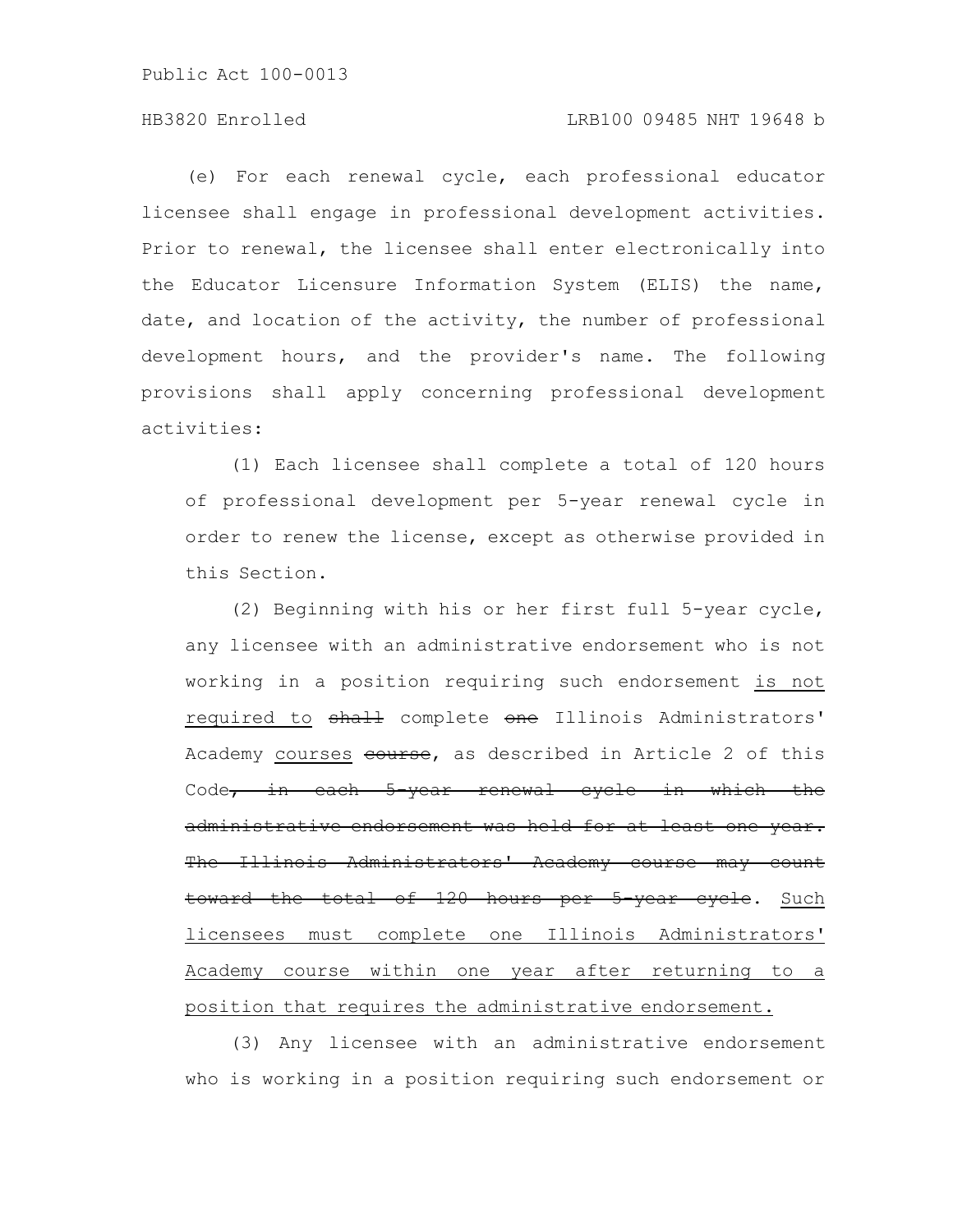an individual with a Teacher Leader endorsement serving in an administrative capacity at least 50% of the day shall complete one Illinois Administrators' Academy course, as described in Article 2 of this Code, each fiscal year in addition to 100 hours of professional development per 5-year renewal cycle in accordance with this Code.

(4) Any licensee holding a current National Board for Professional Teaching Standards (NBPTS) master teacher designation shall complete a total of 60 hours of professional development per 5-year renewal cycle in order to renew the license.

(5) Licensees working in a position that does not require educator licensure or working in a position for less than 50% for any particular year are considered to be exempt and shall be required to pay only the registration fee in order to renew and maintain the validity of the license.

(6) Licensees who are retired and qualify for benefits from a State retirement system shall notify the State Board of Education using ELIS, and the license shall be maintained in retired status. For any renewal cycle in which a licensee retires during the renewal cycle, the licensee must complete professional development activities on a prorated basis depending on the number of years during the renewal cycle the educator held an active license. If a licensee retires during a renewal cycle, the licensee must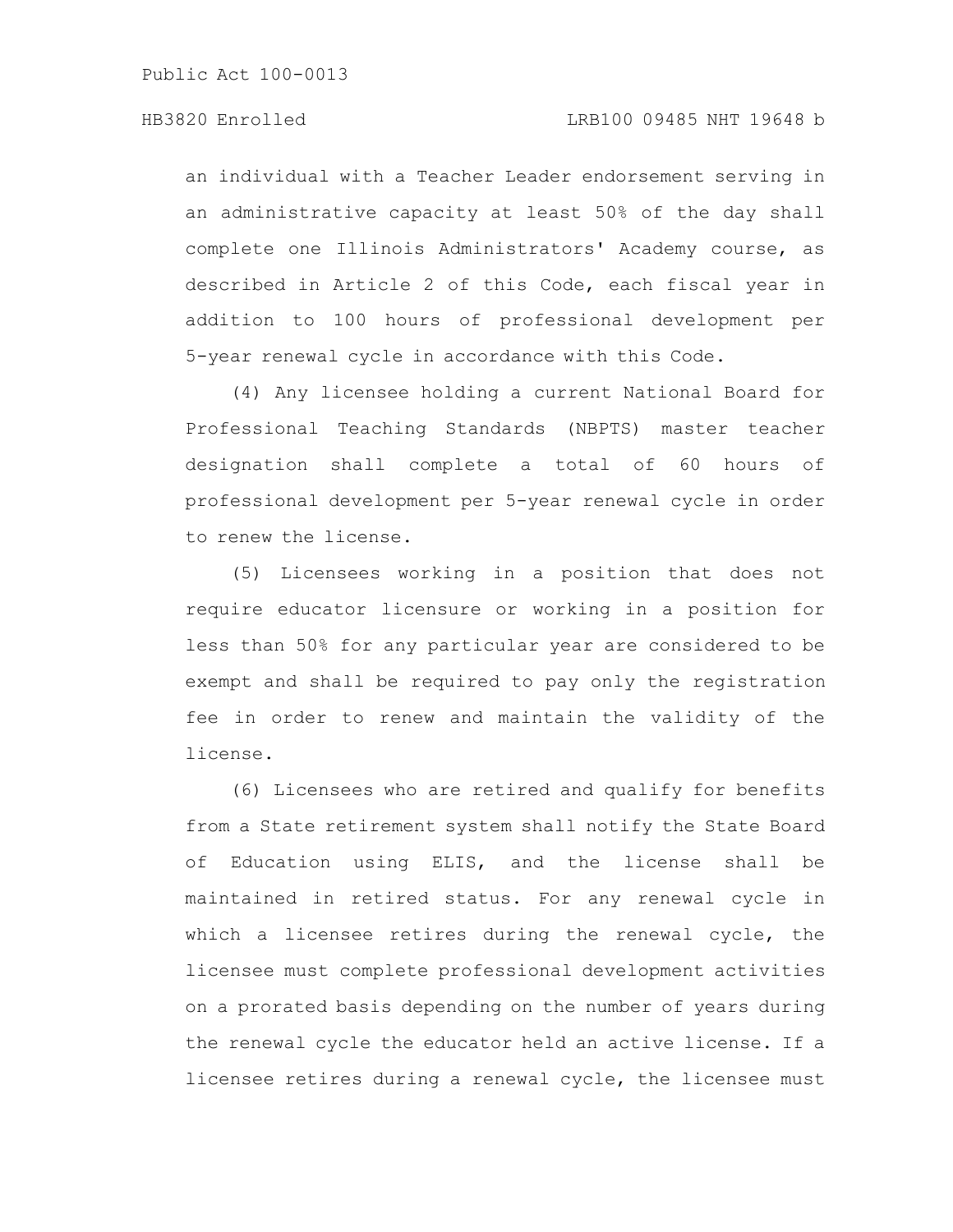notify the State Board of Education using ELIS that the licensee wishes to maintain the license in retired status and must show proof of completion of professional development activities on a prorated basis for all years of that renewal cycle for which the license was active. An individual with a license in retired status shall not be required to complete professional development activities or pay registration fees until returning to a position that requires educator licensure. Upon returning to work in a position that requires the Professional Educator License, the licensee shall immediately pay a registration fee and complete renewal requirements for that year. A license in retired status cannot lapse. Beginning on January 6, 2017 (the effective date of Public Act  $99-920$ ) this amendatory Act of the 99th General Assembly through December 31, 2017, any licensee who has retired and whose license has lapsed for failure to renew as provided in this Section may reinstate that license and maintain it in retired status upon providing proof to the State Board of Education using ELIS that the licensee is retired and is not working in a position that requires a Professional Educator License.

(7) For any renewal cycle in which professional development hours were required, but not fulfilled, the licensee shall complete any missed hours to total the minimum professional development hours required in this Section prior to September 1 of that year. For any fiscal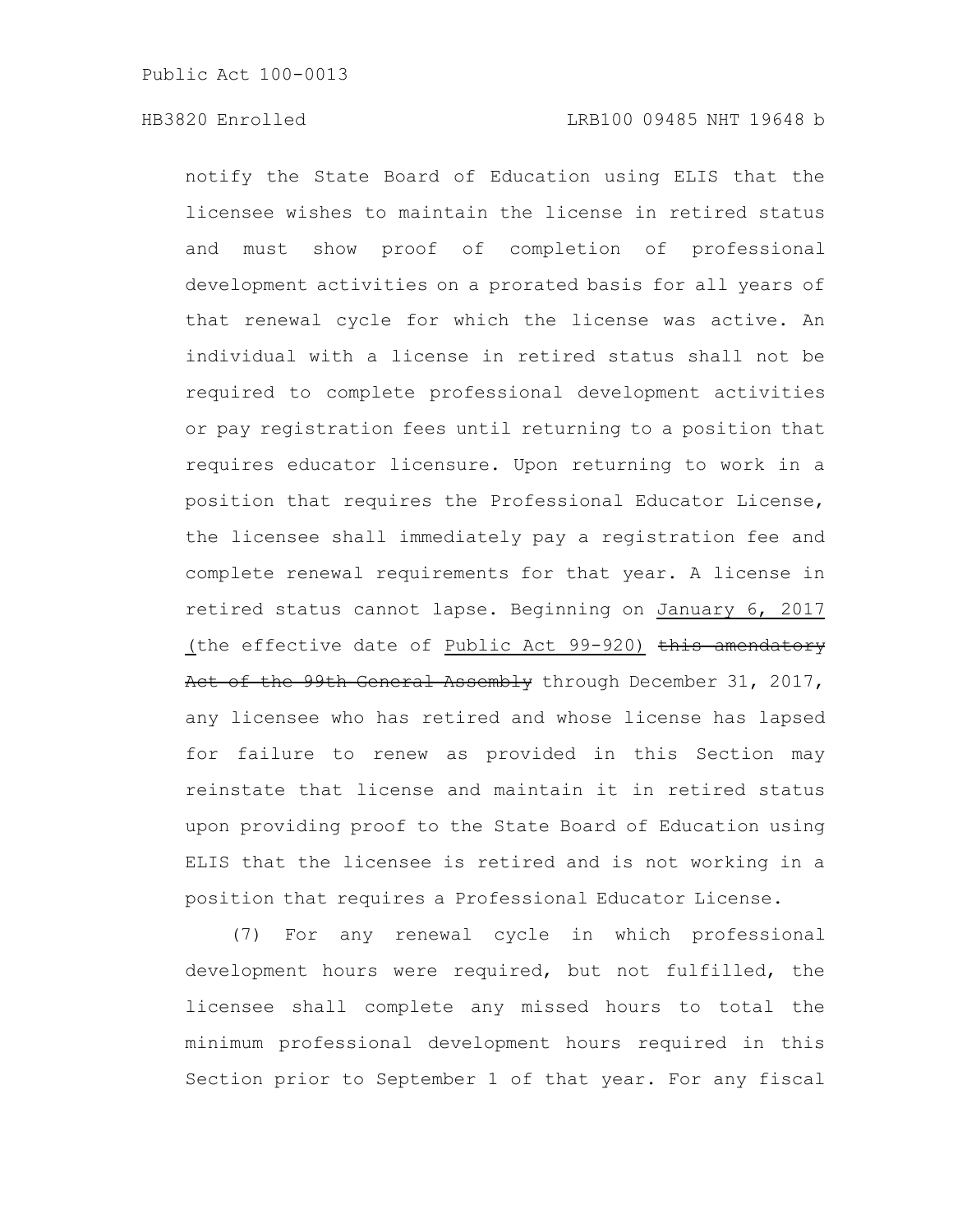year or renewal cycle in which an Illinois Administrators' Academy course was required but not completed, the licensee shall complete any missed Illinois Administrators' Academy courses prior to September 1 of that year. The licensee may complete all deficient hours and Illinois Administrators' Academy courses while continuing to work in a position that requires that license until September 1 of that year.

(8) Any licensee who has not fulfilled the professional development renewal requirements set forth in this Section at the end of any 5-year renewal cycle is ineligible to register his or her license and may submit an appeal to the State Superintendent of Education for reinstatement of the license.

(9) If professional development opportunities were unavailable to a licensee, proof that opportunities were unavailable and request for an extension of time beyond August 31 to complete the renewal requirements may be submitted from April 1 through June 30 of that year to the State Educator Preparation and Licensure Board. If an extension is approved, the license shall remain valid during the extension period.

(10) Individuals who hold exempt licenses prior to December 27, 2013 (the effective date of Public Act 98-610) shall commence the annual renewal process with the first scheduled registration due after December 27, 2013 (the effective date of Public Act 98-610).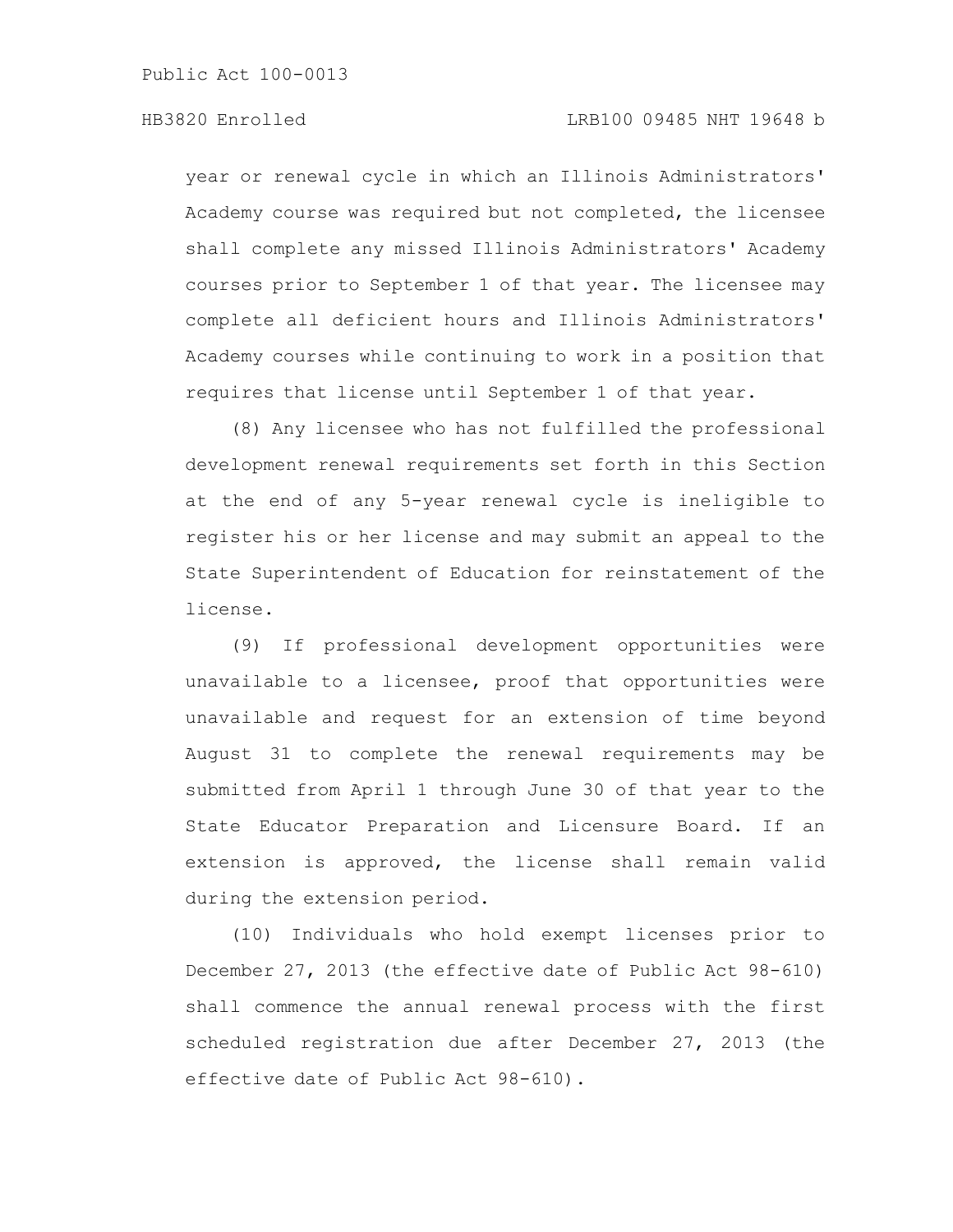### HB3820 Enrolled LRB100 09485 NHT 19648 b

(11) Notwithstanding any other provision of this subsection (e), if a licensee earns more than the required number of professional development hours during a renewal cycle, then the licensee may carry over any hours earned from April 1 through June 30 of the last year of the renewal cycle. Any hours carried over in this manner must be applied to the next renewal cycle. Illinois Administrators' Academy courses or hours earned in those courses may not be carried over.

(f) At the time of renewal, each licensee shall respond to the required questions under penalty of perjury.

(g) The following entities shall be designated as approved to provide professional development activities for the renewal of Professional Educator Licenses:

(1) The State Board of Education.

(2) Regional offices of education and intermediate service centers.

(3) Illinois professional associations representing the following groups that are approved by the State Superintendent of Education:

(A) school administrators;

(B) principals;

(C) school business officials;

(D) teachers, including special education teachers;

(E) school boards;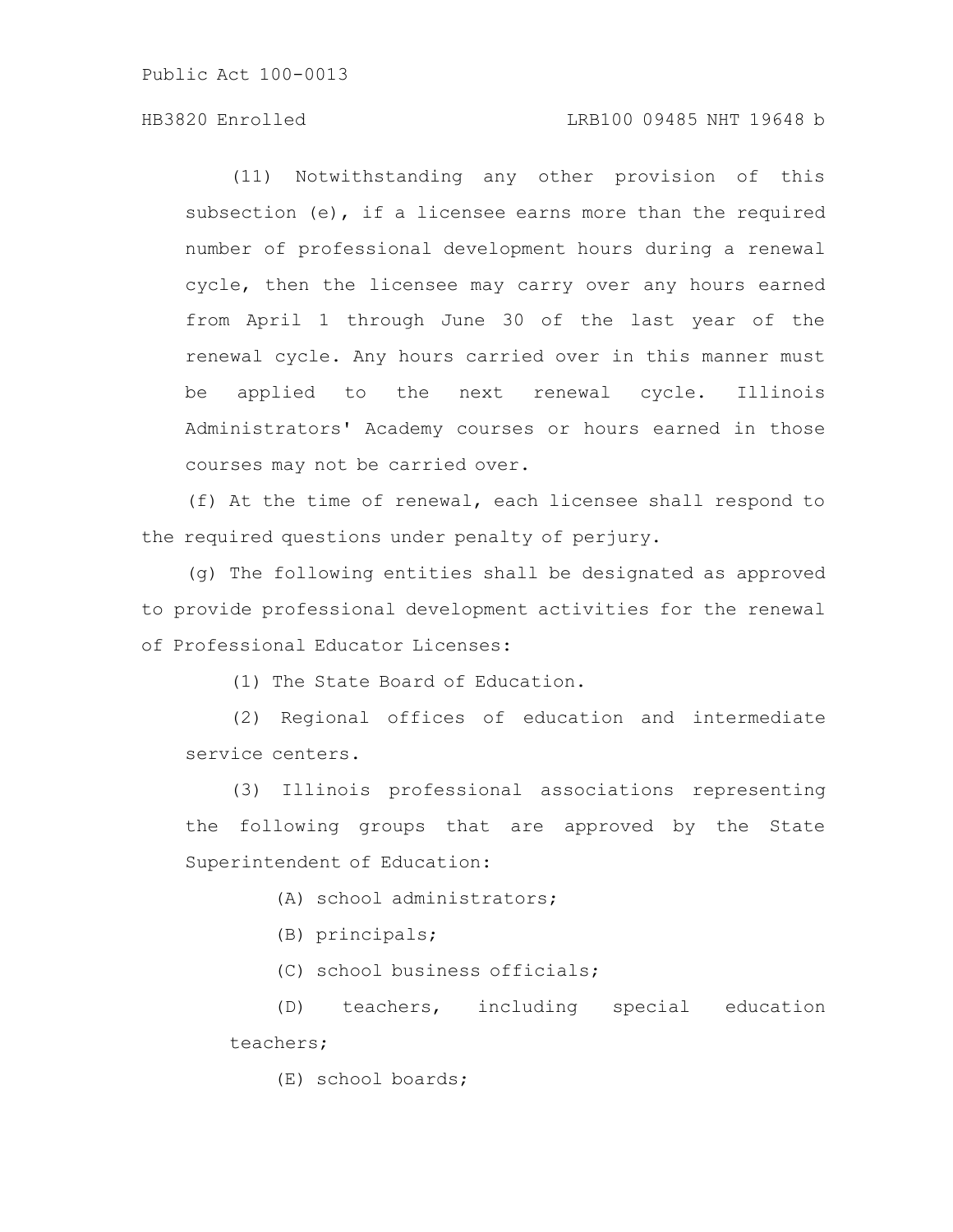(F) school districts;

(G) parents; and

(H) school service personnel.

(4) Regionally accredited institutions of higher education that offer Illinois-approved educator preparation programs and public community colleges subject to the Public Community College Act.

(5) Illinois public school districts, charter schools authorized under Article 27A of this Code, and joint educational programs authorized under Article 10 of this Code for the purposes of providing career and technical education or special education services.

(6) A not-for-profit organization that, as of December 31, 2014 (the effective date of Public Act 98-1147), has had or has a grant from or a contract with the State Board of Education to provide professional development services in the area of English Learning to Illinois school districts, teachers, or administrators.

(7) State agencies, State boards, and State commissions.

(8) Museums as defined in Section 10 of the Museum Disposition of Property Act.

(h) Approved providers under subsection (g) of this Section shall make available professional development opportunities that satisfy at least one of the following:

(1) increase the knowledge and skills of school and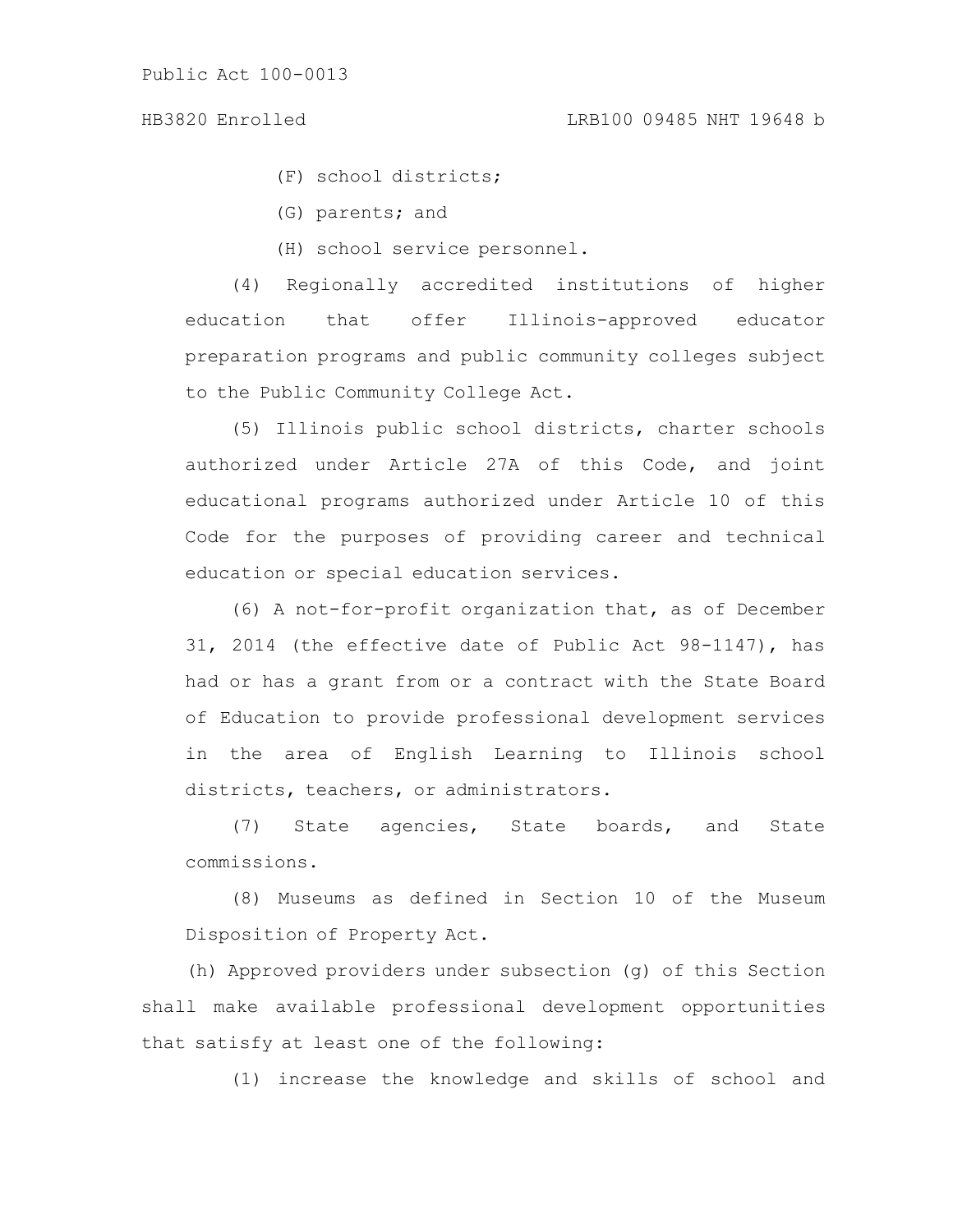district leaders who guide continuous professional development;

(2) improve the learning of students;

(3) organize adults into learning communities whose goals are aligned with those of the school and district;

(4) deepen educator's content knowledge;

(5) provide educators with research-based instructional strategies to assist students in meeting rigorous academic standards;

(6) prepare educators to appropriately use various types of classroom assessments;

(7) use learning strategies appropriate to the intended goals;

(8) provide educators with the knowledge and skills to collaborate; or

(9) prepare educators to apply research to decision-making.

(i) Approved providers under subsection (g) of this Section shall do the following:

(1) align professional development activities to the State-approved national standards for professional learning;

(2) meet the professional development criteria for Illinois licensure renewal;

(3) produce a rationale for the activity that explains how it aligns to State standards and identify the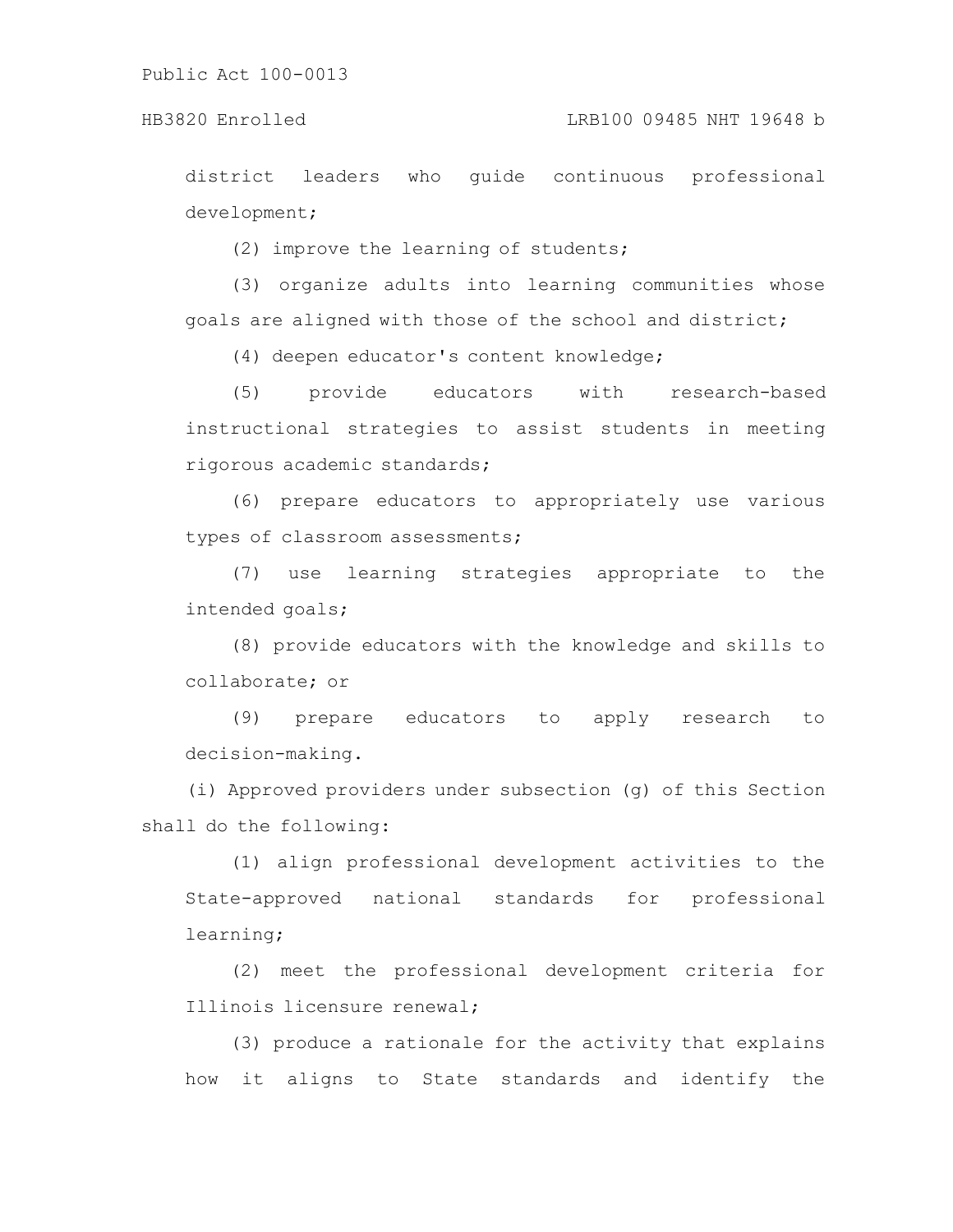assessment for determining the expected impact on student learning or school improvement;

(4) maintain original documentation for completion of activities; and

(5) provide license holders with evidence of completion of activities.

(j) The State Board of Education shall conduct annual audits of a subset of approved providers, except for school districts, which shall be audited by regional offices of education and intermediate service centers. Each approved provider, except for school districts, that is audited by a regional office of education or intermediate service center must be audited at least once every 5 years. The State Board of Education shall complete random audits of licensees.

(1) Approved providers shall annually submit to the State Board of Education a list of subcontractors used for delivery of professional development activities for which renewal credit was issued and other information as defined by rule.

(2) Approved providers shall annually submit data to the State Board of Education demonstrating how the professional development activities impacted one or more of the following:

(A) educator and student growth in regards to content knowledge or skills, or both;

(B) educator and student social and emotional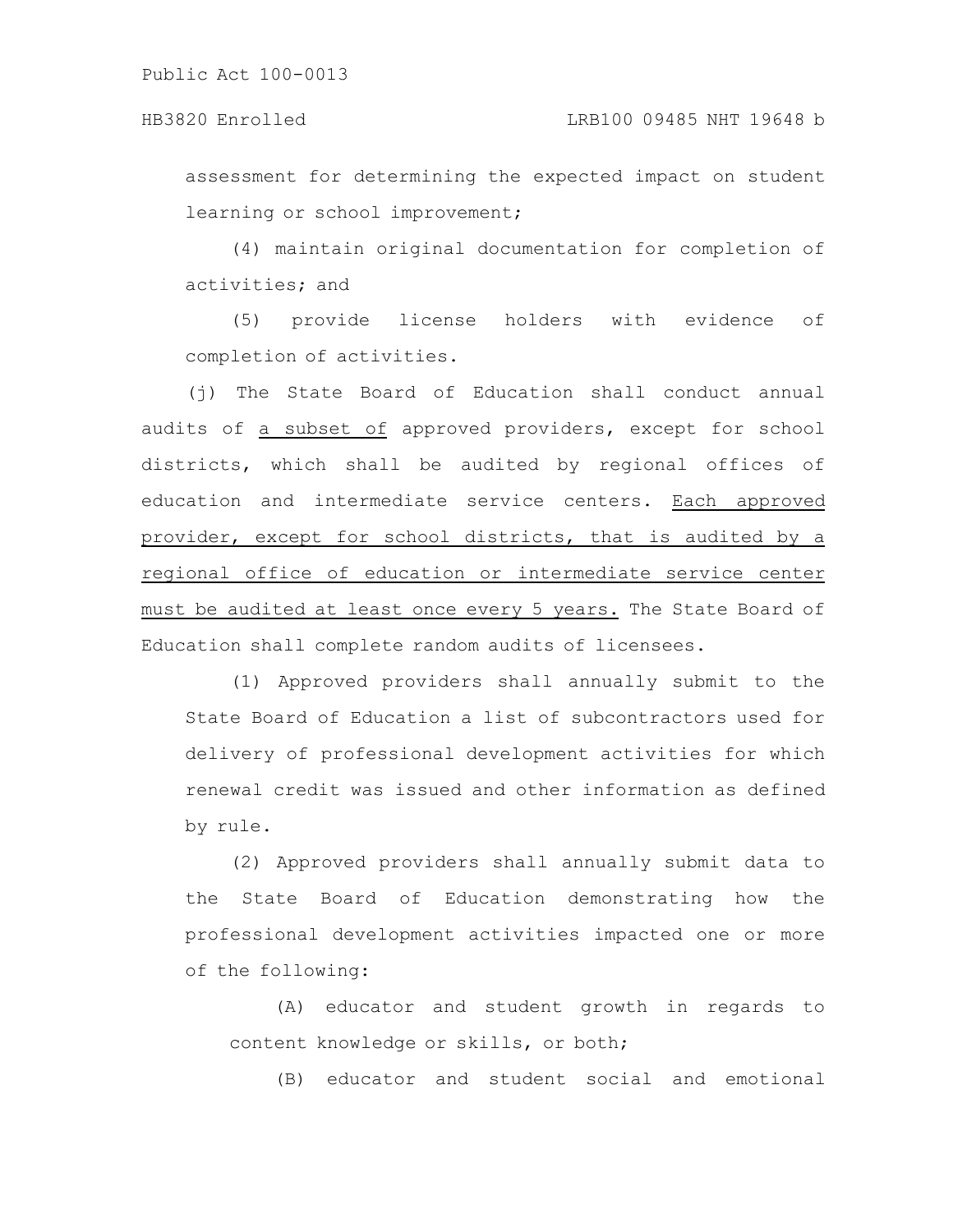growth; or

(C) alignment to district or school improvement plans.

(3) The State Superintendent of Education shall review the annual data collected by the State Board of Education, regional offices of education, and intermediate service centers in audits to determine if the approved provider has met the criteria and should continue to be an approved provider or if further action should be taken as provided in rules.

(k) Registration fees shall be paid for the next renewal cycle between April 1 and June 30 in the last year of each 5-year renewal cycle using ELIS. If all required professional development hours for the renewal cycle have been completed and entered by the licensee, the licensee shall pay the registration fees for the next cycle using a form of credit or debit card.

(l) Any Beginning July 1, 2014, any professional educator licensee endorsed for school support personnel who is employed and performing services in Illinois public schools and who holds an active and current professional license issued by the Department of Financial and Professional Regulation or a national certification board, as approved by the State Board of Education, related to the endorsement areas on the Professional Educator License shall be deemed to have satisfied the continuing professional development requirements provided for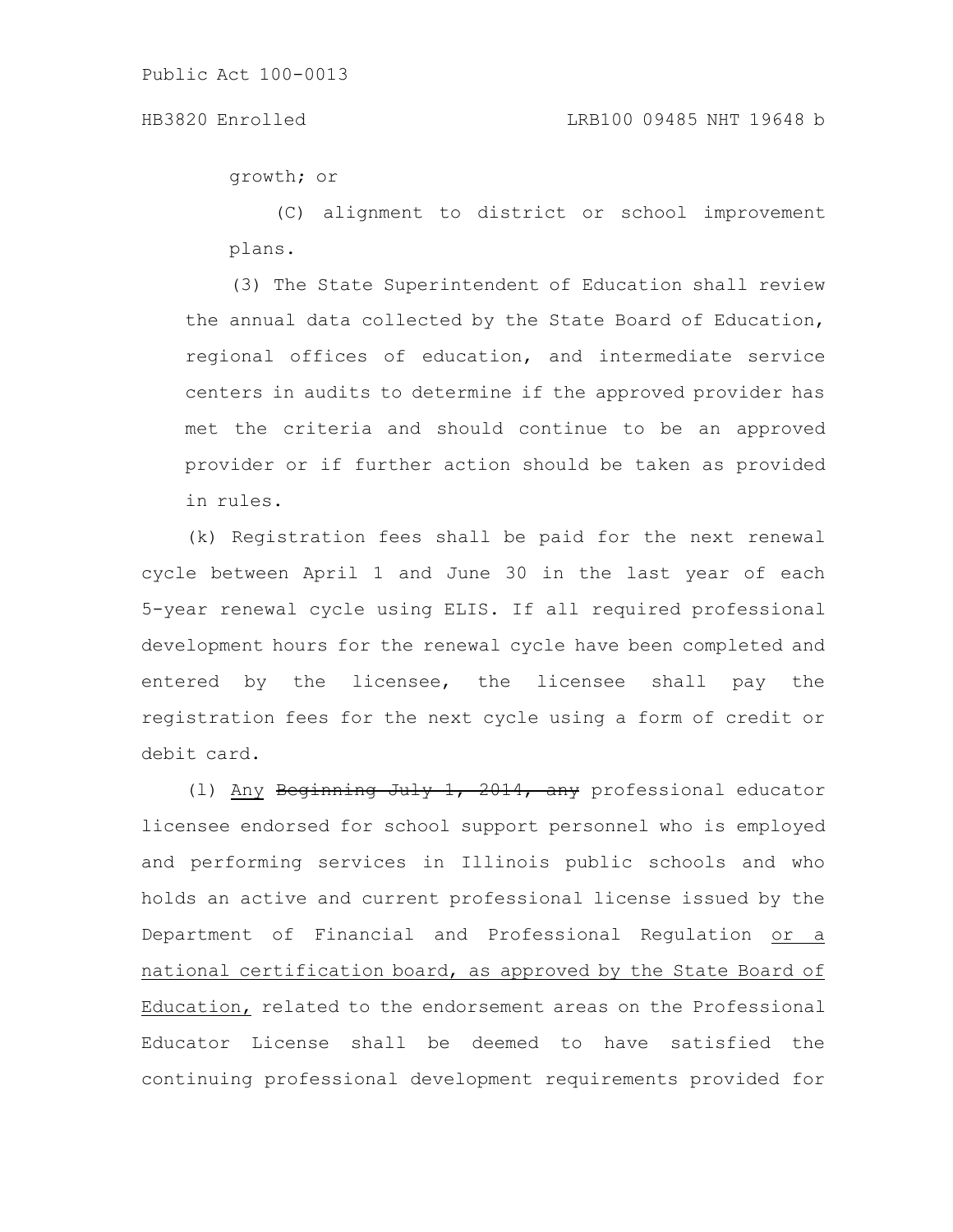in this Section. Such individuals shall be required to pay only registration fees to renew the Professional Educator License. An individual who does not hold a license issued by the Department of Financial and Professional Regulation shall complete professional development requirements for the renewal of a Professional Educator License provided for in this Section.

(m) Appeals to the State Educator Preparation and Licensure Board must be made within 30 days after receipt of notice from the State Superintendent of Education that a license will not be renewed based upon failure to complete the requirements of this Section. A licensee may appeal that decision to the State Educator Preparation and Licensure Board in a manner prescribed by rule.

(1) Each appeal shall state the reasons why the State Superintendent's decision should be reversed and shall be sent by certified mail, return receipt requested, to the State Board of Education.

(2) The State Educator Preparation and Licensure Board shall review each appeal regarding renewal of a license within 90 days after receiving the appeal in order to determine whether the licensee has met the requirements of this Section. The State Educator Preparation and Licensure Board may hold an appeal hearing or may make its determination based upon the record of review, which shall consist of the following: